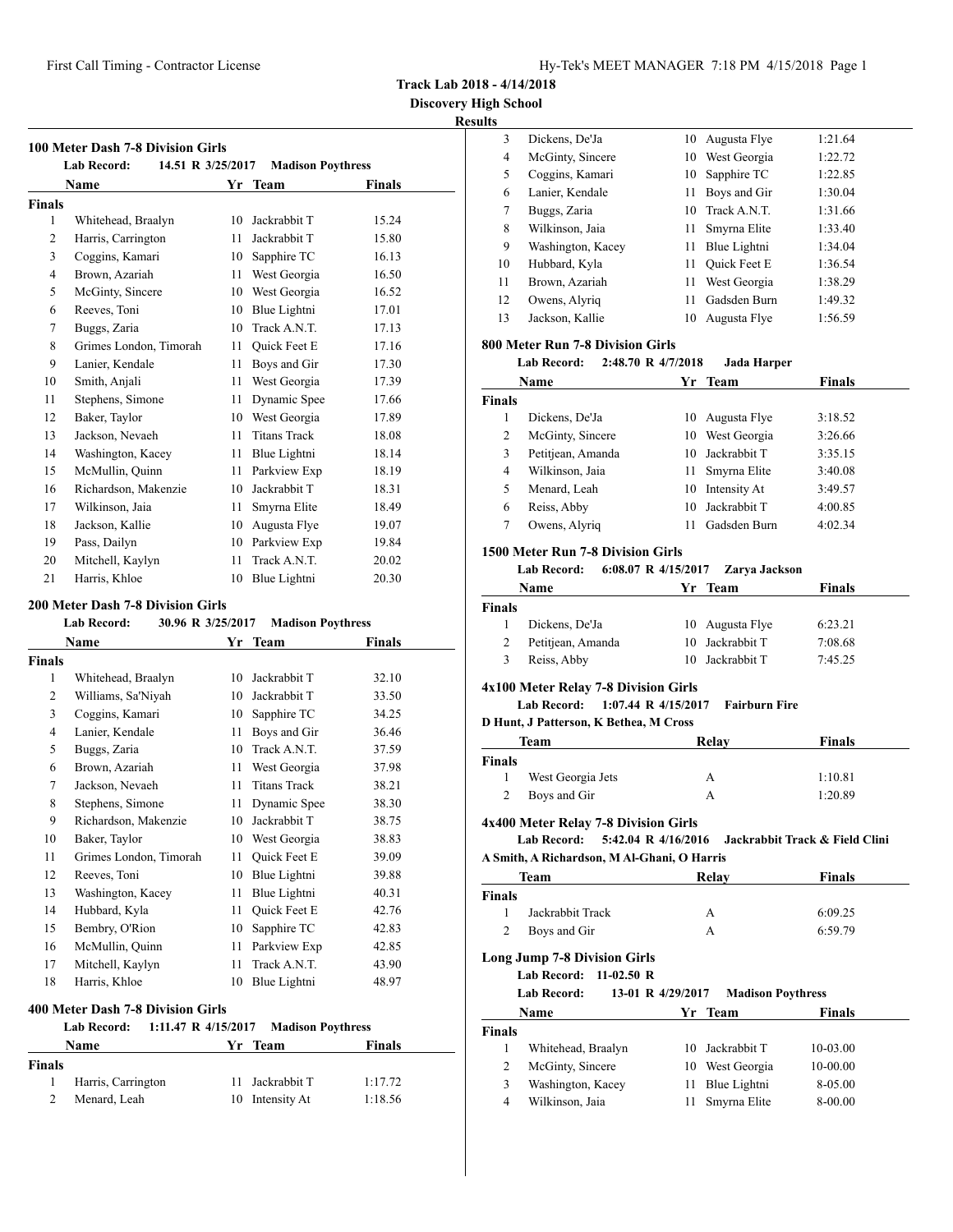**Track Lab 2018 - 4/14/2018**

### **Results**

| Finals  (Long Jump 7-8 Division Girls)                           |                 |     |                 |             |  |
|------------------------------------------------------------------|-----------------|-----|-----------------|-------------|--|
| <b>Finals</b><br>Yr Team<br>Name                                 |                 |     |                 |             |  |
| 4                                                                | Smith, Anjali   | 11  | West Georgia    | 8-00.00     |  |
| 6                                                                | Dickens, De'Ja  |     | 10 Augusta Flye | 7-09.00     |  |
| 7                                                                | Bembry, O'Rion  | 10  | Sapphire TC     | 7-05.00     |  |
| 8                                                                | Reeves, Toni    | 10  | Blue Lightni    | $7 - 02.50$ |  |
| 9                                                                | Jackson, Kallie | 10- | Augusta Flye    | $6 - 10.00$ |  |
| 10                                                               | Harris, Khloe   | 10  | Blue Lightni    | $6-09.50$   |  |
| ---                                                              | Brown, Azariah  | 11  | West Georgia    | FOUL.       |  |
| <b>Shot Put 7-8 Division Girls</b>                               |                 |     |                 |             |  |
| <b>Lab Record:</b><br>17-09 R 4/16/2016<br><b>Payton Keeling</b> |                 |     |                 |             |  |
| Finals<br><b>Name</b><br>Yr Team                                 |                 |     |                 |             |  |

| <b>Finals</b> |                 |                 |              |
|---------------|-----------------|-----------------|--------------|
|               | Smith, Anjali   | 11 West Georgia | $11 - 10.00$ |
| 2             | Owens, Alyriq   | 11 Gadsden Burn | 9-08.00      |
| 3             | McMullin, Quinn | 11 Parkview Exp | $9 - 01.50$  |

# **Javelin Throw 300g 7-8 Division Girls**

|                    | 52-05 R 5/7/2016<br>Lab Record:           |    | <b>Payton Keeling</b> |               |
|--------------------|-------------------------------------------|----|-----------------------|---------------|
|                    | Name                                      |    | Yr Team               | Finals        |
| Finals             |                                           |    |                       |               |
| 1                  | Baker, Taylor                             |    | 10 West Georgia       | 29-00         |
| $\overline{c}$     | Petitjean, Amanda                         |    | 10 Jackrabbit T       | 27-04         |
| 3                  | Richardson, Makenzie                      |    | 10 Jackrabbit T       | 19-04         |
| $\overline{4}$     | Smith, Anjali                             |    | 11 West Georgia       | 18-08         |
| 5                  | Reiss, Abby                               |    | 10 Jackrabbit T       | 17-08         |
| 6                  | Harris, Khloe                             |    | 10 Blue Lightni       | 17-01         |
| $\overline{7}$     | Stephens, Simone                          | 11 | Dynamic Spee          | $12 - 10$     |
|                    | 1500 Meter Race Walk 7-8 Division Girls   |    |                       |               |
|                    | Name                                      |    | Yr Team               | <b>Finals</b> |
| Finals             |                                           |    |                       |               |
| 1                  | Stephens, Simone                          | 11 | Dynamic Spee          | 12:25.25      |
|                    |                                           |    |                       |               |
|                    | <b>100 Meter Dash 9-10 Division Girls</b> |    |                       |               |
|                    | <b>Lab Record:</b><br>13.56 R 4/16/2016   |    | <b>Ronniah Wright</b> |               |
|                    | Name                                      | Yr | <b>Team</b>           | <b>Finals</b> |
|                    |                                           |    |                       |               |
| 1                  | Harris, Olivia                            |    | 08 Jackrabbit T       | 13.19R        |
| $\overline{c}$     | McDaniel, Sanaya                          |    | 08 Jackrabbit T       | 13.95         |
| <b>Finals</b><br>3 | Marshall, Sarah                           |    | 09 Flash Athlet       | 14.04         |
| $\overline{4}$     | Balfour, Trinity                          | 08 | Sapphire TC           | 14.17         |
| 5                  | Roberts, Tanea                            | 08 | Jackrabbit T          | 14.24         |
| 6                  | Moses, Gabrielle                          |    | 09 Unattached         | 14.37         |
| 7                  | Swinson, Tamiya                           | 09 | Sapphire TC           | 14.49         |
| 8                  | Newton, Avani                             | 08 | Blue Lightni          | 14.52         |
| 9                  | Edwards, Avia                             | 08 | West Georgia          | 14.71         |
| 10                 | Ragan, Avery                              | 08 | Blue Lightni          | 14.72         |
| 11                 | Lee, Kennedy                              | 08 | Smyrna Elite          | 14.91         |
| 12                 | Anderson, Shakierra                       |    | 08 Lightning Sp       | 14.98         |
| 13                 | Tyler, Tatiana                            | 08 | Sapphire TC           | 15.06         |
| 14                 | Carter, Londyn                            |    | 08 Sapphire TC        | 15.53         |
| 15                 | Scott, Karma                              |    | 09 Quick Feet E       | 15.69         |
| 16                 | Newton, T'Yonn                            | 08 | Atomic Agili          | 15.70         |

| 18 | Brewer, Naysa         | 09 | Jackrabbit T        | 16.04 |
|----|-----------------------|----|---------------------|-------|
| 19 | Mccoy, Camille        | 08 | Track A.N.T.        | 16.06 |
| 20 | Labin, Jada           | 08 | Unattached          | 16.33 |
| 21 | Turner, Tsanaa        | 09 | <b>Empower Trac</b> | 16.39 |
| 22 | O'Connor, Alexandria  | 09 | Jackrabbit T        | 16.42 |
| 23 | Mahone, Keyana        | 08 | West Georgia        | 16.54 |
| 24 | Mickens, Jada         | 09 | Jackrabbit T        | 16.68 |
| 25 | Page, Moriah          | 08 | Parkview Exp        | 16.79 |
| 26 | Kennedy, Kaylani      | 08 | Smyrna Elite        | 16.99 |
| 27 | Page, Baleigh         | 09 | Parkview Exp        | 17.15 |
| 28 | Boyer, Zara           | 08 | Parkview Exp        | 17.49 |
| 29 | Moore, Makenzie       | 09 | <b>Titans Track</b> | 17.57 |
| 30 | wright-thomas, daejah | 08 | Unattached          | 18.33 |
| 31 | Smalls, Kamari        | 08 | <b>Titans Track</b> | 18.64 |
| 32 | Sampson, Nylah        | 09 | Unattached          | 19.05 |
| 33 | Brown, Myles          | 09 | Jackrabbit T        | 20.23 |
| 34 | Jones, Tylajah        | 09 | Jackrabbit T        | 20.40 |
| 35 | Denir, Eiliyah        | 08 | Lightning Sp        | 21.07 |

# **200 Meter Dash 9-10 Division Girls**

|                | <b>Lab Record:</b>   | 28.37 R 3/24/2018 | <b>Olivia Harris</b> |               |
|----------------|----------------------|-------------------|----------------------|---------------|
|                | <b>Name</b>          |                   | Yr Team              | <b>Finals</b> |
| <b>Finals</b>  |                      |                   |                      |               |
| 1              | James, Alaiya        | 08                | AtL ZooM Ath         | 29.61         |
| $\overline{c}$ | McDaniel, Sanaya     | 08                | Jackrabbit T         | 29.71         |
| 3              | Moses, Gabrielle     |                   | 09 Unattached        | 29.72         |
| $\overline{4}$ | Brister, Maddison    |                   | 08 Lane 4 Track      | 30.14         |
| 5              | Marshall, Sarah      |                   | 09 Flash Athlet      | 30.26         |
| 6              | Newton, Avani        |                   | 08 Blue Lightni      | 30.27         |
| $\tau$         | Rone, Somer          |                   | 08 YMCA of Grea      | 30.53         |
| 8              | Balfour, Trinity     | 08                | Sapphire TC          | 30.54         |
| 9              | Roberts, Tanea       |                   | 08 Jackrabbit T      | 30.57         |
| 10             | Joyce, Niya          |                   | 09 Jackrabbit T      | 31.18         |
| 11             | Smith, Alana         |                   | 08 AtL ZooM Ath      | 31.38         |
| 12             | Edwards, Avia        | 08                | West Georgia         | 31.49         |
| 13             | Richardson, Alivia   | 08                | AtL ZooM Ath         | 31.54         |
| 14             | Ragan, Avery         | 08                | Blue Lightni         | 31.72         |
| 15             | Lee, Kennedy         | 08                | Smyrna Elite         | 32.09         |
| 16             | Powell, Nyla         | 08                | Jackrabbit T         | 32.52         |
| 17             | Anderson, Shakierra  |                   | 08 Lightning Sp      | 32.66         |
| 18             | Newton, T'Yonn       |                   | 08 Atomic Agili      | 32.85         |
| 19             | Rosenau, Azariyah    | 08                | Sapphire TC          | 32.87         |
| 20             | Jackson, Zarya       | 09                | Alabama Heat         | 33.36         |
| 21             | Tyler, Tatiana       | 08                | Sapphire TC          | 33.51         |
| 22             | Swinson, Tamiya      | 09                | Sapphire TC          | 34.06         |
| 23             | Mathews, Nayla       | 08                | Jackrabbit T         | 34.23         |
| 24             | Stots, Nia           | 08                | Sapphire TC          | 34.66         |
| 25             | Page, Moriah         | 08                | Parkview Exp         | 34.85         |
| 26             | Wilber, Katheryn     | 08                | Blue Lightni         | 35.34         |
| 27             | Avery, Laila         | 08                | Jackrabbit T         | 35.50         |
| 28             | Page, Baleigh        |                   | 09 Parkview Exp      | 36.04         |
| 29             | Mccoy, Camille       | 08                | Track A.N.T.         | 36.27         |
| 30             | O'Connor, Alexandria |                   | 09 Jackrabbit T      | 36.29         |
| 31             | Mahone, Keyana       |                   | 08 West Georgia      | 36.41         |
| 32             | Kennedy, Kaylani     | 08                | Smyrna Elite         | 36.77         |
| 33             | James, Aubree        | 08                | <b>Titans Track</b>  | 37.78         |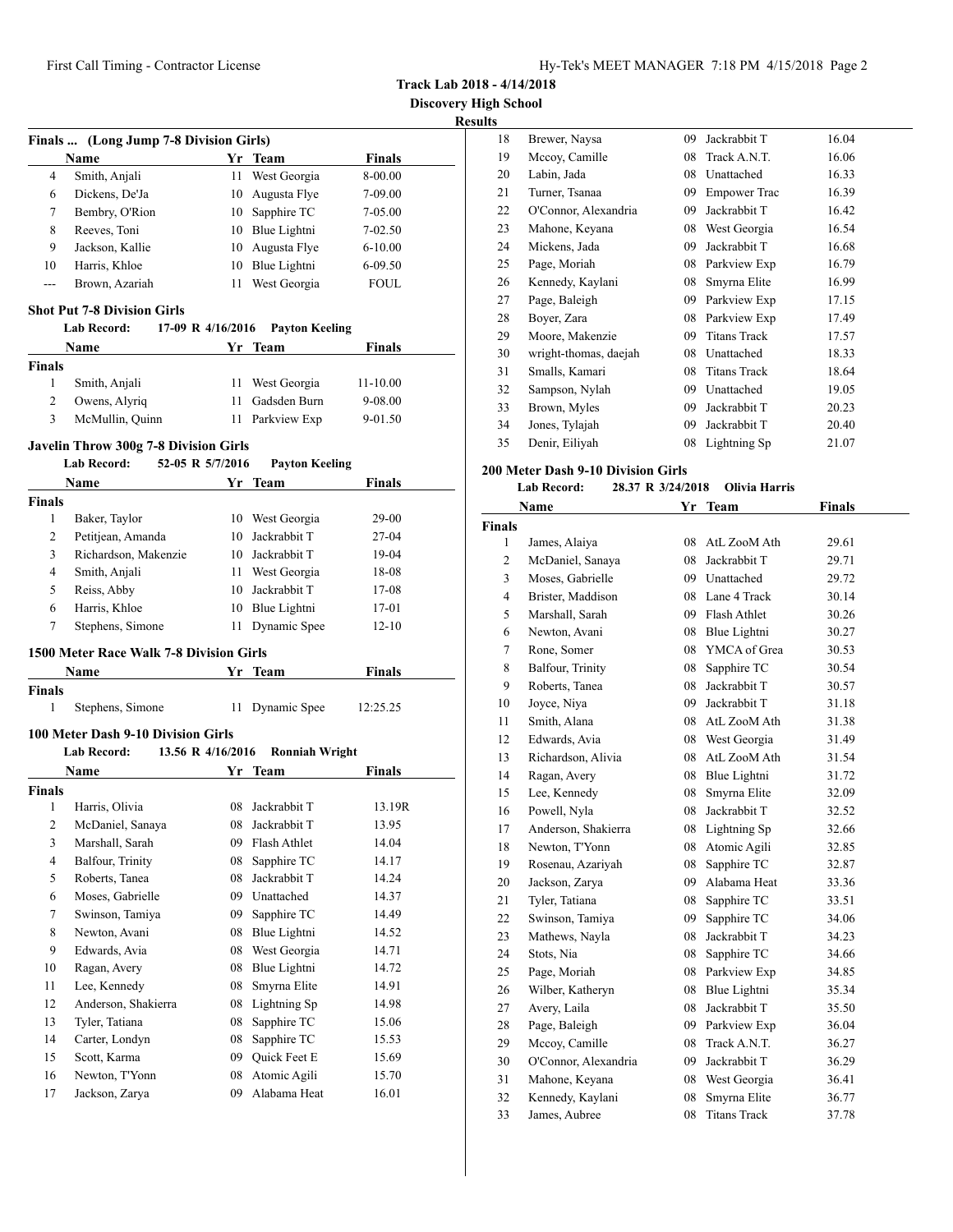| Hy-Tek's MEET MANAGER 7:18 PM 4/15/2018 Page 3 |  |  |  |
|------------------------------------------------|--|--|--|
|------------------------------------------------|--|--|--|

**Discovery High School**

| (200 Meter Dash 9-10 Division Girls)<br>Finals |                                          |    |                      |               |  |
|------------------------------------------------|------------------------------------------|----|----------------------|---------------|--|
|                                                | Name                                     |    | Yr Team              | <b>Finals</b> |  |
| 34                                             | Moore, Makenzie                          |    | 09 Titans Track      | 38.51         |  |
| 35                                             | wright-thomas, daejah                    |    | 08 Unattached        | 38.61         |  |
| 36                                             | Smalls, Kamari                           |    | 08 Titans Track      | 41.62         |  |
| 37                                             | Brown, Myles                             |    | 09 Jackrabbit T      | 43.07         |  |
| 38                                             | Denir, Eiliyah                           |    | 08 Lightning Sp      | 50.16         |  |
|                                                | 400 Meter Dash 9-10 Division Girls       |    |                      |               |  |
|                                                | <b>Lab Record:</b><br>1:03.95 R 5/7/2016 |    | <b>Naia Carter</b>   |               |  |
|                                                | Name                                     |    | Yr Team              | <b>Finals</b> |  |
| <b>Finals</b>                                  |                                          |    |                      |               |  |
| 1                                              | Harris, Olivia                           | 08 | Jackrabbit T         | 1:04.97       |  |
| 2                                              | Brister, Maddison                        |    | 08 Lane 4 Track      | 1:07.73       |  |
| 3                                              | James, Alaiya                            |    | 08 AtL ZooM Ath      | 1:08.03       |  |
| 4                                              | Rone, Somer                              |    | 08 YMCA of Grea      | 1:11.82       |  |
| 5                                              | Marshall, Sarah                          |    | 09 Flash Athlet      | 1:11.98       |  |
| 6                                              | Moses, Gabrielle                         |    | 09 Unattached        | 1:12.07       |  |
| 7                                              | Joyce, Niya                              |    | 09 Jackrabbit T      | 1:13.74       |  |
| 8                                              | Smith, Alana                             |    | 08 AtL ZooM Ath      | 1:13.75       |  |
| 9                                              | Richardson, Alivia                       |    | 08 AtL ZooM Ath      |               |  |
|                                                |                                          |    |                      | 1:14.64       |  |
| 10                                             | Carter, Londyn                           | 08 | Sapphire TC          | 1:15.73       |  |
| 11                                             | Carter, Sasha                            |    | 09 AtL ZooM Ath      | 1:15.99       |  |
| 12                                             | King, Noa                                | 08 | Sapphire TC          | 1:16.21       |  |
| 13                                             | Rosenau, Azariyah                        | 08 | Sapphire TC          | 1:16.49       |  |
| 14                                             | Turner, Tsanaa                           |    | 09 Empower Trac      | 1:16.96       |  |
| 15                                             | Lee, Kennedy                             | 08 | Smyrna Elite         | 1:17.49       |  |
| 16                                             | Scott, Karma                             |    | 09 Quick Feet E      | 1:17.86       |  |
| 17                                             | Pack, Johnnay                            | 09 | Smyrna Elite         | 1:18.03       |  |
| 18                                             | Mathews, Nayla                           | 08 | Jackrabbit T         | 1:19.30       |  |
| 19                                             | Jackson, Zarya                           | 09 | Alabama Heat         | 1:19.37       |  |
| 20                                             | Avery, Laila                             | 08 | Jackrabbit T         | 1:20.45       |  |
| 21                                             | Stots, Nia                               | 08 | Sapphire TC          | 1:21.16       |  |
| 22                                             | Newton, T'Yonn                           |    | 08 Atomic Agili      | 1:21.56       |  |
| 23                                             | Edwards, Avia                            |    | 08 West Georgia      | 1:21.74       |  |
| 24                                             | O'Connor, Alexandria                     |    | 09 Jackrabbit T      | 1:22.30       |  |
| 25                                             | Anderson, Shakierra                      |    | 08 Lightning Sp      | 1:24.59       |  |
| 26                                             | Moore, Makenzie                          |    | 09 Titans Track      | 1:25.50       |  |
| 27                                             | McCalpine-Ingram, Zuri                   | 09 | West Georgia         | 1:25.71       |  |
| 28                                             | Maney, Natalie                           | 09 | West Georgia         | 1:26.03       |  |
| 29                                             | Mickens, Jada                            | 09 | Jackrabbit T         | 1:26.14       |  |
| 30                                             | Stokes, BriAnna                          | 09 | Smyrna Elite         | 1:26.66       |  |
| 31                                             | Mccoy, Camille                           | 08 | Track A.N.T.         | 1:27.94       |  |
| 32                                             | Reynolds, Samaiya                        | 08 | Sapphire TC          | 1:28.42       |  |
| 33                                             | Blaylock, Makayla                        | 08 | Gadsden Burn         | 1:29.14       |  |
| 34                                             | James, Aubree                            | 08 | <b>Titans Track</b>  | 1:29.79       |  |
| 35                                             | Lawler, Serenity                         | 08 | Jackrabbit T         | 1:43.53       |  |
| 36                                             | Smalls, Kamari                           | 08 | <b>Titans Track</b>  | 1:43.73       |  |
| 37                                             | Denir, Eiliyah                           | 08 | Lightning Sp         | 1:57.66       |  |
|                                                |                                          |    |                      |               |  |
|                                                | 800 Meter Run 9-10 Division Girls        |    |                      |               |  |
|                                                | <b>Lab Record:</b><br>2:35.73 R 5/7/2016 |    | <b>Kenyah Conner</b> |               |  |

|               | Lav Iwwi u.       | $2.00010$ IV $0.112010$ | поптан сонног   |         |  |
|---------------|-------------------|-------------------------|-----------------|---------|--|
|               | Name              |                         | Yr Team         | Finals  |  |
| <b>Finals</b> |                   |                         |                 |         |  |
|               | Brister, Maddison |                         | 08 Lane 4 Track | 2:43.90 |  |
|               | Rone, Somer       |                         | 08 YMCA of Grea | 2:52.40 |  |
|               |                   |                         |                 |         |  |

| นแร           |                                                |     |                       |               |
|---------------|------------------------------------------------|-----|-----------------------|---------------|
| 3             | Jackson, Zarya                                 | 09  | Alabama Heat          | 2:55.71       |
| 4             | King, Noa                                      | 08  | Sapphire TC           | 2:57.44       |
| 5             | Scott, Karma                                   |     | 09 Ouick Feet E       | 3:01.60       |
| 6             | Pack, Johnnay                                  | 09  | Smyrna Elite          | 3:06.94       |
| 7             | Stokes, BriAnna                                | 09  | Smyrna Elite          | 3:11.69       |
| 8             | Maney, Natalie                                 | 09  | West Georgia          | 3:17.63       |
| 9             | Mathews, Nayla                                 | 08  | Jackrabbit T          | 3:20.97       |
| 10            | James, Aubree                                  | 08  | <b>Titans Track</b>   | 3:21.76       |
| 11            | Stots, Nia                                     | 08  | Sapphire TC           | 3:23.62       |
| 12            | McCalpine-Ingram, Zuri                         |     | 09 West Georgia       | 3:28.84       |
| 13            | Reynolds, Samaiya                              | 08  | Sapphire TC           | 3:30.54       |
| 14            | Blaylock, Makayla                              | 08  | Gadsden Burn          | 3:47.74       |
| 15            | Lawler, Serenity                               | 08  | Jackrabbit T          | 4:33.83       |
|               | 1500 Meter Run 9-10 Division Girls             |     |                       |               |
|               | 5:26.99 R 5/7/2016<br><b>Lab Record:</b>       |     | <b>Tyler Lowe</b>     |               |
|               | Name                                           | Yr. | <b>Team</b>           | Finals        |
| <b>Finals</b> |                                                |     |                       |               |
| 1             | Jackson, Zarya                                 | 09  | Alabama Heat          | 5:50.11       |
| 2             | Fowler, Myah                                   | 09  | Jackrabbit T          | 6:08.56       |
| 3             | McCalpine-Ingram, Zuri                         |     | 09 West Georgia       | 6:28.75       |
| 4             | Maney, Natalie                                 |     | 09 West Georgia       | 6:36.11       |
| 5             | James, Aubree                                  | 08  | <b>Titans Track</b>   | 6:40.95       |
| 6             | Harbin, Zoe                                    | 09  | Ptc Flash             | 7:13.57       |
| 7             | West, Emma                                     | 09  | Ptc Flash             | 7:31.09       |
| 8             | Lawler, Serenity                               | 08  | Jackrabbit T          | 8:55.56       |
|               | <b>3000 Meter Run 9-10 Division Girls</b>      |     |                       |               |
|               | 11:11.78 R 5/6/2017<br><b>Lab Record:</b>      |     | <b>Clark Thompson</b> |               |
|               | Name                                           | Yr  | <b>Team</b>           | <b>Finals</b> |
| <b>Finals</b> |                                                |     |                       |               |
| 1             | Fowler, Myah                                   | 09  | Jackrabbit T          | 12:44.13      |
| 2             | Magro, Emma                                    | 09  | Ptc Flash             | 15:00.16      |
| 3             | Harbin, Zoe                                    | 09  | Ptc Flash             | 15:17.70      |
|               | 4x100 Meter Relay 9-10 Division Girls          |     |                       |               |
|               | <b>Lab Record:</b><br>56.25 R 5/7/2016         |     | Drive Phase, Inc.     |               |
|               | <b>B Olive, G Johnson, M Gardner, K Conner</b> |     |                       |               |
|               | Team                                           |     | Relay                 | <b>Finals</b> |
| Finals        |                                                |     |                       |               |
| 1             | Jackrabbit Track                               |     | А                     | 57.62         |
| 2             | Sapphire TC                                    |     | A                     | 1:00.09       |
| 3             | West Georgia Jets                              |     | А                     | 1:08.06       |
|               | 4x400 Meter Relay 9-10 Division Girls          |     |                       |               |
|               | <b>Lab Record:</b><br>4:46.27 R 5/7/2016       |     | Drive Phase, Inc.     |               |
|               | K Conner, M Hatcher, R Davis, G Johnson        |     |                       |               |
|               | Team                                           |     | Relay                 | <b>Finals</b> |
| <b>Finals</b> |                                                |     |                       |               |

|        | ream               | кегау | r mais  |  |
|--------|--------------------|-------|---------|--|
| `inals |                    |       |         |  |
|        | AtL ZooM Athletics | А     | 5:03.72 |  |
|        | Sapphire TC        | А     | 5:19.93 |  |
|        | Sapphire TC        | В     | 5:44.63 |  |
|        | Jackrabbit Track   | В     | 5:49.57 |  |
|        | Jackrabbit Track   |       | 5:50.96 |  |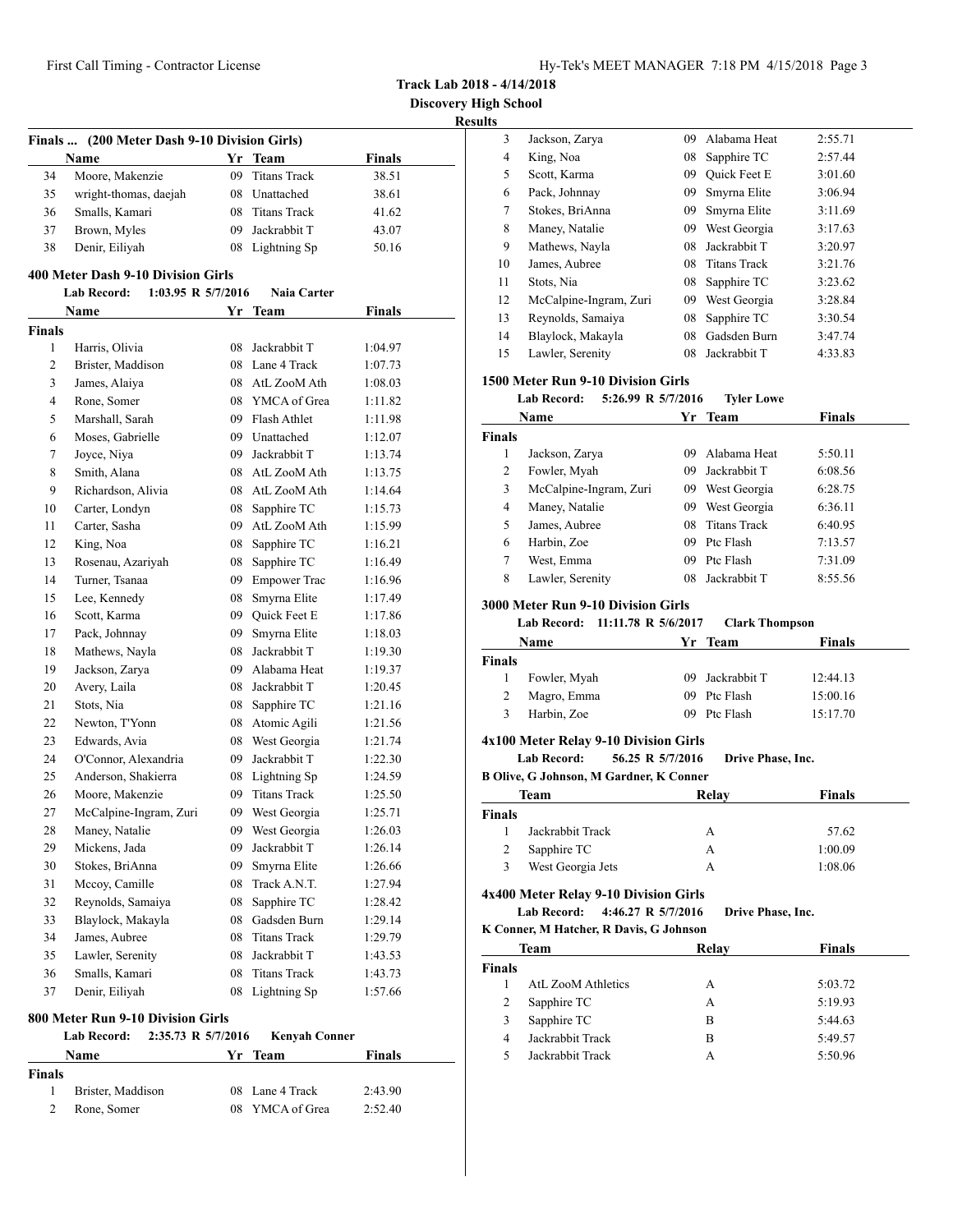**Discovery High School**

## **Results**

|                | <b>Lab Record:</b><br>3-10 R 4/30/2016                                            |    | <b>Tori Sadler</b>                 |                                                                  |
|----------------|-----------------------------------------------------------------------------------|----|------------------------------------|------------------------------------------------------------------|
|                | <b>Name</b>                                                                       |    | Yr Team                            | Finals                                                           |
| <b>Finals</b>  |                                                                                   |    |                                    |                                                                  |
| $\mathbf{1}$   | James, Aubree                                                                     | 08 | <b>Titans Track</b>                | $3 - 02.00$                                                      |
|                | <b>Long Jump 9-10 Division Girls</b>                                              |    |                                    |                                                                  |
|                | Lab Record: 14-01.25 R 5/7/2016                                                   |    | Ryan McFadden                      |                                                                  |
|                | Name                                                                              | Yr | Team                               | Finals                                                           |
| Finals         |                                                                                   |    |                                    |                                                                  |
| 1              | James, Alaiya                                                                     |    | 08 AtL ZooM Ath                    | 12-10.00                                                         |
| $\overline{2}$ | Joyce, Niya                                                                       |    | 09 Jackrabbit T                    | 12-03.50                                                         |
| 3              | Balfour, Trinity                                                                  |    | 08 Sapphire TC                     | 12-00.50                                                         |
| $\overline{4}$ | Lee, Kennedy                                                                      |    | 08 Smyrna Elite                    | $11 - 10.50$                                                     |
| 5              | Richardson, Alivia                                                                |    | 08 AtL ZooM Ath                    | 11-08.00                                                         |
| 6              | Pack, Johnnay                                                                     |    | 09 Smyrna Elite                    | 11-04.50                                                         |
| 7              | Wilber, Katheryn                                                                  |    | 08 Blue Lightni                    | 11-02.00                                                         |
| 8              | Anderson, Shakierra                                                               |    | 08 Lightning Sp                    | $10-10.00$                                                       |
| 9              | Newton, T'Yonn                                                                    |    | 08 Atomic Agili                    | 10-06.50                                                         |
| 10             | Brewer, Naysa                                                                     |    | 09 Jackrabbit T                    | 10-02.00                                                         |
| 11             | Moore, Makenzie                                                                   |    | 09 Titans Track                    | $9 - 00.00$                                                      |
| 12             | wright-thomas, daejah                                                             |    | 08 Unattached                      | $6 - 06.50$                                                      |
| 13             | Smalls, Kamari                                                                    |    | 08 Titans Track                    | 5-11.00                                                          |
| ---            | Carter, Londyn                                                                    | 08 | Sapphire TC                        | <b>FOUL</b>                                                      |
|                | <b>Shot Put 9-10 Division Girls</b><br><b>Lab Record:</b><br>27-05 R 4/15/2017    |    | <b>Kaliyah Copeland</b>            |                                                                  |
|                | <b>Name</b>                                                                       | Yr | Team                               | Finals                                                           |
| <b>Finals</b>  |                                                                                   |    |                                    |                                                                  |
| 1              | Vaughn, Riley                                                                     |    | 08 Titans Track                    | 25-09.00                                                         |
| 2              | Brewer, Naysa                                                                     |    | 09 Jackrabbit T                    | 20-04.00                                                         |
| 3              | Boyer, Zara                                                                       |    | 08 Parkview Exp                    | 16-05.00                                                         |
| 4              | Labin, Jada                                                                       |    | 08 Unattached                      | 14-04.00                                                         |
|                |                                                                                   |    |                                    |                                                                  |
|                |                                                                                   |    |                                    |                                                                  |
| 5              | Mahone, Keyana                                                                    |    | 08 West Georgia                    | 11-11.00                                                         |
| 6              | Brown, Myles                                                                      | 09 | Jackrabbit T                       | $9 - 10.00$                                                      |
|                | Javelin Throw 300g 9-10 Division Girls<br><b>Lab Record:</b><br>88-00 R 3/17/2018 |    | Jada Lubin                         |                                                                  |
|                |                                                                                   |    |                                    |                                                                  |
|                | Name                                                                              |    | Yr Team                            |                                                                  |
| 1              |                                                                                   |    | 08 Unattached                      |                                                                  |
| $\overline{c}$ | Labin, Jada                                                                       |    |                                    |                                                                  |
| Finals<br>3    | Wilber, Katheryn                                                                  |    | 08 Blue Lightni<br>08 Titans Track |                                                                  |
| $\overline{4}$ | Vaughn, Riley                                                                     |    |                                    |                                                                  |
|                | McCalpine-Ingram, Zuri                                                            |    | 09 West Georgia                    |                                                                  |
| 5              | Brewer, Naysa                                                                     |    | 09 Jackrabbit T                    |                                                                  |
| 6              | wright-thomas, daejah                                                             |    | 08 Unattached                      | Finals<br>$85 - 10$<br>63-04<br>52-06<br>34-11<br>28-05<br>20-06 |
| 7              | Moore, Makenzie                                                                   | 09 | <b>Titans Track</b>                | 18-03                                                            |
| 8              | Smalls, Kamari                                                                    | 08 | <b>Titans Track</b>                | 17-01                                                            |
|                | 100 Meter Dash 11-12 Division Girls<br>12.78 R 3/24/2018<br>Lab Record:           |    | Janai Jones                        |                                                                  |
|                | Name                                                                              |    | Yr Team                            | <b>Finals</b>                                                    |
| <b>Finals</b>  |                                                                                   |    |                                    |                                                                  |
| 1              | Carter, Naia                                                                      |    | 07 AtL ZooM Ath                    |                                                                  |
| 2              | Smith, Grace                                                                      | 06 | Smyrna Elite                       | 12.90<br>12.92                                                   |

| $\overline{4}$ | Wright, Kennedy           | 06 | Greer Allsta        | 13.31 |
|----------------|---------------------------|----|---------------------|-------|
| 5              | Bray, Jordon              | 06 | Unattached          | 13.38 |
| 6              | Hyman, Caalyn Roynijah    | 06 | Intensity At        | 13.47 |
| 7              | Washington, Jordyn        | 07 | Smyrna Elite        | 13.52 |
| 8              | Mcfadden, Ryan            | 06 | Dynamic Spee        | 13.78 |
| 9              | Guy, Dallas               | 07 | AtL ZooM Ath        | 13.84 |
| 10             | Sadler, Tori              | 06 | Dynamic Spee        | 13.99 |
| 11             | Harrell, Autumn           | 07 | Track A.N.T.        | 14.08 |
| 12             | Crump, Alyssa             | 07 | Blue Lightni        | 14.09 |
| 13             | Steele, Sydney            | 06 | Parkview Exp        | 14.11 |
| 14             | Washington, Halani        | 06 | Dynamic Spee        | 14.18 |
| 15             | Williamson, Gabriel       | 07 | Lightning Sp        | 14.20 |
| 16             | Lewis, Monroe             | 07 | Jackrabbit T        | 14.26 |
| 17             | Campbell, Marleah         | 07 | On Your Mark        | 14.66 |
| 18             | Watson, Amina             | 07 | Lane 4 Track        | 14.67 |
| 19             | Woodroffe-Thomas, Shanell | 07 | Lightning Sp        | 14.70 |
| 20             | Adams-Walker, Kennedy     | 07 | Sapphire TC         | 14.73 |
| 21             | Thomas, Aalia             | 07 | Blue Lightni        | 14.78 |
| 22             | Hall, Zenobia             | 07 | <b>Titans Track</b> | 15.00 |
| 23             | Johnson, Sateria          | 06 | Jackrabbit T        | 15.14 |
| 24             | Walker, Cydney            | 07 | Blue Lightni        | 15.20 |
| 25             | Rainey, I'Yhara           | 07 | Jackrabbit T        | 15.23 |
| 26             | Thomas, Azariah           | 07 | Quick Feet E        | 15.36 |
| 27             | Copeland, Kaliya          | 07 | Lightning Sp        | 15.52 |
| 28             | Brown, Naya               | 06 | Sapphire TC         | 15.54 |
| 29             | Smith, Amaris             | 06 | Track A.N.T.        | 15.57 |
| 30             | Wiley, Rodericka          | 06 | Gadsden Burn        | 15.58 |
| 31             | Garcia, Kya               | 07 | Jackrabbit T        | 15.86 |
| 32             | Davis, Madison            | 07 | Blue Lightni        | 16.13 |
| 33             | Nelson, Ca'leia           | 06 | Jackrabbit T        | 16.23 |
| 34             | Jackson, Jalynn           | 07 | Augusta Flye        | 16.44 |
| 35             | Smith, Taylor             | 06 | West Georgia        | 17.75 |
|                |                           |    |                     |       |

# **200 Meter Dash 11-12 Division Girls**

# **Lab Record: 26.16 R 4/7/2018 Adaejah Hodge**

|                | Name                      | Yr | Team         | <b>Finals</b> |
|----------------|---------------------------|----|--------------|---------------|
| Finals         |                           |    |              |               |
| 1              | Jones, Janai              | 06 | Jackrabbit T | 26.68         |
| $\overline{c}$ | Smith, Grace              | 06 | Smyrna Elite | 27.09         |
| 3              | Burrell, Autumn           | 06 | Unattached   | 27.31         |
| 4              | Bray, Jordon              | 06 | Unattached   | 27.84         |
| 5              | Sadler, Tori              | 06 | Dynamic Spee | 28.00         |
| 6              | Conner, Kenyah            | 06 | AtL ZooM Ath | 28.68         |
| 7              | Hyman, Caalyn Roynijah    | 06 | Intensity At | 28.68         |
| 8              | Guy, Dallas               | 07 | AtL ZooM Ath | 29.14         |
| 9              | Steele, Sydney            | 06 | Parkview Exp | 29.66         |
| 10             | Lowe, Tyler               | 06 | AtL ZooM Ath | 29.79         |
| 11             | Hawthorne, Ambriel        | 07 | Track A.N.T. | 29.88         |
| 12             | Campbell, Marleah         | 07 | On Your Mark | 29.90         |
| 13             | Mcfadden, Ryan            | 06 | Dynamic Spee | 30.02         |
| 14             | Lewis, Monroe             | 07 | Jackrabbit T | 30.12         |
| 15             | Woodroffe-Thomas, Shanell | 07 | Lightning Sp | 30.32         |
| 16             | Thomas, Aalia             | 07 | Blue Lightni | 30.40         |
| 17             | Williamson, Gabriel       | 07 | Lightning Sp | 30.42         |
| 18             | Tolbert, Kennedi          | 07 | Smyrna Elite | 30.48         |
| 19             | Adams-Walker, Kennedy     | 07 | Sapphire TC  | 30.61         |
|                |                           |    |              |               |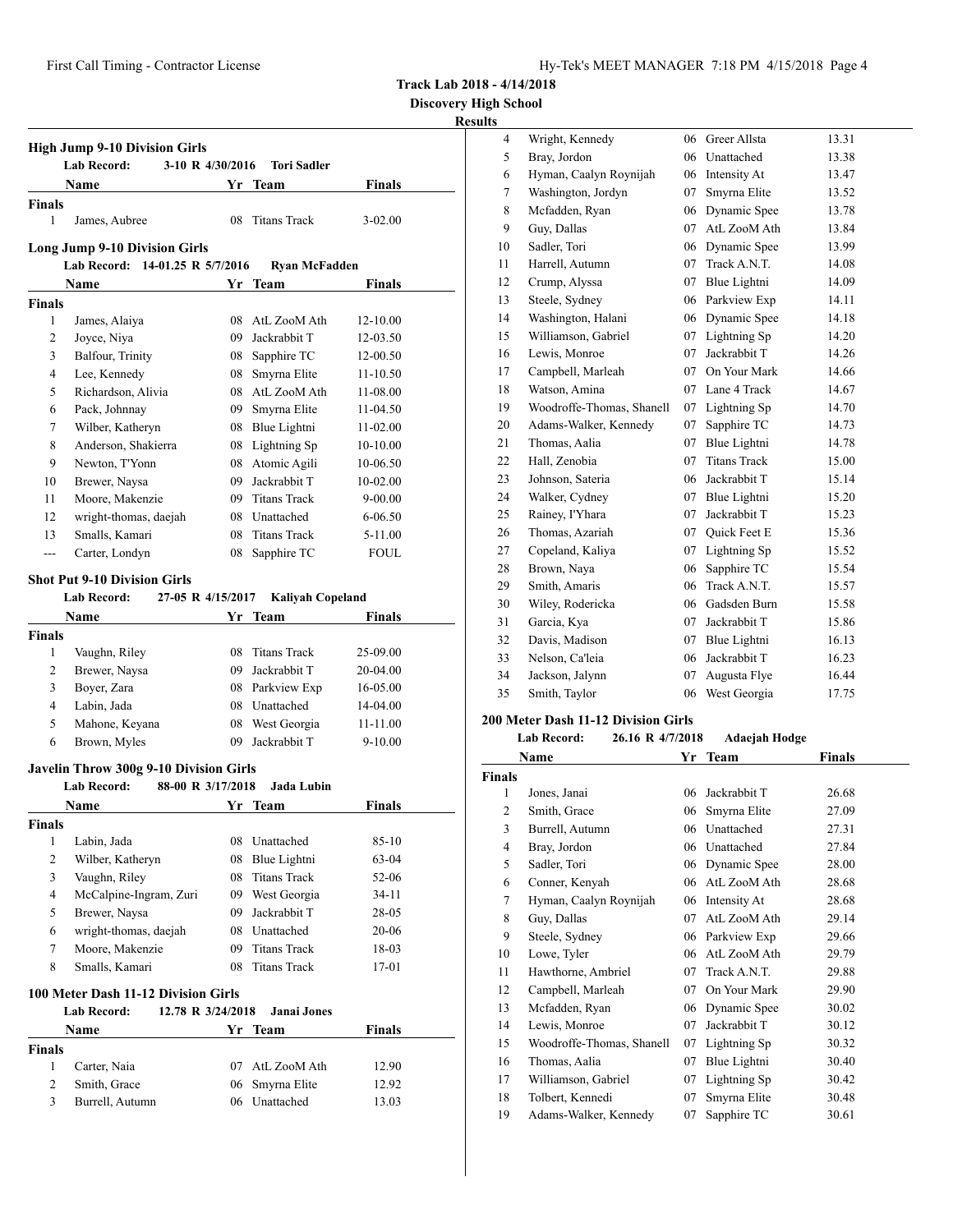**Track Lab 2018 - 4/14/2018**

**Discovery High School Results**

|    |                                               |    |                     |        | R |
|----|-----------------------------------------------|----|---------------------|--------|---|
|    | Finals  (200 Meter Dash 11-12 Division Girls) |    |                     |        |   |
|    | <b>Name</b>                                   | Yr | <b>Team</b>         | Finals |   |
| 20 | Raymond, Karrington                           | 06 | Iron Spikes         | 30.72  |   |
| 21 | Payton, Saniya                                | 07 | Smyrna Elite        | 30.80  |   |
| 22 | Bozeman, Ja'Nya                               | 07 | Smyrna Elite        | 31.02  |   |
| 23 | Harrell, Autumn                               | 07 | Track A.N.T.        | 31.10  |   |
| 24 | Thomas, Arianna                               | 07 | Jackrabbit T        | 31.78  |   |
| 25 | Johnson, Sateria                              | 06 | Jackrabbit T        | 31.90  |   |
| 26 | Watson, Amina                                 | 07 | Lane 4 Track        | 32.11  |   |
| 27 | Washington, Halani                            | 06 | Dynamic Spee        | 32.20  |   |
| 28 | Hall, Zenobia                                 | 07 | <b>Titans Track</b> | 32.29  |   |
| 29 | Brown, Naya                                   | 06 | Sapphire TC         | 33.15  |   |
| 30 | Smith, Amaris                                 | 06 | Track A.N.T.        | 33.37  |   |
| 31 | Garcia, Kya                                   | 07 | Jackrabbit T        | 33.38  |   |
| 32 | Webb, Aiya                                    | 06 | Jackrabbit T        | 33.72  |   |
| 33 | Rainey, I'Yhara                               | 07 | Jackrabbit T        | 33.80  |   |
| 34 | Wiley, Rodericka                              | 06 | Gadsden Burn        | 33.89  |   |
| 35 | Walker, Cydney                                | 07 | Blue Lightni        | 34.07  |   |
| 36 | Copeland, Kaliya                              | 07 | Lightning Sp        | 34.34  |   |
| 37 | Nelson, Ca'leia                               | 06 | Jackrabbit T        | 35.89  |   |
| 38 | Valladares, Melany                            | 07 | <b>Titans Track</b> | 36.64  |   |
| 39 | Jackson, Jalynn                               | 07 | Augusta Flye        | 36.89  |   |
|    |                                               |    |                     |        |   |

### **400 Meter Dash 11-12 Division Girls**

## **Lab Record: 59.84 R 4/7/2018 Adaejah Hodge**

|                | Name                      | Yr | Team                | Finals  |
|----------------|---------------------------|----|---------------------|---------|
| Finals         |                           |    |                     |         |
| 1              | Carter, Naia              | 07 | AtL ZooM Ath        | 1:00.05 |
| $\overline{c}$ | Jones, Janai              | 06 | Jackrabbit T        | 1:01.98 |
| 3              | Conner, Kenyah            | 06 | AtL ZooM Ath        | 1:02.71 |
| $\overline{4}$ | Williams, Yasmine         | 06 | New Era Trac        | 1:03.08 |
| 5              | Bray, Jordon              | 06 | Unattached          | 1:03.85 |
| 6              | Sadler, Tori              | 06 | Dynamic Spee        | 1:03.90 |
| 7              | Lowe, Tyler               | 06 | AtL ZooM Ath        | 1:05.10 |
| 8              | Odister, Rachel           | 06 | Smyrna Elite        | 1:05.17 |
| 9              | Summers, Aerin            | 06 | Unattached          | 1:05.18 |
| 10             | Johnson, Genesis          | 06 | Unattached          | 1:05.82 |
| 11             | Burrell, Autumn           | 06 | Unattached          | 1:06.20 |
| 12             | Hyman, Caalyn Roynijah    | 06 | Intensity At        | 1:07.92 |
| 13             | Washington, Jordyn        | 07 | Smyrna Elite        | 1:08.72 |
| 14             | Woodroffe-Thomas, Shanell | 07 | Lightning Sp        | 1:11.06 |
| 15             | Williamson, Gabriel       | 07 | Lightning Sp        | 1:11.25 |
| 16             | Adams-Walker, Kennedy     | 07 | Sapphire TC         | 1:11.39 |
| 17             | Wade, Cameron             | 06 | Jackrabbit T        | 1:11.81 |
| 18             | Tolbert, Kennedi          | 07 | Smyrna Elite        | 1:12.03 |
| 19             | Steele, Sydney            | 06 | Parkview Exp        | 1:12.17 |
| 20             | Lewis, Monroe             | 07 | Jackrabbit T        | 1:12.31 |
| 21             | Littlejohn, Mackenzie     | 07 | <b>Titans Track</b> | 1:12.80 |
| 22             | Thomas, Arianna           | 07 | Jackrabbit T        | 1:13.35 |
| 23             | Payton, Saniya            | 07 | Smyrna Elite        | 1:13.94 |
| 24             | Washington, Halani        | 06 | Dynamic Spee        | 1:13.95 |
| 25             | Thomas, Azariah           | 07 | <b>Ouick Feet E</b> | 1:14.15 |
| 26             | Hawthorne, Ambriel        | 07 | Track A.N.T.        | 1:15.17 |
| 27             | Bozeman, Ja'Nya           | 07 | Smyrna Elite        | 1:15.18 |
| 28             | Harrison, Nia             | 07 | AtL ZooM Ath        | 1:16.43 |
| 29             | Brown, Naya               | 06 | Sapphire TC         | 1:17.04 |
|                |                           |    |                     |         |

| 30 | Hall, Zenobia       | 07 | <b>Titans Track</b> | 1:17.65 |
|----|---------------------|----|---------------------|---------|
| 31 | Freeman, Sariah     | 07 | Augusta Flye        | 1:18.19 |
| 32 | Gasper, Harmony     |    | 06 Iron Spikes      | 1:18.40 |
| 33 | Campbell, Marleah   | 07 | On Your Mark        | 1:19.56 |
| 34 | Garcia, Kya         | 07 | Jackrabbit T        | 1:19.99 |
| 35 | Raymond, Karrington |    | 06 Iron Spikes      | 1:20.00 |
| 36 | McMullin, Anh       | 07 | Parkview Exp        | 1:20.18 |
| 37 | Smith, Amaris       |    | 06 Track A.N.T.     | 1:22.06 |
| 38 | Valladares, Melany  | 07 | <b>Titans Track</b> | 1:23.49 |
| 39 | Webb, Aiya          | 06 | Jackrabbit T        | 1:24.18 |
| 40 | Rainey, I'Yhara     | 07 | Jackrabbit T        | 1:24.57 |
| 41 | Copeland, Kaliya    | 07 | Lightning Sp        | 1:26.66 |
| 42 | Davis, Allencia     | 06 | Iron Spikes         | 1:28.56 |
|    |                     |    |                     |         |

# **800 Meter Run 11-12 Division Girls**

**Lab Record: 2:28.81 R 4/29/2017 Kenyah Conner**

|               | Name                  | Yr | <b>Team</b>         | Finals  |  |
|---------------|-----------------------|----|---------------------|---------|--|
| <b>Finals</b> |                       |    |                     |         |  |
| 1             | Bray, Jordon          | 06 | Unattached          | 2:32.79 |  |
| 2             | Jones, Janai          | 06 | Jackrabbit T        | 2:37.09 |  |
| 3             | McArter, Isabella     | 06 | Jackrabbit T        | 2:40.36 |  |
| 4             | Odister, Rachel       | 06 | Smyrna Elite        | 2:40.92 |  |
| 5             | Blaich, Anna          | 06 | Atlanta Trac        | 2:55.74 |  |
| 6             | Wade, Cameron         | 06 | Jackrabbit T        | 2:55.78 |  |
| 7             | Thomas, Azariah       | 07 | Quick Feet E        | 2:57.58 |  |
| 8             | Freeman, Sariah       | 07 | Augusta Flye        | 2:59.04 |  |
| 9             | Harrison, Nia         | 07 | AtL ZooM Ath        | 3:01.81 |  |
| 10            | Littlejohn, Mackenzie | 07 | <b>Titans Track</b> | 3:04.41 |  |
| 11            | Gasper, Harmony       | 06 | Iron Spikes         | 3:06.80 |  |
| 12            | Curtis, Kamoree       | 07 | Jackrabbit T        | 3:07.85 |  |
| 13            | Moses, Camille        | 07 | Unattached          | 3:13.70 |  |
| 14            | McMullin, Anh         | 07 | Parkview Exp        | 3:16.86 |  |
| 15            | Valladares, Melany    | 07 | <b>Titans Track</b> | 3:34.13 |  |
| 16            | Simmons, I'Iyanna     | 07 | Gadsden Burn        | 3:57.88 |  |

### **1500 Meter Run 11-12 Division Girls**

l,

**Lab Record: 5:12.75 R 3/25/2017 Isis Grant**

|        | Name                  |    | Yr Team             | Finals  |
|--------|-----------------------|----|---------------------|---------|
| Finals |                       |    |                     |         |
|        | McArter, Isabella     |    | 06 Jackrabbit T     | 5:25.20 |
| 2      | Curtis, Kamoree       | 07 | Jackrabbit T        | 5:45.74 |
| 3      | Blaich, Anna          |    | 06 Atlanta Trac     | 5:53.72 |
| 4      | Coll, Kaylee          |    | 06 Unattached       | 5:58.59 |
| 5      | Moses, Camille        | 07 | Unattached          | 6:05.84 |
| 6      | Freeman, Sariah       | 07 | Augusta Flye        | 6:15.48 |
| 7      | Littlejohn, Mackenzie | 07 | <b>Titans Track</b> | 6:45.70 |
| 8      | Haffner, Katie        | 06 | Blue Lightni        | 7:32.73 |

### **3000 Meter Run 11-12 Division Girls**

### **Lab Record: 11:18.77 R 4/15/2017 Noelle Junig**

|               | <b>Name</b>    | Yr Team         | <b>Finals</b> |
|---------------|----------------|-----------------|---------------|
| <b>Finals</b> |                |                 |               |
|               | 1 Little, Ruby | 06 Atlanta Trac | 11:52.35      |
| 2             | Coll, Kaylee   | 06 Unattached   | 12:15.24      |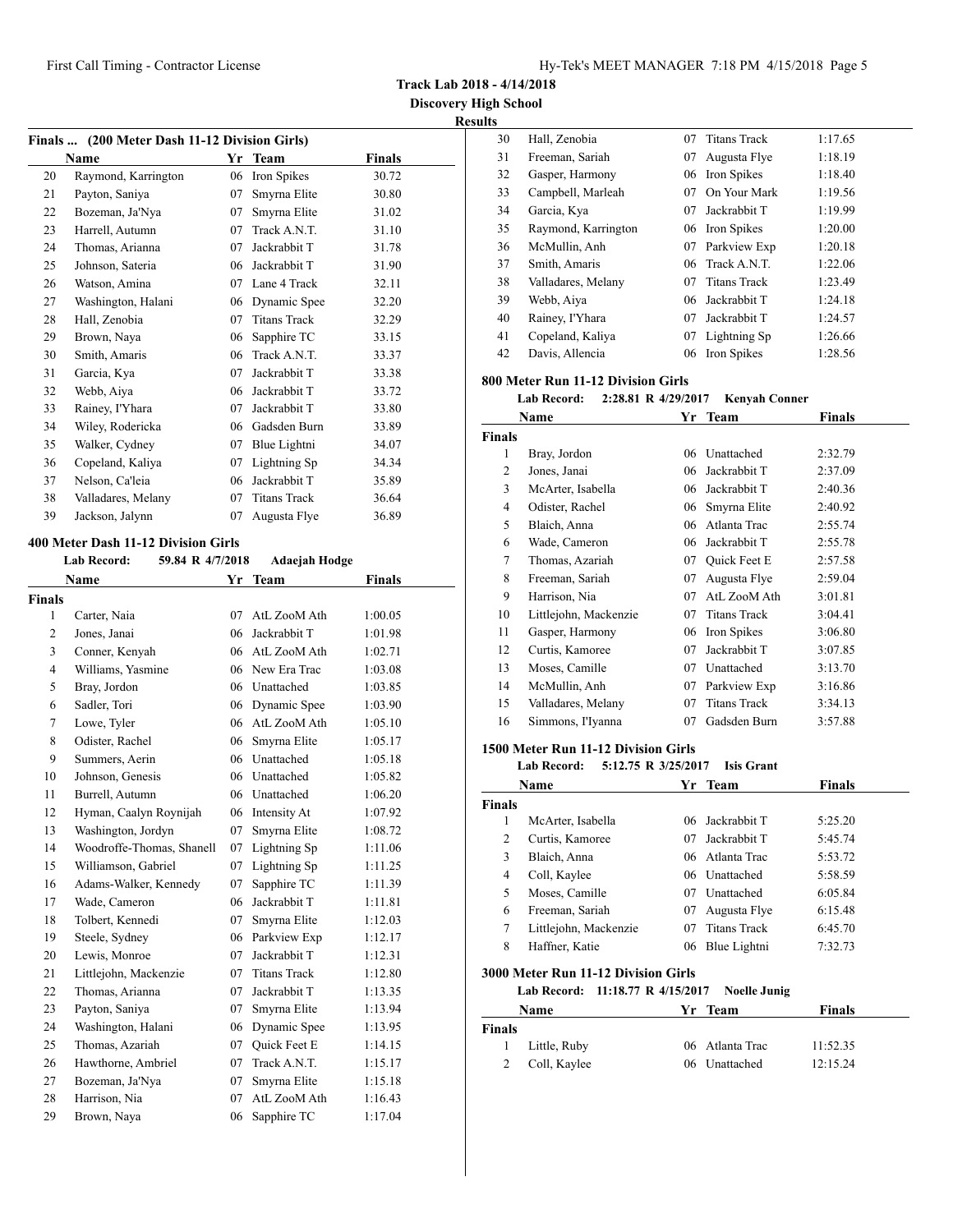**Discovery High School**

# **Resul**

|                               | <b>Lab Record:</b><br>13.32 R 4/7/2018                       | <b>Ronniah Wright</b>                     |               |
|-------------------------------|--------------------------------------------------------------|-------------------------------------------|---------------|
|                               | <b>Name</b>                                                  | Yr Team                                   | <b>Finals</b> |
| <b>Finals</b>                 |                                                              |                                           |               |
| 1                             | Wright, Kennedy                                              | 06 Greer Allsta                           | 13.92         |
| 2                             | Johnson, Genesis                                             | 06 Unattached                             | 14.36         |
| 3                             | Steele, Sydney                                               | 06 Parkview Exp                           | 15.26         |
| $\overline{4}$                | Hall, Zenobia                                                | 07 Titans Track                           | 17.98         |
| 5                             | Aryianna, Haynes                                             | 07 Middle Georg                           | 23.33         |
|                               | 4x100 Meter Relay 11-12 Division Girls<br><b>Lab Record:</b> | 52.65 R 4/15/2017<br>Drive Phase, Inc.    |               |
|                               | A Chatham, A Barkley, B Olive, I Grant                       |                                           |               |
|                               | Team                                                         | Relay                                     | Finals        |
| <b>Finals</b>                 |                                                              |                                           |               |
| 1                             | <b>AtL ZooM Athletics</b><br>Jackrabbit Track                | А                                         | 53.61         |
| $\overline{2}$                |                                                              | A                                         | 57.62         |
|                               | 4x400 Meter Relay 11-12 Division Girls                       |                                           |               |
|                               | Lab Record:<br>4:17.87 R 5/7/2016                            | Drive Phase, Inc.                         |               |
|                               | A Chatham, A Barkley, B Olive, I Grant                       |                                           |               |
|                               | Team                                                         | Relay                                     | <b>Finals</b> |
| <b>Finals</b>                 |                                                              |                                           |               |
| 1                             | <b>AtL ZooM Athletics</b>                                    | A                                         | 4:30.46       |
| $\overline{2}$                |                                                              |                                           |               |
|                               | Iron Spikes TC                                               | A                                         | 6:01.64       |
|                               | <b>High Jump 11-12 Division Girls</b>                        |                                           |               |
|                               | <b>Lab Record:</b>                                           | 4-08 R 4/8/2017<br><b>Morgan Campbell</b> |               |
|                               | Name                                                         | Yr Team                                   | <b>Finals</b> |
|                               |                                                              |                                           |               |
| 1                             | Wright, Kennedy                                              | 06 Greer Allsta                           | 4-10.00R      |
| $\overline{2}$                | Johnson, Genesis                                             | 06 Unattached                             | 3-08.00       |
| ---                           | Littlejohn, Mackenzie                                        | 07 Titans Track                           | NH            |
| ---                           | Wiley, Rodericka                                             | 06 Gadsden Burn                           | NH            |
| $\overline{a}$                | Freeman, Sariah                                              | 07 Augusta Flye                           | NH            |
|                               |                                                              |                                           |               |
|                               | <b>Long Jump 11-12 Division Girls</b><br><b>Lab Record:</b>  | 16-09 R 4/16/2016<br><b>Niakoe Burks</b>  |               |
|                               | <b>Name</b>                                                  | Yr Team                                   | Finals        |
|                               |                                                              |                                           |               |
| 1                             | Smith, Grace                                                 | 06<br>Smyrna Elite                        | 16-02.00      |
| $\overline{c}$                | Mcfadden, Ryan                                               | Dynamic Spee<br>06                        | 14-11.00      |
| 3                             | Johnson, Genesis                                             | Unattached<br>06                          | 13-03.50      |
| $\overline{4}$                | Curtis, Kamoree                                              | Jackrabbit T<br>07                        | 13-02.00      |
| 5                             | Raymond, Karrington                                          | Iron Spikes<br>06                         | 13-00.00      |
| 6                             | Crump, Alyssa                                                | Blue Lightni<br>07                        | 12-07.00      |
| $\tau$                        | Webb, Aiya                                                   | Jackrabbit T<br>06                        | 12-06.00      |
| $\,8\,$                       | Steele, Sydney                                               | Parkview Exp<br>06                        | 12-05.00      |
| 9                             | Wade, Cameron                                                | Jackrabbit T<br>06                        | 12-03.50      |
| 10                            | Hall, Zenobia                                                | <b>Titans Track</b><br>07                 | 12-03.00      |
| 11                            | Hawthorne, Ambriel                                           | 07<br>Track A.N.T.                        | 11-11.00      |
| <b>Finals</b><br>Finals<br>12 | Johnson, Sateria                                             | Jackrabbit T<br>06                        | 11-07.00      |
| 13                            | Harrison, Nia                                                | AtL ZooM Ath<br>07                        | 11-06.00      |
| 14                            | Brown, Naya                                                  | Sapphire TC<br>06                         | 10-06.00      |
| 15                            | Davis, Allencia                                              | Iron Spikes<br>06                         | 10-05.00      |

| aults              |                                                           |    |                                   |                      |
|--------------------|-----------------------------------------------------------|----|-----------------------------------|----------------------|
| 17                 | Wiley, Rodericka                                          |    | 06 Gadsden Burn                   | 9-01.00              |
| 18                 | Davis, Madison                                            |    | 07 Blue Lightni                   | 9-00.00              |
| 19                 | Simmons, I'Iyanna                                         |    | 07 Gadsden Burn                   | 5-11.00              |
| 20                 | Richie, Bailey                                            |    | 06 Atlanta Trac                   | 5-08.50              |
| $\overline{a}$     | Adams-Walker, Kennedy                                     |    | 07 Sapphire TC                    | <b>FOUL</b>          |
| ---                | Jackson, Jalynn                                           | 07 | Augusta Flye                      | FOUL                 |
|                    | <b>Shot Put 11-12 Division Girls</b>                      |    |                                   |                      |
|                    | 35-01 R 3/18/2017<br><b>Lab Record:</b>                   |    | <b>Kameryn Hannon</b>             |                      |
|                    | Name                                                      |    | Yr Team                           | <b>Finals</b>        |
| Finals<br>1        | Copeland, Kaliya                                          |    |                                   |                      |
| 2                  | Block, Alexis                                             | 07 | Lightning Sp<br>07 Unattached     | 26-08.00<br>23-11.00 |
| 3                  | Wright, Kennedy                                           |    | 06 Greer Allsta                   | 22-08.00             |
| 4                  | Washington, Halani                                        |    | 06 Dynamic Spee                   | 21-07.00             |
| 5                  | Davis, Madison                                            | 07 |                                   |                      |
|                    |                                                           |    | Blue Lightni                      | 11-07.50             |
|                    | Discus Throw 1.0 kg 11-12 Division Girls                  |    |                                   |                      |
|                    | <b>Lab Record:</b><br>77-06 R 4/15/2017                   |    | <b>Kameryn Hannon</b>             |                      |
| <b>Finals</b>      | Name                                                      | Yr | <b>Team</b>                       | <b>Finals</b>        |
| $\mathbf{1}$       | Washington, Halani                                        |    | 06 Dynamic Spee                   | 58-05                |
| 2                  | Block, Alexis                                             |    | 07 Unattached                     |                      |
| 3                  |                                                           |    | 06 West Georgia                   | 45-07                |
| 4                  | Smith, Taylor<br>Davis, Madison                           |    | Blue Lightni                      | 33-06<br>$30 - 08$   |
|                    |                                                           | 07 |                                   |                      |
|                    | Javelin Throw 300g 11-12 Division Girls                   |    |                                   |                      |
|                    | <b>Lab Record:</b><br>129-06 R 3/4/2017                   |    | <b>Jasmine Hampton</b>            |                      |
|                    | Name                                                      |    | Yr Team                           | <b>Finals</b>        |
| <b>Finals</b>      |                                                           |    |                                   |                      |
|                    |                                                           |    |                                   |                      |
| 1                  | Block, Alexis                                             |    | 07 Unattached                     | 57-07                |
| 2                  | Gasper, Harmony                                           |    | 06 Iron Spikes                    | 47-05                |
| 3                  | Campbell, Marleah                                         |    | 07 On Your Mark                   | 30-01                |
| 4                  | Nelson, Ca'leia                                           |    | 06 Jackrabbit T                   | 26-07                |
| 5                  | Hall, Zenobia                                             |    | 07 Titans Track                   | 26-04                |
| 6                  | Jackson, Jalynn                                           |    | 07 Augusta Flye                   | 26-01                |
| 7                  | Valladares, Melany                                        |    | 07 Titans Track                   | 26-00                |
| 8                  | Davis, Allencia                                           | 06 | Iron Spikes                       | 22-02                |
| 9                  | Smith, Taylor                                             | 06 | West Georgia                      | 20-08                |
|                    | 1500 Meter Race Walk 11-12 Division Girls                 |    |                                   |                      |
|                    | Lab Record:<br>9:36.59 R 4/9/2016                         |    | Alana Payden                      |                      |
|                    | Name                                                      |    | Yr Team                           | <b>Finals</b>        |
|                    |                                                           |    |                                   |                      |
| <b>Finals</b><br>1 | Haffner, Katie                                            | 06 | Blue Lightni                      | 9:26.83R             |
| 2                  | Block, Alexis                                             | 07 | Unattached                        | 11:53.02             |
|                    |                                                           |    |                                   |                      |
|                    | 100 Meter Dash 13-14 Division Girls<br><b>Lab Record:</b> |    |                                   |                      |
|                    | 11.93 R 3/25/2017                                         |    | <b>Trinity Rossum</b>             |                      |
|                    | Name                                                      |    | Yr Team                           | <b>Finals</b>        |
|                    |                                                           |    |                                   |                      |
| $\mathbf{1}$       | Hodge, Mallory                                            |    | 04 Dynamic Spee                   | 12.28                |
| 2                  | Williams, Trinity                                         |    | 04 Unattached                     | 12.64                |
| <b>Finals</b><br>3 | Akins, Taylor                                             |    | 04 Smyrna Elite                   | 12.67                |
| 4<br>5             | Barkley, Amari<br>Brown, Morgan                           |    | 05 AtL ZooM Ath<br>05 Sapphire TC | 12.90<br>12.92       |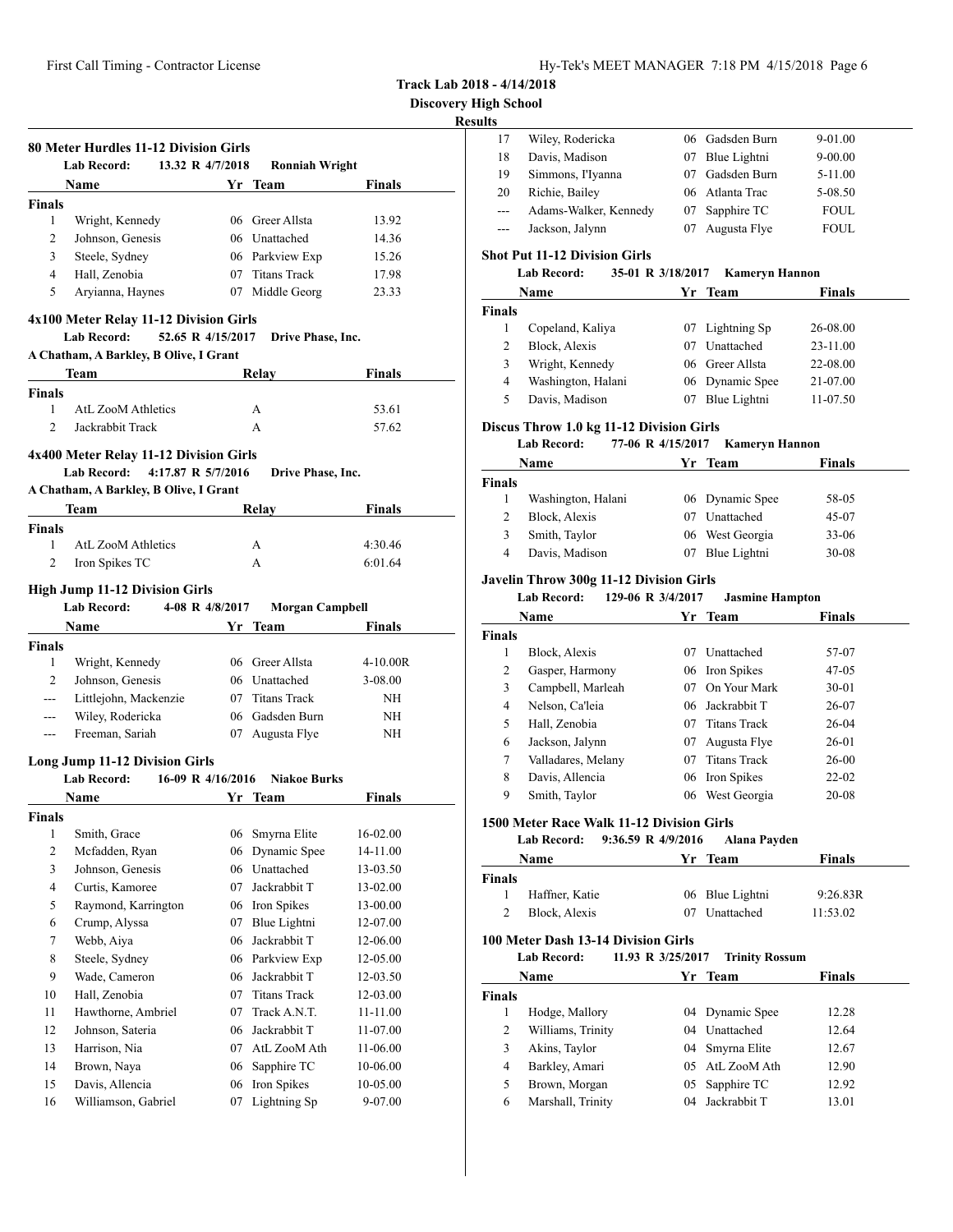**Track Lab 2018 - 4/14/2018**

**Discovery High School Results**

|                    | Finals  (100 Meter Dash 13-14 Division Girls) |                   |                              |               |
|--------------------|-----------------------------------------------|-------------------|------------------------------|---------------|
|                    | Name                                          |                   | Yr Team                      | <b>Finals</b> |
| 7                  | Chambers, Scout                               | 04                | AtL ZooM Ath                 | 13.01         |
| 8                  | Bryant, Jeainna                               |                   | 04 Intensity At              | 13.06         |
| 9                  | Campbell, Madison                             | 05                | Lightning Sp                 | 13.07         |
| 10                 | Sumlin, Trinity                               | 04                | Smyrna Elite                 | 13.16         |
| 11                 | Wellman, Zaniyaha                             | 05                | Intensity At                 | 13.19         |
| 12                 | Jordan, Kayla                                 | 04                | Lightning Sp                 | 13.20         |
| 13                 | Smoak, Sydney                                 | 05                | Smyrna Elite                 | 13.27         |
| 14                 | Farmer, Kennedy                               |                   | 05 AtL ZooM Ath              | 13.46         |
| 15                 | Mobley, Azariah                               |                   | 04 Intensity At              | 13.52         |
| 16                 | Daniel, Janiya                                | 04                | Sapphire TC                  | 13.57         |
| 17                 | Pouncey, Robin                                |                   | 04 Jackrabbit T              | 13.67         |
| 18                 | Ogwin, Tanii                                  |                   | 05 On Your Mark              | 13.87         |
| 19                 | Taleb, Bravynn                                |                   | 04 Intensity At              | 13.88         |
| 20                 | Sanford, Amaya                                |                   | 05 AtL ZooM Ath              | 13.90         |
| 21                 | Campbell, Nyla                                |                   | 05 Track A.N.T.              | 14.09         |
| 22                 | McGinty, Micah                                |                   | 04 West Georgia              | 14.31         |
| 23                 | Jones, Eriana                                 |                   | 05 Jackrabbit T              | 14.47         |
| 24                 | Parker, Alecia                                |                   | 05 Fast Track E              | 14.53         |
| 25                 | Edwards, Taylor                               |                   | 04 Sapphire TC               | 14.54         |
| 26                 | Rollerson, Celeania                           |                   | 05 Blue Lightni              | 14.61         |
| 27                 | Wren, Jade                                    |                   | 05 Jackrabbit T              | 14.64         |
| 28                 | Woods, Alisha                                 |                   | 05 Parkview Exp              | 14.66         |
| 29                 | Tyson, Gabrielle                              |                   | 04 Jackrabbit T              | 14.92         |
| 30                 | Gholston, Lindsay                             |                   | 05 Lightning Sp              | 14.96         |
| 31                 | Philips, Jahmya                               |                   | 05 Boys and Gir              | 14.98         |
| 32                 | Richardson, Nia                               |                   | 04 Lightning Sp              | 15.00         |
| 33                 | Hansbrough, Aliyah                            |                   | 05 Jackrabbit T              | 15.16         |
| 34                 | Terna, Vernista                               |                   | 04 Parkview Exp              | 15.68         |
| 35                 | Newman, Chloe                                 |                   | 05 Unattached                | 15.76         |
| 36                 | Morgan, Hailee                                | 05                | Jackrabbit T                 | 16.17         |
| 37                 | Bass, Cadence                                 |                   | 05 Lyndon Acade              | 17.42         |
|                    |                                               |                   |                              |               |
|                    | 200 Meter Dash 13-14 Division Girls           |                   |                              |               |
|                    | <b>Lab Record:</b>                            | 25.01 R 3/24/2018 | Mallory Hodge                |               |
|                    | Name                                          | Yr                | Team                         | Finals        |
| <b>Finals</b><br>1 |                                               |                   |                              | 25.04         |
|                    | Hodge, Mallory<br>Wilson, Nia                 | 04<br>04          | Dynamic Spee<br>Jackrabbit T | 25.71         |
| 2<br>3             | Akins, Taylor                                 | 04                | Smyrna Elite                 | 25.94         |
| 4                  | Wayne, Samiya                                 | 05                | Jackrabbit T                 | 26.58         |
|                    | Wellman, Zaniyaha                             | 05                | Intensity At                 |               |
| 5                  |                                               |                   | Jackrabbit T                 | 26.87         |
| 6                  | Jones, Evet                                   | 05                | Jackrabbit T                 | 26.98         |
| 7                  | Pouncey, Robin                                | 04                |                              | 27.25         |
| 8                  | Chambers, Scout                               | 04                | AtL ZooM Ath                 | 27.29         |
| 9                  | Campbell, Madison                             | 05                | Lightning Sp                 | 27.41         |
| 10                 | Smoak, Sydney                                 | 05                | Smyrna Elite                 | 27.55         |
| 11                 | Sumlin, Trinity                               | 04                | Smyrna Elite                 | 27.57         |
| 12                 | Ogwin, Tanii                                  | 05                | On Your Mark                 | 28.24         |
| 13                 | Sanford, Amaya                                | 05                | AtL ZooM Ath                 | 28.31         |
| 14                 | Bryant, Jeainna                               | 04                | Intensity At                 | 28.34         |
| 15                 | Farmer, Kennedy                               | 05                | AtL ZooM Ath                 | 28.69         |
| 16                 | Mobley, Azariah                               | 04                | Intensity At                 | 28.79         |
| 17                 | Jones, Eriana                                 | 05                | Jackrabbit T                 | 29.33         |
| 18                 | Campbell, Nyla                                | 05                | Track A.N.T.                 | 29.41         |

| ĽS |                       |    |              |       |  |
|----|-----------------------|----|--------------|-------|--|
| 19 | Taylor, Dayla         | 05 | Jackrabbit T | 29.52 |  |
| 20 | Taleb, Bravynn        | 04 | Intensity At | 29.58 |  |
| 21 | Enewally-Chioke, Nora | 04 | Smyrna Elite | 29.65 |  |
| 22 | McGinty, Micah        | 04 | West Georgia | 29.73 |  |
| 23 | Rollerson, Celeania   | 05 | Blue Lightni | 29.98 |  |
| 24 | Wren, Jade            | 05 | Jackrabbit T | 30.00 |  |
| 25 | Edwards, Taylor       | 04 | Sapphire TC  | 30.54 |  |
| 26 | Parker, Alecia        | 05 | Fast Track E | 30.64 |  |
| 27 | Hansbrough, Aliyah    | 05 | Jackrabbit T | 30.96 |  |
| 28 | Daniel, Jasmyne       | 05 | Sapphire TC  | 31.30 |  |
| 29 | Philips, Jahmya       | 05 | Boys and Gir | 31.43 |  |
| 30 | Williams, Lilla       | 04 | Sapphire TC  | 32.20 |  |
| 31 | Scott, Trinity        | 04 | Jackrabbit T | 32.32 |  |
| 32 | Woods, Alisha         | 05 | Parkview Exp | 33.20 |  |
| 33 | Gholston, Lindsay     | 05 | Lightning Sp | 33.36 |  |
| 34 | Terna, Vernista       | 04 | Parkview Exp | 33.85 |  |
| 35 | Morgan, Hailee        | 05 | Jackrabbit T | 35.19 |  |
| 36 | Newman, Chloe         | 05 | Unattached   | 36.27 |  |

### **400 Meter Dash 13-14 Division Girls**

|                | <b>Lab Record:</b><br>56.45 R 3/25/2017 |    | <b>Mekenze Kelley</b> |               |  |
|----------------|-----------------------------------------|----|-----------------------|---------------|--|
|                | Name                                    |    | Yr Team               | <b>Finals</b> |  |
| <b>Finals</b>  |                                         |    |                       |               |  |
| 1              | Wilson, Nia                             | 04 | Jackrabbit T          | 59.56         |  |
| $\overline{c}$ | Woods, Jessicka                         | 04 | Boys and Gir          | 59.76         |  |
| 3              | Hodge, Mallory                          | 04 | Dynamic Spee          | 1:01.39       |  |
| $\overline{4}$ | Pouncey, Robin                          | 04 | Jackrabbit T          | 1:01.45       |  |
| 5              | Brown, Morgan                           | 05 | Sapphire TC           | 1:01.47       |  |
| 6              | Wayne, Samiya                           | 05 | Jackrabbit T          | 1:02.03       |  |
| 7              | Chambers, Sky                           |    | 04 AtL ZooM Ath       | 1:02.69       |  |
| 8              | Wellman, Zaniyaha                       | 05 | Intensity At          | 1:03.92       |  |
| 9              | Jones, Evet                             | 05 | Jackrabbit T          | 1:04.73       |  |
| 10             | Campbell, Madison                       |    | 05 Lightning Sp       | 1:04.75       |  |
| 11             | Taylor, Dayla                           | 05 | Jackrabbit T          | 1:05.88       |  |
| 12             | Hicks, Tia                              | 04 | Jackrabbit T          | 1:06.63       |  |
| 13             | Dandridge, Gabrielle                    | 05 | Jackrabbit T          | 1:07.76       |  |
| 14             | Farmer, Kennedy                         | 05 | AtL ZooM Ath          | 1:08.35       |  |
| 15             | Campbell, Nyla                          | 05 | Track A.N.T.          | 1:09.08       |  |
| 16             | Henry, Sarah                            | 05 | Jackrabbit T          | 1:09.70       |  |
| 17             | Edwards, Taylor                         |    | 04 Sapphire TC        | 1:09.99       |  |
| 18             | Ogwin, Tanii                            | 05 | On Your Mark          | 1:10.88       |  |
| 19             | Enewally-Chioke, Nora                   | 04 | Smyrna Elite          | 1:10.98       |  |
| 20             | Hansbrough, Aliyah                      | 05 | Jackrabbit T          | 1:11.01       |  |
| 21             | Williams, Lilla                         | 04 | Sapphire TC           | 1:12.16       |  |
| 22             | McGinty, Micah                          | 04 | West Georgia          | 1:12.55       |  |
| 23             | Scott, Trinity                          | 04 | Jackrabbit T          | 1:16.32       |  |
| 24             | Daniel, Janiya                          | 04 | Sapphire TC           | 1:16.54       |  |
| 25             | Gholston, Lindsay                       | 05 | Lightning Sp          | 1:16.80       |  |
| 26             | Woods, Alisha                           | 05 | Parkview Exp          | 1:19.36       |  |
| 27             | Spates, Tamara                          | 05 | Iron Spikes           | 1:21.27       |  |
| 28             | Parker, Alecia                          | 05 | Fast Track E          | 1:24.16       |  |
| 29             | Newman, Chloe                           | 05 | Unattached            | 1:24.53       |  |
| 30             | Pirani, Eshal                           | 04 | Parkview Exp          | 1:33.61       |  |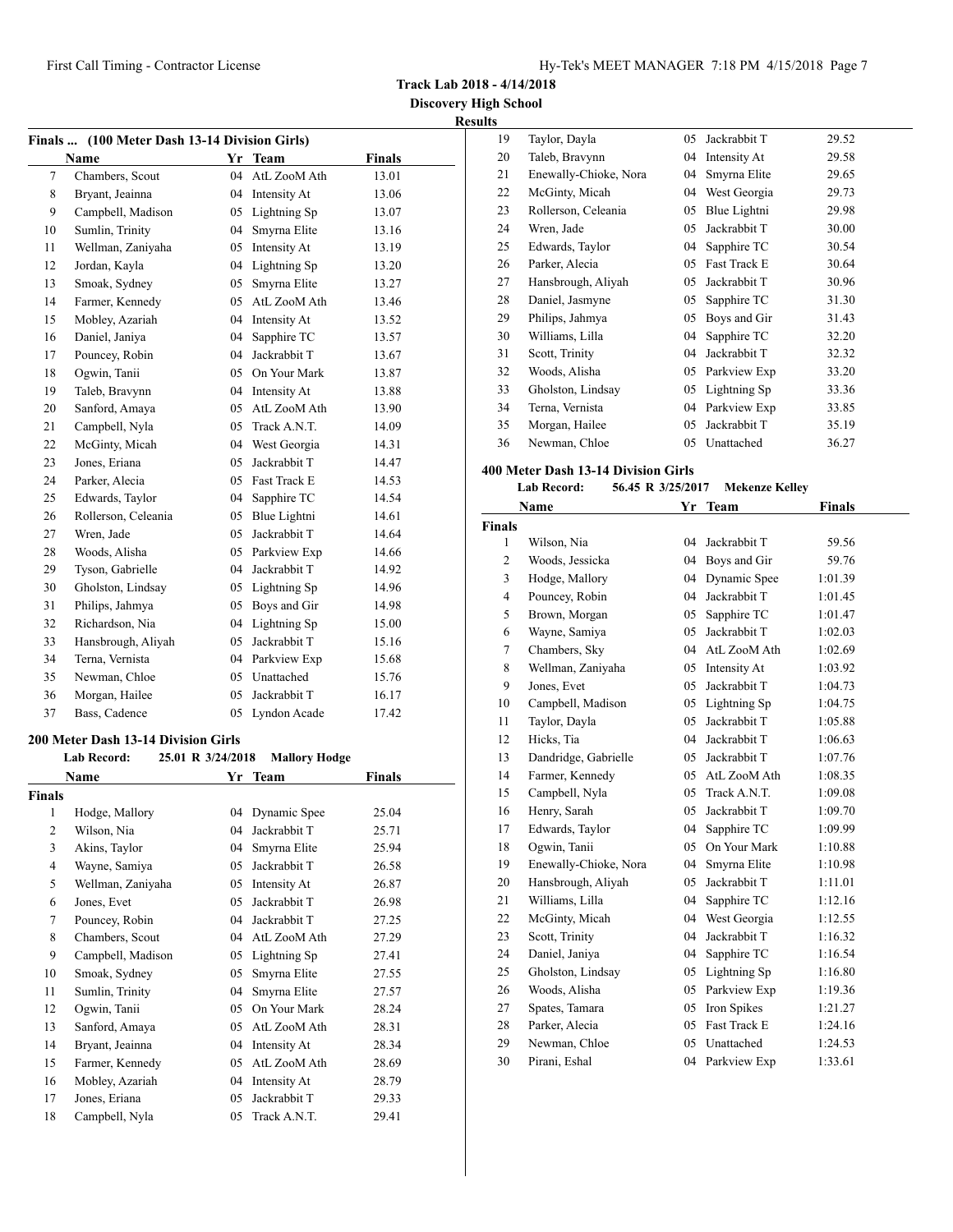**Discovery High School**

## **Results**

| 2:21.91 R 3/26/2016<br><b>Lab Record:</b><br><b>Nyah Hernandez</b> |                      |    |                 |         |  |
|--------------------------------------------------------------------|----------------------|----|-----------------|---------|--|
|                                                                    | Name                 |    | Yr Team         | Finals  |  |
| <b>Finals</b>                                                      |                      |    |                 |         |  |
| 1                                                                  | Chambers, Sky        | 04 | AtL ZooM Ath    | 2:34.15 |  |
| 2                                                                  | Augmon, Sydney       | 05 | Jackrabbit T    | 2:40.00 |  |
| 3                                                                  | Henry, Sarah         | 05 | Jackrabbit T    | 2:43.65 |  |
| 4                                                                  | Slocumb, Knyesha     | 04 | Smyrna Elite    | 2:47.70 |  |
| 5                                                                  | Dandridge, Gabrielle | 05 | Jackrabbit T    | 2:53.34 |  |
| 6                                                                  | Geaney, Emma         | 04 | Parkview Exp    | 2:53.91 |  |
| 7                                                                  | Williams, Lilla      | 04 | Sapphire TC     | 2:57.54 |  |
| 8                                                                  | Whitley, Bristol     | 05 | Intensity At    | 3:00.78 |  |
| 9                                                                  | Hicks, Tia           | 04 | Jackrabbit T    | 3:02.40 |  |
| 10                                                                 | Shelton, Jaime       | 04 | Jackrabbit T    | 3:04.49 |  |
| 11                                                                 | Harcourt, Rebecca    | 04 | Parkview Exp    | 3:07.74 |  |
| 12                                                                 | Taylor, Dayla        | 05 | Jackrabbit T    | 3:08.12 |  |
| 13                                                                 | McDuffie, Alyssa     | 04 | Parkview Exp    | 3:21.37 |  |
| 14                                                                 | Scott, Trinity       | 04 | Jackrabbit T    | 3:38.47 |  |
| 15                                                                 | Pirani, Eshal        |    | 04 Parkview Exp | 3:56.76 |  |

# **1500 Meter Run 13-14 Division Girls**

# **Lab Record: 4:47.89 R 3/26/2016 Nyah Hernandez**

|        | <b>Name</b>         |     | Yr Team         | <b>Finals</b> |  |
|--------|---------------------|-----|-----------------|---------------|--|
| Finals |                     |     |                 |               |  |
| 1      | Tarpley, Taylor     | 05  | Ptc Flash       | 5:16.81       |  |
| 2      | Woollery, Jennifer  |     | 04 Lightning Sp | 5:17.47       |  |
| 3      | Augmon, Sydney      | 05  | Jackrabbit T    | 5:20.82       |  |
| 4      | Comsudes, Gabrielle | 05. | Unattached      | 5:46.91       |  |
| 5      | Geaney, Emma        |     | 04 Parkview Exp | 5:48.31       |  |
| 6      | Primm, Haley        |     | 05 Parkview Exp | 6:02.81       |  |
| 7      | Harcourt, Rebecca   |     | 04 Parkview Exp | 6:03.47       |  |
| 8      | McDuffie, Alyssa    |     | 04 Parkview Exp | 6:31.26       |  |
| 9      | Slocumb, Knyesha    | 04  | Smyrna Elite    | 6:34.94       |  |

### **3000 Meter Run 13-14 Division Girls**

|               | 11:11.05 R 4/7/2018<br><b>Lab Record:</b> | <b>Clara Heppner</b> |               |  |
|---------------|-------------------------------------------|----------------------|---------------|--|
|               | Name                                      | Yr Team              | <b>Finals</b> |  |
| <b>Finals</b> |                                           |                      |               |  |
| 1             | Tarpley, Taylor                           | 05 Ptc Flash         | 11:17.17      |  |
| 2             | Comsudes, Gabrielle                       | 05 Unattached        | 12:09.64      |  |
| 3             | Geaney, Emma                              | 04 Parkview Exp      | 12:22.60      |  |
| 4             | Harcourt, Rebecca                         | 04 Parkview Exp      | 13:36.63      |  |
| 5             | Primm, Haley                              | 05 Parkview Exp      | 13:44.71      |  |
| 6             | McDuffie, Alyssa                          | 04 Parkview Exp      | 13:51.28      |  |

### **100 Meter Hurdles 13-14 Division Girls**

|               | <b>Lab Record:</b> | 14.98 R 3/24/2018 | <b>Jasmine Harmon</b> |        |  |
|---------------|--------------------|-------------------|-----------------------|--------|--|
|               | <b>Name</b>        |                   | Yr Team               | Finals |  |
| <b>Finals</b> |                    |                   |                       |        |  |
|               | Harmon, Jasmine    |                   | 04 AtL ZooM Ath       | 14.93R |  |
| 2             | Woods, Jessicka    |                   | 04 Boys and Gir       | 15.83  |  |
| 3             | Whitley, Bristol   |                   | 05 Intensity At       | 18.19  |  |
| 4             | Shelton, Jaime     | 04                | Jackrabbit T          | 20.72  |  |
| 5             | Terna, Vernista    |                   | 04 Parkview Exp       | 22.97  |  |

| <b>Lab Record:</b>            | Name                                                                                                                                         |                  | <b>Kimberly Harris</b><br>Yr Team | Finals                        |
|-------------------------------|----------------------------------------------------------------------------------------------------------------------------------------------|------------------|-----------------------------------|-------------------------------|
| <b>Finals</b>                 |                                                                                                                                              |                  |                                   |                               |
| 1                             | Marshall, Trinity                                                                                                                            |                  | 04 Jackrabbit T                   | 30.50                         |
| $\overline{2}$                | Brown, Morgan                                                                                                                                |                  | 05 Sapphire TC                    | 31.06                         |
| 3                             | Daniel, Janiya                                                                                                                               |                  | 04 Sapphire TC                    | 32.12                         |
|                               |                                                                                                                                              |                  |                                   |                               |
|                               | 4x100 Meter Relay 13-14 Division Girls                                                                                                       |                  |                                   |                               |
|                               | <b>Lab Record:</b>                                                                                                                           | 49.43 R 3/5/2016 | <b>Star Track TC</b>              |                               |
|                               | J Wilson, K Tolbert, R Jackson, T Flagler                                                                                                    |                  |                                   |                               |
|                               | Team                                                                                                                                         |                  | Relay                             | <b>Finals</b>                 |
| <b>Finals</b><br>$\mathbf{1}$ | <b>AtL ZooM Athletics</b>                                                                                                                    |                  | A                                 | 51.38                         |
| $\overline{2}$                | Smyrna Elite TC                                                                                                                              |                  | A                                 | 51.48                         |
| 3                             | <b>Intensity Athletics</b>                                                                                                                   |                  | A                                 | 52.19                         |
|                               |                                                                                                                                              |                  |                                   |                               |
|                               | 4x400 Meter Relay 13-14 Division Girls<br><b>Lab Record:</b><br>4:14.30 R 4/11/2015<br>H Cooper, J Wilson, K Tolbert, T Brown<br><b>Team</b> |                  | <b>Star Track TC</b><br>Relay     | Finals                        |
| <b>Finals</b>                 |                                                                                                                                              |                  |                                   |                               |
| $\mathbf{1}$                  | <b>Intensity Athletics</b>                                                                                                                   |                  | A                                 | 5:25.40                       |
|                               |                                                                                                                                              |                  |                                   |                               |
|                               | <b>High Jump 13-14 Division Girls</b><br><b>Lab Record:</b>                                                                                  | 5-03 R 5/7/2016  | <b>Camille Trotman</b>            |                               |
|                               | <b>Name</b>                                                                                                                                  |                  | Yr Team                           | Finals                        |
| <b>Finals</b>                 |                                                                                                                                              |                  |                                   |                               |
| $\mathbf{1}$                  | Williams, Trinity                                                                                                                            |                  | 04 Unattached                     | 5-00.00                       |
| $\overline{2}$                | Marshall, Trinity                                                                                                                            |                  | 04 Jackrabbit T                   | 4-08.00                       |
| 3                             | Whitley, Bristol                                                                                                                             |                  | 05 Intensity At                   | 4-04.00                       |
| 4                             | Hampton, Jasmine                                                                                                                             |                  | 05 Unattached                     | J4-04.00                      |
| 5                             | Shelton, Jaime                                                                                                                               |                  | 04 Jackrabbit T                   | 4-02.00                       |
| 5                             | Taylor, Dayla                                                                                                                                |                  | 05 Jackrabbit T                   | $4 - 02.00$                   |
| 6                             | Pouncey, Robin                                                                                                                               |                  | 04 Jackrabbit T                   | J4-02.00                      |
| 7                             | Hansbrough, Aliyah                                                                                                                           |                  | 05 Jackrabbit T                   | $J3-10.00$                    |
| $- -$                         | Hines, Mya                                                                                                                                   |                  | 05 AtL ZooM Ath                   | NH                            |
|                               | Hicks, Tia                                                                                                                                   |                  | 04 Jackrabbit T                   | NH                            |
| ---                           | Dandridge, Gabrielle                                                                                                                         |                  | 05 Jackrabbit T                   | NH                            |
|                               | <b>Long Jump 13-14 Division Girls</b>                                                                                                        |                  |                                   |                               |
|                               | <b>Lab Record:</b>                                                                                                                           | 17-00 R 3/3/2018 |                                   | <b>Rasunek Tyler-Thompson</b> |
|                               |                                                                                                                                              |                  |                                   |                               |
|                               | Name                                                                                                                                         |                  | Yr Team                           | <b>Finals</b>                 |
|                               |                                                                                                                                              |                  |                                   |                               |
| 1                             | Williams, Trinity                                                                                                                            | 04               | Unattached                        | 16-09.00                      |
| 2                             | Hampton, Jasmine                                                                                                                             | 05               | Unattached                        | 16-05.00                      |
| 3                             | Whitley, Bristol                                                                                                                             | 05               | Intensity At                      | 14-07.00                      |
| 4                             | Parker, Alecia                                                                                                                               |                  | 05 Fast Track E                   | 13-10.00                      |
| <b>Finals</b><br>5            | Dandridge, Gabrielle                                                                                                                         | 05               | Jackrabbit T                      | 13-03.50                      |
| 6                             | Shelton, Jaime                                                                                                                               |                  | 04 Jackrabbit T                   | 12-10.00                      |
| 7                             | Brown, Morgan                                                                                                                                | 05               | Sapphire TC                       | 12-01.50                      |
| 8                             | Woods, Alisha                                                                                                                                | 05               | Parkview Exp                      | 11-07.50                      |
| 9                             | Rollerson, Celeania                                                                                                                          | 05               | Blue Lightni                      | 11-06.00                      |
| 10<br>$\frac{1}{2}$           | Daniel, Jasmyne<br>Spates, Tamara                                                                                                            | 05<br>05         | Sapphire TC<br>Iron Spikes        | 11-04.00<br><b>FOUL</b>       |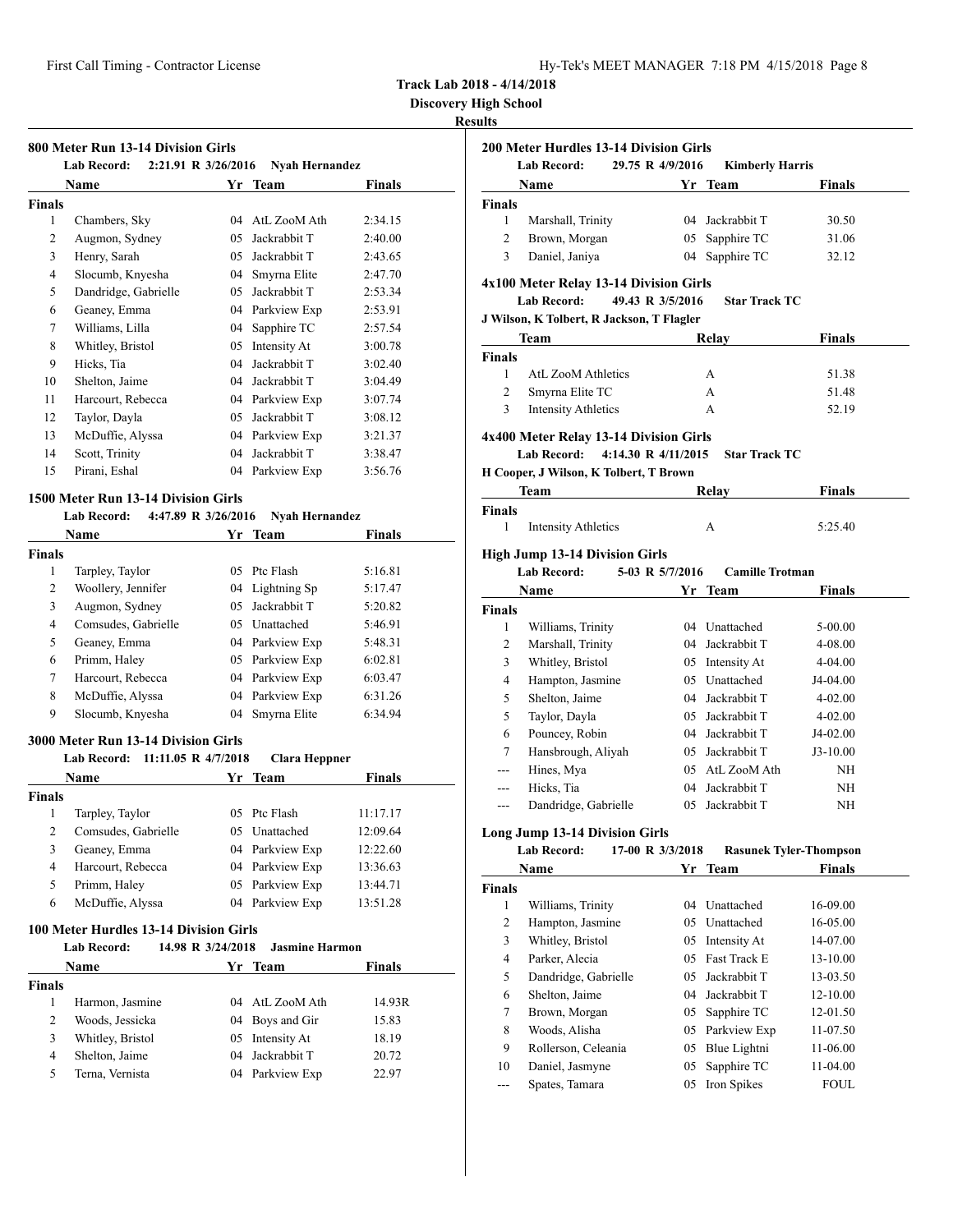| Hy-Tek's MEET MANAGER 7:18 PM 4/15/2018 Page 9 |  |  |  |
|------------------------------------------------|--|--|--|
|------------------------------------------------|--|--|--|

**Discovery High School**

|                | Name                                             |          | Yr Team                        | Finals         |
|----------------|--------------------------------------------------|----------|--------------------------------|----------------|
| <b>Finals</b>  |                                                  |          |                                |                |
| 1              | Hannon, Kameryn                                  |          | 05 Lightning Sp                | 39-00.50R      |
| 2              | Akintayo, Christianne                            |          | 05 Jackrabbit T                | 35-00.00       |
| 3              | Hampton, Jasmine                                 |          | 05 Unattached                  | 30-10.00       |
| 4              | Tyson, Gabrielle                                 |          | 04 Dynamic Spee                | 29-03.00       |
| 5              | Hines, Mya                                       |          | 05 AtL ZooM Ath                | 28-07.00       |
| 6              | Richardson, Nia                                  |          | 04 Lightning Sp                | 28-00.00       |
| 7              | Morgan, Hailee                                   |          | 05 Jackrabbit T                | 27-02.50       |
| 8              | Bass, Cadence                                    |          | 05 Lyndon Acade                | 18-06.50       |
| 9              | givens, danae                                    |          | 05 Unattached                  | 17-00.00       |
| 10             | Daniel, Jasmyne                                  | 05       | Sapphire TC                    | 16-08.00       |
|                | Discus Throw 1.0 kg 13-14 Division Girls         |          |                                |                |
|                | <b>Lab Record:</b><br>103-02 R 3/28/2015<br>Name |          | <b>Janae Profit</b><br>Yr Team | Finals         |
| <b>Finals</b>  |                                                  |          |                                |                |
| $\mathbf{1}$   | Hannon, Kameryn                                  |          | 05 Lightning Sp                | 82-04          |
| 2              | Hampton, Jasmine                                 |          | 05 Unattached                  | 63-09          |
| 3              | Akintayo, Christianne                            |          | 05 Jackrabbit T                | 51-06          |
| $\overline{4}$ | givens, danae                                    |          | 05 Unattached                  | 30-01          |
|                | Javelin Throw 600g 13-14 Division Girls          |          |                                |                |
|                | <b>Lab Record:</b><br>102-04 R 3/24/2018         |          | <b>Jasmine Hampton</b>         |                |
|                | Name                                             |          | Yr Team                        | Finals         |
| <b>Finals</b>  |                                                  |          |                                |                |
|                |                                                  |          |                                |                |
| 1              | Hampton, Jasmine                                 |          | 05 Unattached                  | 94-02          |
| 2              | Shelton, Jaime                                   |          | 04 Jackrabbit T                | 61-06          |
| 3              | Hicks, Tia                                       |          | 04 Jackrabbit T                | 60-05          |
| 4              | Morgan, Hailee                                   |          | 05 Jackrabbit T                | $42 - 00$      |
| 5              | Hines, Mya                                       |          | 05 AtL ZooM Ath                | 41-02          |
| 6              | Bass, Cadence                                    |          | 05 Lyndon Acade                | 34-01          |
| 7              | Spates, Tamara                                   |          | 05 Iron Spikes                 | $27-02$        |
|                | 100 Meter Dash 15-16 Division Girls              |          |                                |                |
|                | <b>Lab Record:</b><br>12.05 R 3/25/2017          |          | <b>Trinity Price</b>           |                |
|                | Name                                             | Yr       | <b>Team</b>                    | Finals         |
| <b>Finals</b>  |                                                  |          |                                |                |
| $\,1$          | Fuller, Tamiia                                   | 03       | Jackrabbit T                   | 12.86          |
| $\mathbf{2}$   | Alibey, Janiyah                                  | 03       | Sapphire TC                    | 13.23          |
| 3              | Levingston, Sa'Niya                              | 03       | Blue Lightni                   | 13.82          |
| $\overline{4}$ | Hall, Abby                                       | 03       | Parkview Exp                   | 14.37          |
| 5              | Dodson, Lauren                                   | 03       | Parkview Exp                   | 14.43          |
| 6              | Bradford, Tyanna                                 |          | 03 Blue Lightni                | 14.67          |
| 7              | Badjie, Mariama                                  | 03       | Track A.N.T.                   | 14.67          |
| $\,8\,$        | Evans, Chyna                                     |          | 03 Unattached                  | 14.69          |
| 9              | Leatham, Ellie                                   |          | 03 Parkview Exp                | 15.00          |
| 10             | Anthony, Jasmine                                 |          | 03 Parkview Exp                | 15.14          |
| 11             | English, Hannah                                  | 03       | Track A.N.T.                   | 15.82          |
| 12<br>13       | Moss, Mikia<br>Olagbegi, Sefunmi                 | 02<br>02 | Jackrabbit T<br>Jackrabbit T   | 16.21<br>16.53 |

|             | <b>200 Meter Dash 15-16 Division Girls</b>                                      |                  |                                    |                                    |
|-------------|---------------------------------------------------------------------------------|------------------|------------------------------------|------------------------------------|
|             | 24.76 R 4/15/2017<br><b>Lab Record:</b>                                         |                  | <b>Trinity Price</b>               |                                    |
|             | Name                                                                            |                  | Yr Team                            | Finals                             |
| Finals<br>1 |                                                                                 |                  |                                    |                                    |
| 2           | Kelley, McKenzie                                                                | 03               | Boys and Gir<br>03 Jackrabbit T    | 25.48<br>26.41                     |
| 3           | Fuller, Tamiia                                                                  |                  |                                    |                                    |
|             | Alibey, Janiyah                                                                 |                  | 03 Sapphire TC                     | 27.16                              |
| 4           | Bradford, Tyanna                                                                |                  | 03 Blue Lightni                    | 30.28                              |
| 5           | Levingston, Sa'Niya                                                             |                  | 03 Blue Lightni                    | 30.53                              |
| 6           | Leatham, Ellie                                                                  |                  | 03 Parkview Exp<br>03 Track A.N.T. | 30.75                              |
| 7           | Badjie, Mariama                                                                 |                  |                                    | 31.64                              |
| 8           | Dodson, Lauren                                                                  |                  | 03 Parkview Exp                    | 32.02                              |
| 9           | Anthony, Jasmine                                                                |                  | 03 Parkview Exp                    | 32.54                              |
| 10          | Moss, Mikia                                                                     |                  | 02 Jackrabbit T                    | 34.15                              |
| 11          | English, Hannah                                                                 |                  | 03 Track A.N.T.                    | 34.31                              |
| 12          | Olagbegi, Sefunmi                                                               | 02               | Jackrabbit T                       | 37.07                              |
|             | 400 Meter Dash 15-16 Division Girls<br>Lab Record:                              |                  |                                    |                                    |
|             | 56.76 R 3/25/2017<br>Name                                                       |                  | <b>Trinity Price</b>               |                                    |
|             |                                                                                 | Yr               | Team                               | Finals                             |
| Finals<br>1 | Kelley, McKenzie                                                                |                  | 03 Boys and Gir                    | 57.82                              |
| 2           |                                                                                 |                  | 02 Unattached                      | 1:02.20                            |
|             | Summers, Aliyah                                                                 |                  |                                    |                                    |
| 3<br>4      | Alibey, Janiyah<br>Hall, Abby                                                   |                  | 03 Sapphire TC<br>03 Parkview Exp  | 1:03.83                            |
| 5           |                                                                                 |                  | 03 Track A.N.T.                    | 1:11.25<br>1:24.46                 |
| 6           | Badjie, Mariama<br>English, Hannah                                              |                  | 03 Track A.N.T.                    | 1:30.99                            |
|             | <b>Lab Record:</b><br>2:30.34 R 4/29/2017<br>Name                               |                  | <b>Alexia Allen</b><br>Yr Team     | Finals                             |
| Finals      |                                                                                 |                  |                                    |                                    |
| 1           | Kelley, McKenzie                                                                | 03               | Boys and Gir                       | 2:37.33                            |
| 2           | Welter, Lillian                                                                 | 02               | Jackrabbit T                       | 3:01.25                            |
|             | 1500 Meter Run 15-16 Division Girls                                             |                  |                                    |                                    |
|             | <b>Lab Record:</b><br>5:00.84 R 3/26/2016                                       |                  | <b>Grace Ellsworth</b>             |                                    |
|             | Name                                                                            | Yr               | Team                               | Finals                             |
| Finals      |                                                                                 |                  |                                    |                                    |
| 1           | Welter, Lillian                                                                 | 02               | Jackrabbit T                       | 6:13.41                            |
| 2           | Ortega, Nicole                                                                  |                  | 03 Lyndon Acade                    | 6:34.73                            |
|             | 4x100 Meter Relay 15-16 Division Girls                                          |                  |                                    |                                    |
|             | Lab Record:                                                                     | 51.52 R 4/8/2017 |                                    | <b>Atlanta Spartans Track Club</b> |
|             | Team                                                                            |                  | Relay                              | <b>Finals</b>                      |
| Finals      |                                                                                 |                  |                                    |                                    |
| 1           | Jackrabbit Track                                                                |                  | А                                  | 49.24R                             |
| 2           | Parkview Exp                                                                    |                  | А                                  | 59.12                              |
|             | <b>Long Jump 15-16 Division Girls</b><br><b>Lab Record:</b><br>16-01 R 3/5/2016 |                  | Samaria Allen                      |                                    |
|             | Name                                                                            | Yr               | Team                               | Finals                             |
| Finals      |                                                                                 |                  |                                    |                                    |
| 1           | Levingston, Sa'Niya                                                             | 03               | Blue Lightni                       | 11-04.00                           |
| 2           | Bradford, Tyanna                                                                | 03               | Blue Lightni                       | 11-00.00                           |
|             |                                                                                 |                  |                                    |                                    |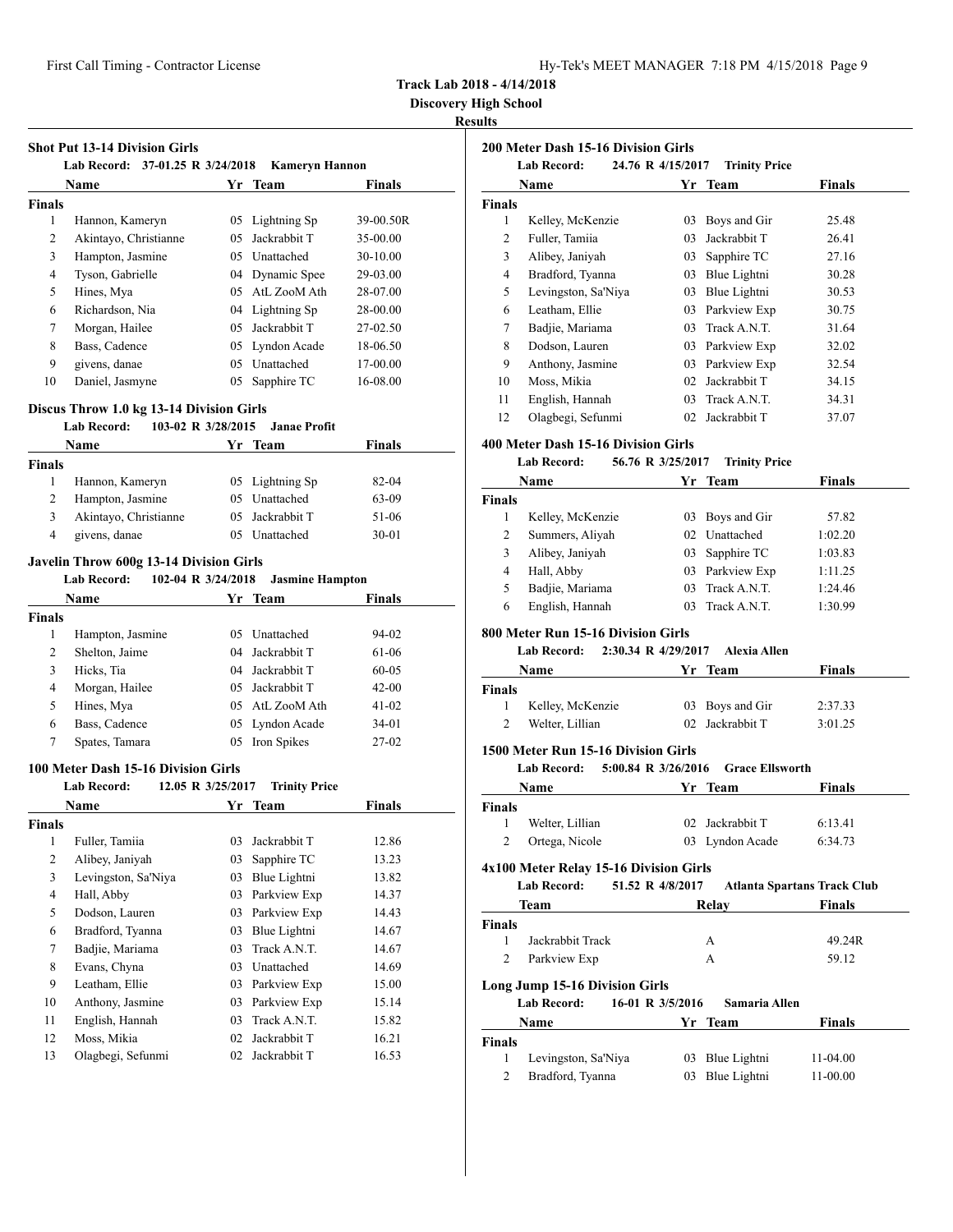**Discovery High School**

# **Resu**

|                                | <b>Lab Record:</b>                                                                |    | 35-01 R 4/16/2016 Tiondra Grant                                                                                                                                                                                                      |                |
|--------------------------------|-----------------------------------------------------------------------------------|----|--------------------------------------------------------------------------------------------------------------------------------------------------------------------------------------------------------------------------------------|----------------|
|                                | Name                                                                              |    | Yr Team                                                                                                                                                                                                                              | Finals         |
| <b>Finals</b>                  |                                                                                   |    |                                                                                                                                                                                                                                      |                |
| $\mathbf{1}$                   | Wilson, Coriana                                                                   |    | 03 Throw-360                                                                                                                                                                                                                         | 28-03.50       |
| 2                              | Olagbegi, Sefunmi                                                                 |    | 02 Jackrabbit T                                                                                                                                                                                                                      | 26-03.00       |
| 3                              | Anthony, Jasmine                                                                  |    | 03 Parkview Exp                                                                                                                                                                                                                      | 21-07.50       |
| $\overline{4}$                 | Hall, Abby                                                                        |    | 03 Parkview Exp                                                                                                                                                                                                                      | 17-09.00       |
|                                |                                                                                   |    |                                                                                                                                                                                                                                      |                |
|                                | Discus Throw 1.0 kg 15-16 Division Girls<br>Lab Record: 113-05 R 4/9/2016         |    | <b>Tiondra Grant</b>                                                                                                                                                                                                                 |                |
|                                | Name<br><b>Solution Start Team</b>                                                |    |                                                                                                                                                                                                                                      | Finals         |
| <b>Finals</b>                  |                                                                                   |    |                                                                                                                                                                                                                                      |                |
| $\mathbf{1}$                   | Wilson, Coriana                                                                   |    | 03 Throw-360                                                                                                                                                                                                                         | 76-06          |
| 2                              | Olagbegi, Sefunmi                                                                 |    | 02 Jackrabbit T                                                                                                                                                                                                                      | 70-03          |
|                                |                                                                                   |    |                                                                                                                                                                                                                                      |                |
|                                | Javelin Throw 600g 15-16 Division Girls<br>71-07 R 4/9/2016<br><b>Lab Record:</b> |    | <b>Tiondra Grant</b>                                                                                                                                                                                                                 |                |
|                                | Name                                                                              |    | Yr Team                                                                                                                                                                                                                              | Finals         |
| <b>Finals</b>                  |                                                                                   |    |                                                                                                                                                                                                                                      |                |
| 1                              | Levingston, Sa'Niya                                                               |    | 03 Blue Lightni                                                                                                                                                                                                                      | 45-05          |
| 2                              | Shortell, Emily                                                                   |    | 03 Inferno                                                                                                                                                                                                                           | 44-01          |
| 3                              | Ortega, Nicole                                                                    |    | 03 Lyndon Acade                                                                                                                                                                                                                      | $41 - 00$      |
|                                |                                                                                   |    |                                                                                                                                                                                                                                      |                |
|                                | 400 Meter Hurdles 17-18 Division Girls                                            |    |                                                                                                                                                                                                                                      |                |
|                                | <b>Lab Record:</b>                                                                |    | 59.84 R 4/29/2017 Victoria Bennett                                                                                                                                                                                                   |                |
|                                | <b>Name</b>                                                                       |    | <b>Solution Start Transfer Start Transfer Start Transfer Start Transfer Start Transfer Start Transfer Start Transfer Start Transfer Start Transfer Start Transfer Start Transfer Start Transfer Start Transfer Start Transfer St</b> | <b>Finals</b>  |
| <b>Finals</b>                  |                                                                                   |    |                                                                                                                                                                                                                                      |                |
| 1                              | Taylor, Alexis                                                                    |    | 00 On Your Mark                                                                                                                                                                                                                      | 1:23.10        |
|                                | <b>Triple Jump 17-18 Division Girls</b>                                           |    |                                                                                                                                                                                                                                      |                |
|                                |                                                                                   |    | Lab Record: 34-08 R 4/16/2016 Brittany Floyd                                                                                                                                                                                         |                |
|                                |                                                                                   |    |                                                                                                                                                                                                                                      |                |
|                                | Name Yr Team                                                                      |    |                                                                                                                                                                                                                                      | Finals         |
|                                |                                                                                   |    |                                                                                                                                                                                                                                      |                |
| 1                              | Williams, Jah asia                                                                |    | 00 Doraville El                                                                                                                                                                                                                      |                |
|                                |                                                                                   |    |                                                                                                                                                                                                                                      |                |
|                                | 100 Meter Dash 6 & Under Girls<br><b>Lab Record:</b>                              |    |                                                                                                                                                                                                                                      |                |
|                                | Name                                                                              | Yr | 17.31 R 4/15/2017 Carrington Harris                                                                                                                                                                                                  | <b>Finals</b>  |
|                                |                                                                                   |    | <b>Team</b>                                                                                                                                                                                                                          |                |
| 1                              | Jones, Chloe                                                                      |    | 12 Boys and Gir                                                                                                                                                                                                                      | 19.16          |
| $\mathbf{2}$                   | Abdurahman, Sundus                                                                | 12 |                                                                                                                                                                                                                                      | 19.59          |
| 3                              | Hall, Aryanna                                                                     | 12 | Lightning Sp<br>Smyrna Elite                                                                                                                                                                                                         | 20.15          |
| 4                              | Calloway, ZoA«                                                                    | 12 | Boys and Gir                                                                                                                                                                                                                         | 20.20          |
| 5                              | Baker, Hannah                                                                     | 12 | Jackrabbit T                                                                                                                                                                                                                         | 20.72          |
| 6                              | Jones, Jeani                                                                      | 12 | <b>Titans Track</b>                                                                                                                                                                                                                  | 21.91          |
| 7                              | Montgomery, Zoe                                                                   | 13 | Alabama Heat                                                                                                                                                                                                                         | 22.11          |
| 8                              | Kirby, Jamison                                                                    | 12 | Boys and Gir                                                                                                                                                                                                                         | 22.39          |
|                                |                                                                                   |    |                                                                                                                                                                                                                                      | 34-09.00R      |
|                                | 200 Meter Dash 6 & Under Girls                                                    |    |                                                                                                                                                                                                                                      |                |
|                                | <b>Lab Record:</b><br>37.47 R 4/15/2017                                           |    | <b>Carrington Harris</b>                                                                                                                                                                                                             |                |
| <b>Finals</b><br><b>Finals</b> | Name                                                                              |    | Yr Team                                                                                                                                                                                                                              | <b>Finals</b>  |
| <b>Finals</b>                  |                                                                                   |    |                                                                                                                                                                                                                                      |                |
| 1<br>2                         | Jones, Chloe<br>Calloway, Zo«                                                     | 12 | 12 Boys and Gir<br>Boys and Gir                                                                                                                                                                                                      | 42.44<br>42.61 |

| 4                                        | Hall, Aryanna                                                                        | 12 | Smyrna Elite           | 45.29          |
|------------------------------------------|--------------------------------------------------------------------------------------|----|------------------------|----------------|
| 5                                        | Kirby, Jamison                                                                       |    | 12 Boys and Gir        | 46.71          |
| 6                                        | Montgomery, Zoe                                                                      |    | 13 Alabama Heat        | 46.85          |
| 7                                        | Abdurahman, Sundus                                                                   |    | 12 Lightning Sp        | 48.13          |
| 8                                        | Jones, Jeani                                                                         | 12 | <b>Titans Track</b>    | 52.18          |
|                                          | 400 Meter Dash 6 & Under Girls                                                       |    |                        |                |
|                                          | Lab Record: 1:23.28 R 4/15/2017 Carrington Harris                                    |    |                        |                |
|                                          | Name                                                                                 |    | Yr Team                | Finals         |
| <b>Finals</b>                            |                                                                                      |    |                        |                |
| 1                                        | Jones, Chloe                                                                         |    | 12 Boys and Gir        | 1:36.27        |
| 2                                        | Calloway, Zo«                                                                        |    | 12 Boys and Gir        | 1:37.23        |
| 3                                        | Kirby, Jamison                                                                       |    | 12 Boys and Gir        | 1:51.82        |
| 4                                        | Abdurahman, Sundus                                                                   |    | 12 Lightning Sp        | 1:56.20        |
| 5                                        | Jones, Jeani                                                                         | 12 | <b>Titans Track</b>    | 1:59.67        |
|                                          | Javelin Throw 300g 6 & Under Girls                                                   |    |                        |                |
|                                          | 24-01 R 4/9/2016<br><b>Lab Record:</b>                                               |    | <b>Morgan Colquitt</b> |                |
|                                          | Name                                                                                 |    | Yr Team                | Finals         |
| <b>Finals</b><br>1                       | Jones, Jeani                                                                         | 12 | Titans Track           | $9 - 03$       |
|                                          | 100 Meter Dash 17-18 Division Women                                                  |    |                        |                |
|                                          | Lab Record: 11.92 R 4/15/2017                                                        |    | T'Aja Cameron          |                |
|                                          |                                                                                      |    |                        |                |
|                                          | Name                                                                                 |    | Yr Team                | <b>Finals</b>  |
| <b>Finals</b><br>1                       |                                                                                      |    | 01 Doraville El        |                |
| 2                                        | Bishop, Chanel<br>Taylor, Alexis                                                     |    | 00 On Your Mark        | 13.32<br>13.58 |
| 3                                        | Eargle, Jaelah                                                                       |    | 01 Jackrabbit T        | 13.66          |
| 4                                        | Williams, Jah asia                                                                   |    | 00 Doraville El        | 13.73          |
| 5                                        | Raymond, Nacarriah                                                                   |    | 00 Iron Spikes         | 14.26          |
|                                          |                                                                                      |    |                        |                |
|                                          | <b>200 Meter Dash 17-18 Division Women</b><br><b>Lab Record:</b><br>24.91 R 4/7/2018 |    | <b>Kaleb McDonald</b>  |                |
|                                          | Name                                                                                 |    | Yr Team                | Finals         |
|                                          |                                                                                      |    |                        |                |
|                                          |                                                                                      |    |                        |                |
|                                          |                                                                                      |    |                        |                |
| 1                                        | Bishop, Chanel                                                                       |    | 01 Doraville El        | 26.20          |
| 2                                        | Taylor, Alexis                                                                       |    | 00 On Your Mark        | 27.60          |
| 3<br>$\Delta$                            | Mcgirt, Zionna                                                                       |    | 00 Doraville El        | 27.92          |
|                                          | Eargle, Jaelah                                                                       |    | 01 Jackrabbit T        | 28.14          |
| 5                                        | Zachary, Jazulin                                                                     |    | 01 Doraville El        | 28.23          |
|                                          | 400 Meter Dash 17-18 Division Women                                                  |    |                        |                |
|                                          | 59.92 R 3/5/2016<br><b>Lab Record:</b>                                               |    | <b>Zuri Sweeney</b>    |                |
|                                          | Name                                                                                 |    | Yr Team                | <b>Finals</b>  |
|                                          |                                                                                      |    |                        |                |
| 1                                        | Ingram, Destiny                                                                      | 01 | Augusta Flye           | 1:03.89        |
| 2                                        | Bishop, Chanel                                                                       |    | 01 Doraville El        | 1:06.03        |
| 3                                        | Taylor, Alexis                                                                       |    | 00 On Your Mark        | 1:07.34        |
| 4                                        | Mcgirt, Zionna                                                                       |    | 00 Doraville El        | 1:09.39        |
| 5                                        | Zachary, Jazulin                                                                     |    | 01 Doraville El        | 1:10.42        |
|                                          | 800 Meter Run 17-18 Division Women                                                   |    |                        |                |
|                                          | <b>Lab Record:</b><br>2:17.67 R 5/7/2016                                             |    | <b>Lauren Jackson</b>  |                |
| Finals<br><b>Finals</b><br><b>Finals</b> | Name                                                                                 |    | Yr Team                | <b>Finals</b>  |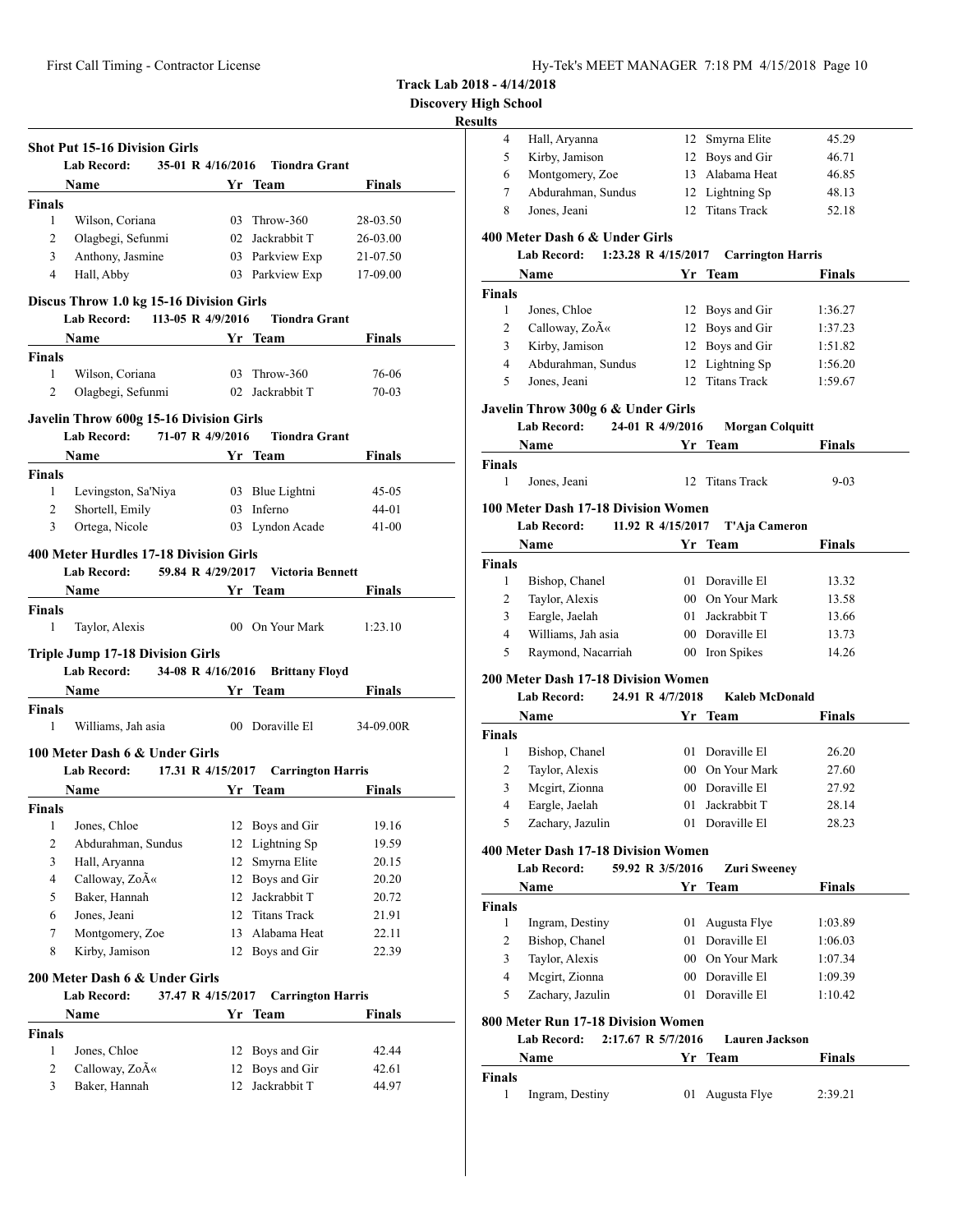**Discovery High School**

# **Resul**

|                         | Lab Record:                                                 | 100 Meter Hurdles 17-18 Division Women<br>16.04 R 3/17/2018 | Jaelah Eargle                       |                                               |
|-------------------------|-------------------------------------------------------------|-------------------------------------------------------------|-------------------------------------|-----------------------------------------------|
|                         | Name Yr Team                                                |                                                             |                                     | <b>Finals</b>                                 |
| <b>Finals</b>           |                                                             |                                                             |                                     |                                               |
| 1                       | Eargle, Jaelah                                              |                                                             | 01 Jackrabbit T                     | 18.95                                         |
|                         | 4x100 Meter Relay 17-18 Division Women<br>Lab Record:       |                                                             |                                     | 49.62 R 3/25/2017 Atlanta Spartans Track Club |
|                         | Team                                                        |                                                             | Relay                               | Finals                                        |
| Finals<br>1             | Doraville El                                                |                                                             | A                                   | 52.24                                         |
|                         | <b>Long Jump 17-18 Division Women</b><br><b>Lab Record:</b> |                                                             | 18-01 R 4/16/2016 Brittany Floyd    |                                               |
|                         | Name                                                        |                                                             | Yr Team                             | Finals                                        |
| <b>Finals</b>           |                                                             |                                                             |                                     |                                               |
| 1                       | Eargle, Jaelah                                              |                                                             | 01 Jackrabbit T                     | 15-09.00                                      |
| 2                       | Raymond, Nacarriah 00 Iron Spikes                           |                                                             |                                     | 15-04.50                                      |
|                         | <b>Shot Put 17-18 Division Women</b>                        |                                                             |                                     |                                               |
|                         | Lab Record: 28-09 R 3/19/2016 Camille Skeffers              |                                                             |                                     |                                               |
|                         | <b>Name</b>                                                 |                                                             | Yr Team                             | <b>Finals</b>                                 |
| <b>Finals</b>           |                                                             |                                                             |                                     |                                               |
| $\mathbf{1}$            | Davis, Levonis                                              |                                                             | 00 Intensity At                     | 35-10.50R                                     |
| $\overline{2}$          | Bamba, Vanessa                                              |                                                             | 00 Doraville El                     | 26-09.50                                      |
| 3                       | Raymond, Nacarriah                                          |                                                             | 00 Iron Spikes                      | 21-03.50                                      |
|                         | Lab Record: 103-11 R 3/18/2017<br><b>Name</b>               |                                                             | <b>Essence Tornabene</b><br>Yr Team | Finals                                        |
| <b>Finals</b>           |                                                             |                                                             |                                     |                                               |
| 1                       | Davis, Levonis                                              |                                                             | 00 Intensity At                     | 99-11                                         |
| 2                       | Ingram, Destiny                                             |                                                             | 01 Augusta Flye                     | 74-04                                         |
|                         |                                                             |                                                             |                                     |                                               |
| 3                       | Raymond, Nacarriah                                          |                                                             | 00 Iron Spikes                      | 34-01                                         |
|                         | Javelin Throw 600g 17-18 Division Women                     |                                                             |                                     |                                               |
|                         | <b>Lab Record:</b>                                          | 99-04 R 3/24/2018                                           | <b>Jamie Gray</b>                   |                                               |
|                         | Name                                                        |                                                             | Yr Team                             | <b>Finals</b>                                 |
|                         |                                                             |                                                             |                                     |                                               |
| 1                       | Ingram, Destiny                                             |                                                             | 01 Augusta Flye                     | 75-00                                         |
| 2                       | Raymond, Nacarriah                                          |                                                             | 00 Iron Spikes                      | 49-06                                         |
|                         | <b>100 Meter Dash Masters Women</b>                         |                                                             |                                     |                                               |
|                         | Lab Record:                                                 | 12.80 R 4/15/2017                                           | LaTisha Moulds                      |                                               |
|                         | Name                                                        |                                                             | Yr Team                             | Finals                                        |
|                         |                                                             |                                                             |                                     |                                               |
| 1                       | Long, Salathiel                                             |                                                             | 82 West Georgia                     | 14.98                                         |
| $\overline{c}$          | Clayborn, Romesha                                           |                                                             | 83 West Georgia                     | 15.40                                         |
| 3                       | Young, Aneesah                                              |                                                             | 85 Adrenaline R                     | 16.55                                         |
| 4                       | Best, Smiley                                                |                                                             | 67 Adrenaline R                     | 16.64                                         |
|                         | <b>200 Meter Dash Masters Women</b>                         |                                                             |                                     |                                               |
|                         | <b>Lab Record:</b>                                          | 26.51 R 5/7/2016                                            | <b>Emmanuelle McGowan</b>           |                                               |
| Finals<br><b>Finals</b> | Name                                                        | Yr                                                          | Team                                | Finals                                        |

| sults        |                                          |                   |    |                                                |               |
|--------------|------------------------------------------|-------------------|----|------------------------------------------------|---------------|
| 2            | Young, Aneesah                           |                   |    | 85 Adrenaline R                                | 37.03         |
|              | <b>400 Meter Dash Masters Women</b>      |                   |    |                                                |               |
|              |                                          |                   |    | Lab Record: 1:13.77 R 4/9/2016 Lesley Chaplin  |               |
|              | Name                                     |                   |    | Yr Team                                        | <b>Finals</b> |
| Finals       |                                          |                   |    |                                                |               |
| $\mathbf{1}$ | Ellis, Andrea                            |                   |    | 72 Unattached                                  | 1:07.60R      |
| 2            | Best, Smiley                             |                   |    | 67 Adrenaline R                                | 1:34.98       |
| 3            | Young, Aneesah                           |                   |    | 85 Adrenaline R                                | 1:41.33       |
|              | <b>1500 Meter Run Masters Women</b>      |                   |    |                                                |               |
|              | Lab Record: 5:19.48 R 3/24/2018          |                   |    | <b>Sherry Spinks</b>                           |               |
|              | Name Yr Team                             |                   |    |                                                | <b>Finals</b> |
| Finals       |                                          |                   |    |                                                |               |
| $\mathbf{1}$ | Beasley, Kim                             |                   |    | 70 Jackrabbit T                                | 5:52.32       |
|              | <b>3000 Meter Run Masters Women</b>      |                   |    |                                                |               |
|              |                                          |                   |    | Lab Record: 11:50.39 R 3/24/2018 Sherry Spinks |               |
|              |                                          |                   |    | Yr Team                                        | Finals        |
| Finals       |                                          |                   |    |                                                |               |
| 1            | Beasley, Kim                             |                   |    | 70 Jackrabbit T                                | 12:48.25      |
|              | <b>High Jump Masters Women</b>           |                   |    |                                                |               |
|              | <b>Lab Record:</b>                       |                   |    | 5-10 R 3/24/2018 Romesha Clayborn              |               |
|              |                                          |                   |    | Name Yr Team                                   | Finals        |
| Finals       |                                          |                   |    |                                                |               |
| $\mathbf{1}$ | Long, Salathiel                          |                   |    | 82 West Georgia                                | $3-10.00$     |
| 2            | Clayborn, Romesha                        |                   |    | 83 West Georgia                                | $3 - 08.00$   |
|              | <b>Long Jump Masters Women</b>           |                   |    |                                                |               |
|              | Lab Record: 17-09.25 R 4/18/2015         |                   |    | <b>Tricia Moss</b>                             |               |
|              | <b>Name</b>                              |                   |    | Yr Team                                        | Finals        |
| Finals       |                                          |                   |    |                                                |               |
| 1            | Clayborn, Romesha                        |                   |    | 83 West Georgia                                | 11-08.00      |
| 2            | Long, Salathiel                          |                   |    | 82 West Georgia J11-08.00                      |               |
|              | <b>Shot Put Masters Women</b>            |                   |    |                                                |               |
|              | Lab Record:                              | 38-05 R 4/15/2017 |    | Carla Hardy                                    |               |
|              | <b>Name</b>                              |                   |    | Yr Team                                        | <b>Finals</b> |
|              |                                          |                   |    |                                                |               |
| Finals<br>1  | Clayborn, Romesha                        |                   |    | 83 West Georgia                                | 25-11.00      |
| 2            | Long, Salathiel                          |                   |    | 82 West Georgia                                | 22-06.50      |
|              |                                          |                   |    |                                                |               |
|              | <b>Discus Throw 1.6 kg Masters Women</b> |                   |    |                                                |               |
|              | <b>Lab Record:</b>                       | 81-00 R 3/17/2018 |    | Carla Hardy                                    |               |
|              | Name                                     |                   |    | Yr Team                                        | <b>Finals</b> |
| Finals       |                                          |                   |    |                                                |               |
| 1            | Clayborn, Romesha                        |                   | 83 | West Georgia                                   | 57-11         |
| 2            | Long, Salathiel                          |                   |    | 82 West Georgia                                | 27-02         |
|              | <b>Javelin Throw Masters Women</b>       |                   |    |                                                |               |
|              | Lab Record:                              | 56-06 R 5/7/2016  |    | Nedra Young                                    |               |
|              | Name                                     |                   |    | Yr Team                                        | Finals        |
| Finals       |                                          |                   |    |                                                |               |
| 1            | Clayborn, Romesha                        |                   |    | 83 West Georgia                                | 46-06         |
| 2            | Long, Salathiel                          |                   | 82 | West Georgia                                   | 31-04         |
|              |                                          |                   |    |                                                |               |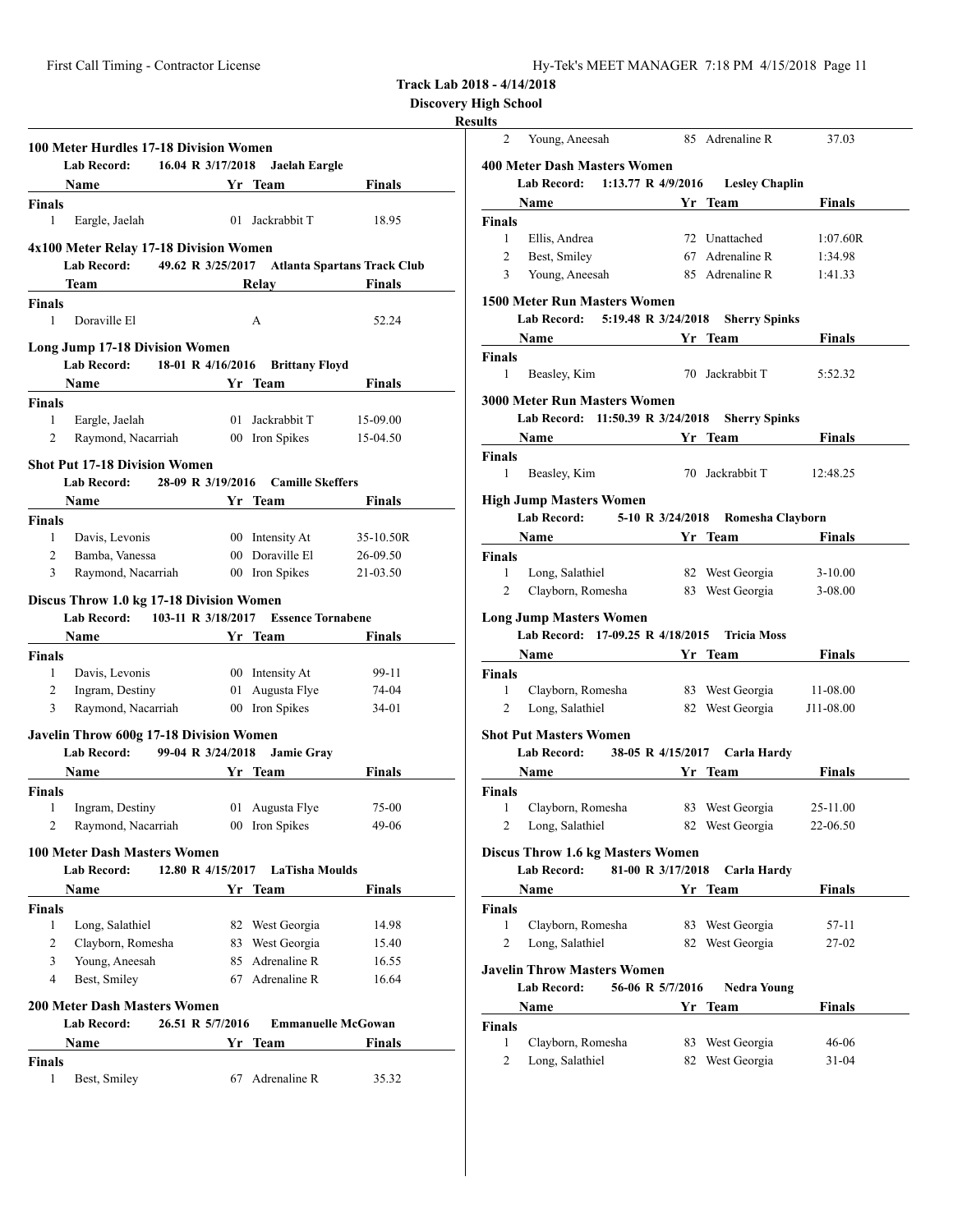**Track Lab 2018 - 4/14/2018**

## **Results**

|                    | <b>100 Meter Dash Open Division Women</b><br>Lab Record: 12.74 R 3/25/2017 Makaylah Cannon                                    |                   |                              |               |
|--------------------|-------------------------------------------------------------------------------------------------------------------------------|-------------------|------------------------------|---------------|
|                    | <b>Example 21 Service Street Pressure 21 Service Street Pressure 21 Service Street Pressure 21 Service Street Pre</b><br>Name |                   |                              | <b>Finals</b> |
| <b>Finals</b>      |                                                                                                                               |                   |                              |               |
| $\mathbf{1}$       | McFadden, Elise                                                                                                               |                   | 95 Inferno                   | 14.21         |
| 2                  | Cobb, Arielle                                                                                                                 |                   | 90 West Georgia              | 15.39         |
|                    |                                                                                                                               |                   |                              |               |
|                    | <b>200 Meter Dash Open Division Women</b><br>Lab Record: 26.35 R 3/25/2017                                                    |                   | Makayla Cannon               |               |
|                    | Name Yr Team                                                                                                                  |                   |                              | Finals        |
| <b>Finals</b>      |                                                                                                                               |                   |                              |               |
| 1                  | King, Sierra                                                                                                                  |                   | 95 Unattached                | 26.80         |
|                    |                                                                                                                               |                   |                              |               |
|                    | <b>High Jump Open Division Women</b><br><b>Lab Record:</b>                                                                    |                   | 5-10 R 3/7/2015 Jewell Smith |               |
|                    | Name                                                                                                                          |                   | Yr Team                      | <b>Finals</b> |
| <b>Finals</b>      |                                                                                                                               |                   |                              |               |
| 1                  | Daniels, Clara                                                                                                                |                   | 93 Unattached                | 3-08.00       |
| 2                  | Cobb, Arielle                                                                                                                 |                   | 90 West Georgia              | $3 - 02.00$   |
|                    |                                                                                                                               |                   |                              |               |
|                    | <b>Pole Vault Open Division Women</b>                                                                                         |                   |                              |               |
|                    | Lab Record: 8-00 R 5/7/2016                                                                                                   |                   | <b>Grace Shlach</b>          |               |
|                    | Name Yr Team                                                                                                                  |                   |                              | <b>Finals</b> |
| <b>Finals</b>      |                                                                                                                               |                   |                              |               |
| $\mathbf{1}$       | Daniels, Clara                                                                                                                |                   | 93 Unattached                | $6 - 06.00$   |
|                    | <b>Shot Put Open Division Women</b>                                                                                           |                   |                              |               |
|                    | Lab Record: 44-05 R 5/7/2016 Anna Machovec                                                                                    |                   |                              |               |
|                    | Name Yr Team                                                                                                                  |                   |                              | Finals        |
| <b>Finals</b>      |                                                                                                                               |                   |                              |               |
| 1                  | Cobb, Arielle                                                                                                                 |                   | 90 West Georgia 18-07.00     |               |
|                    | <b>Discus Throw 1.6 kg Open Division Women</b>                                                                                |                   |                              |               |
|                    | Lab Record: 64-07 R 3/5/2016                                                                                                  |                   | <b>Dominique Pontiflet</b>   |               |
|                    | Name Yr Team                                                                                                                  |                   |                              | Finals        |
| <b>Finals</b>      |                                                                                                                               |                   |                              |               |
| 1                  | Cobb, Arielle                                                                                                                 |                   | 90 West Georgia              | 39-05         |
|                    |                                                                                                                               |                   |                              |               |
|                    | <b>Javelin Throw 600g Open Division Women</b>                                                                                 |                   |                              |               |
|                    | Lab Record: 56-08.50 R 4/16/2016 Kahilah Gilliard<br><b>Vr</b> Team                                                           |                   |                              |               |
|                    | <b>Name</b>                                                                                                                   |                   |                              | <b>Finals</b> |
| <b>Finals</b>      |                                                                                                                               |                   |                              |               |
|                    |                                                                                                                               |                   |                              |               |
| 1                  | McFadden, Elise                                                                                                               |                   | 95 Inferno                   | 78-01R        |
|                    | 100 Meter Dash 7-8 Division Boys                                                                                              |                   |                              |               |
|                    | <b>Lab Record:</b>                                                                                                            | 14.30 R 3/24/2018 | <b>Aiden Opore</b>           |               |
|                    | Name                                                                                                                          |                   | Yr Team                      | <b>Finals</b> |
|                    |                                                                                                                               |                   |                              |               |
| 1                  | Patterson, Jaxson                                                                                                             | 10                | Jackrabbit T                 | 14.20R        |
| 2                  | Hadley, Dallas                                                                                                                |                   | 10 Jackrabbit T              | 14.83         |
| 3                  | Johnson, Kylen                                                                                                                |                   | 10 Gadsden Burn              | 14.86         |
| $\overline{4}$     | Jacobs, Quinn                                                                                                                 |                   | 10 Jackrabbit T              | 15.00         |
| 5                  | Tamplin, Amari                                                                                                                |                   | 10 Adrenaline R              | 15.22         |
| <b>Finals</b><br>6 | Harris, Tristan                                                                                                               |                   | 10 Jackrabbit T              | 15.34         |
| 7                  | Williamson, Dominic                                                                                                           |                   | 10 Lightning Sp              | 15.46         |
| 8                  | Earvin Jr, Lamel                                                                                                              | 10                | Smyrna Elite                 | 15.61         |

| 9  | Bernard, Michael     | 11 | Blue Lightni        | 15.77 |
|----|----------------------|----|---------------------|-------|
| 10 | Toland, Ki'Vonte     | 10 | Smyrna Elite        | 15.79 |
| 11 | Whitty, Jagger       | 10 | Smyrna Elite        | 15.96 |
| 12 | Hare, Tre'von        | 10 | <b>Empower Trac</b> | 15.98 |
| 13 | Watson, Q'Shad       | 10 | <b>Titans Track</b> | 16.18 |
| 14 | Farrish, Da'Ryi      | 10 | West Georgia        | 16.27 |
| 15 | Hinton, King         | 11 | West Georgia        | 16.28 |
| 16 | Hill III, Daniel     | 11 | West Georgia        | 16.29 |
| 17 | Curry Jr., Julian    | 10 | Gadsden Burn        | 16.50 |
| 18 | Tyler, Dominic       | 11 | Sapphire TC         | 16.55 |
| 19 | Williams, Michael    | 10 | Blue Lightni        | 16.72 |
| 20 | Coleman, Miles       | 10 | Intensity At        | 16.80 |
| 21 | Moore, Jeremiah      | 11 | Intensity At        | 16.88 |
| 22 | Malone, Darion       | 10 | Gadsden Burn        | 17.49 |
| 23 | Irby, Giovanni       | 10 | West Georgia        | 17.51 |
| 24 | Ramseur, Miles       | 10 | Smyrna Elite        | 17.61 |
| 25 | Niles, Daniel        | 11 | Jackrabbit T        | 17.78 |
| 26 | Stephens, Dyson      | 11 | Dynamic Spee        | 17.86 |
| 27 | Harrison, Nicholas   | 11 | Jackrabbit T        | 17.89 |
| 28 | Wade, Jaxon          | 11 | Jackrabbit T        | 18.03 |
| 29 | Whittingham, Elijah  | 11 | <b>Ouick Feet E</b> | 18.38 |
| 30 | Davis, Jaydyn        | 11 | Lane 4 Track        | 18.47 |
| 31 | Williams, Elijah     | 10 | Blue Lightni        | 18.57 |
| 32 | Mahone, Tyrese       | 11 | West Georgia        | 18.83 |
| 33 | Sheppard, Shashe     | 11 | West Georgia        | 18.99 |
| 34 | Byers, Jacoby        | 11 | Gadsden Burn        | 19.64 |
| 35 | Sampson, Riley       | 10 | Unattached          | 19.74 |
| 36 | McMullin, Ronin      | 11 | Parkview Exp        | 21.80 |
| 37 | Lewandowski, Michael | 10 | West Georgia        | 23.40 |

# **200 Meter Dash 7-8 Division Boys**

## **Lab Record: 29.48 R 3/24/2018 Jaxson Patterson**

|                | <b>Name</b>         | Yr | Team                | Finals |  |
|----------------|---------------------|----|---------------------|--------|--|
| <b>Finals</b>  |                     |    |                     |        |  |
| 1              | Patterson, Jaxson   | 10 | Jackrabbit T        | 29.65  |  |
| $\overline{c}$ | Leath, London       | 10 | Smyrna Elite        | 30.91  |  |
| 3              | Rowe-Mahmoud, Miles | 10 | Smyrna Elite        | 31.36  |  |
| 4              | Hadley, Dallas      | 10 | Jackrabbit T        | 32.17  |  |
| 5              | Johnson, Kylen      | 10 | Gadsden Burn        | 32.26  |  |
| 6              | Tamplin, Amari      | 10 | Adrenaline R        | 32.34  |  |
| 7              | Jacobs, Quinn       | 10 | Jackrabbit T        | 33.14  |  |
| 8              | Williamson, Dominic | 10 | Lightning Sp        | 33.18  |  |
| 9              | Toland, Ki'Vonte    | 10 | Smyrna Elite        | 33.88  |  |
| 10             | Curry Jr., Julian   | 10 | Gadsden Burn        | 34.46  |  |
| 11             | Whitty, Jagger      | 10 | Smyrna Elite        | 34.63  |  |
| 12             | Watson, Q'Shad      | 10 | <b>Titans Track</b> | 34.64  |  |
| 13             | Bernard, Michael    | 11 | Blue Lightni        | 35.07  |  |
| 14             | Coleman, Miles      | 10 | Intensity At        | 35.40  |  |
| 15             | Moore, Jeremiah     | 11 | Intensity At        | 35.90  |  |
| 16             | Tyler, Dominic      | 11 | Sapphire TC         | 35.95  |  |
| 17             | Hill III, Daniel    | 11 | West Georgia        | 36.68  |  |
| 18             | Malone, Darion      | 10 | Gadsden Burn        | 37.21  |  |
| 19             | Earvin Jr, Lamel    | 10 | Smyrna Elite        | 37.24  |  |
| 20             | Niles, Daniel       | 11 | Jackrabbit T        | 37.62  |  |
| 21             | Davis, Jaydyn       | 11 | Lane 4 Track        | 38.02  |  |
| 22             | Williams, Michael   | 10 | Blue Lightni        | 38.09  |  |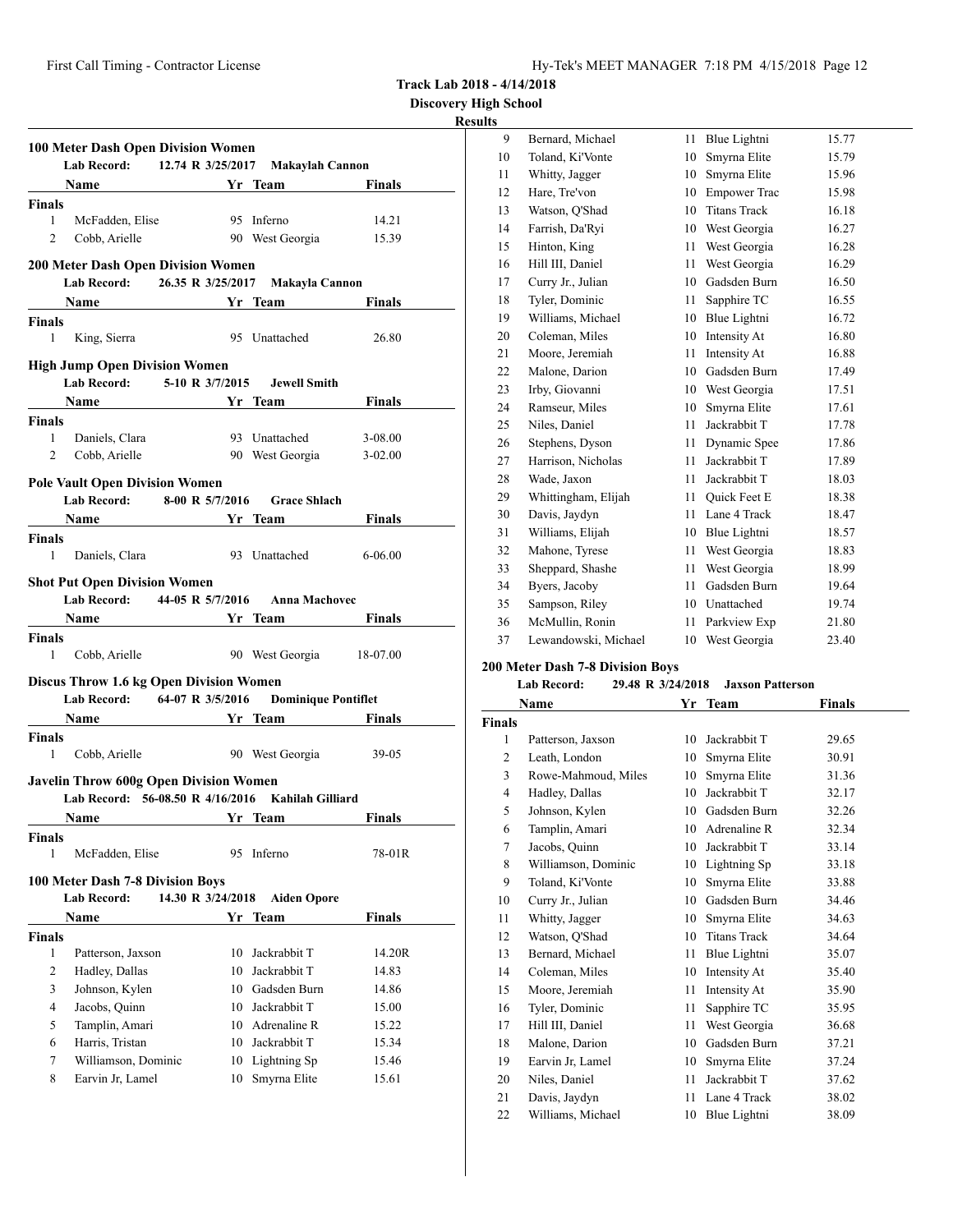|  | Hy-Tek's MEET MANAGER 7:18 PM 4/15/2018 Page 13 |  |  |  |
|--|-------------------------------------------------|--|--|--|
|--|-------------------------------------------------|--|--|--|

**Track Lab 2018 - 4/14/2018**

### **Resul**

l,

J.

| (200 Meter Dash 7-8 Division Boys)<br><b>Finals</b> |                     |     |                     |               |  |  |
|-----------------------------------------------------|---------------------|-----|---------------------|---------------|--|--|
|                                                     | Name                | Yr. | Team                | <b>Finals</b> |  |  |
| 23                                                  | Harrison, Nicholas  | 11  | Jackrabbit T        | 38.75         |  |  |
| 24                                                  | Whittingham, Elijah | 11  | <b>Ouick Feet E</b> | 38.80         |  |  |
| 25                                                  | Avery, Jeremiah     | 11  | <b>Ouick Feet E</b> | 39.77         |  |  |
| 26                                                  | Mahone, Tyrese      | 11  | West Georgia        | 41.14         |  |  |
| 27                                                  | Williams, Elijah    | 10  | Blue Lightni        | 41.32         |  |  |
| 28                                                  | Byers, Jacoby       | 11  | Gadsden Burn        | 41.38         |  |  |
| 29                                                  | Ramseur, Miles      | 10  | Smyrna Elite        | 41.55         |  |  |
| 30                                                  | Alibey, Jaxson      | 11  | Sapphire TC         | 43.10         |  |  |
| 31                                                  | Sheppard, Shashe    | 11  | West Georgia        | 44.26         |  |  |
| 32                                                  | McMullin, Ronin     | 11  | Parkview Exp        | 50.87         |  |  |

### **400 Meter Dash 7-8 Division Boys**

#### **Lab Record: 1:10.08 R 4/7/2018 Jaxson Patterson**

| Name           |                     | Yr | <b>Team</b>         | <b>Finals</b> |
|----------------|---------------------|----|---------------------|---------------|
| <b>Finals</b>  |                     |    |                     |               |
| 1              | Opore, Aiden        | 10 | Jackrabbit T        | 1:10.60       |
| 2              | Patterson, Jaxson   | 10 | Jackrabbit T        | 1:11.00       |
| 3              | Leath, London       | 10 | Smyrna Elite        | 1:11.55       |
| $\overline{4}$ | Williams, Major     | 10 | Smyrna Elite        | 1:15.20       |
| 5              | Webb, Marcus        | 10 | Jackrabbit T        | 1:15.37       |
| 6              | Farrish, Da'Ryi     | 10 | West Georgia        | 1:21.38       |
| 7              | Hare, Tre'von       | 10 | <b>Empower Trac</b> | 1:21.61       |
| 8              | Whitty, Jagger      | 10 | Smyrna Elite        | 1:22.29       |
| 9              | Williamson, Dominic | 10 | Lightning Sp        | 1:24.90       |
| 10             | Coleman, Miles      | 10 | Intensity At        | 1:25.68       |
| 11             | Tyler, Dominic      | 11 | Sapphire TC         | 1:26.25       |
| 12             | Moore, Jeremiah     | 11 | Intensity At        | 1:28.41       |
| 13             | Malone, Darion      | 10 | Gadsden Burn        | 1:29.21       |
| 14             | Whittingham, Elijah | 11 | <b>Ouick Feet E</b> | 1:30.33       |
| 15             | Whiteside, Jehlei   | 10 | Gadsden Burn        | 1:33.65       |
| 16             | Sheppard, Shashe    | 11 | West Georgia        | 1:33.67       |
| 17             | Byers, Jacoby       | 11 | Gadsden Burn        | 1:34.41       |
| 18             | Mahone, Tyrese      | 11 | West Georgia        | 1:41.74       |
| 19             | Alibey, Jaxson      | 11 | Sapphire TC         | 1:42.89       |

# **800 Meter Run 7-8 Division Boys**

|                | <b>Lab Record:</b><br>2:48.88 R $3/24/2018$ |     | <b>Marcus Webb</b> |               |
|----------------|---------------------------------------------|-----|--------------------|---------------|
|                | <b>Name</b>                                 |     | Yr Team            | <b>Finals</b> |
| <b>Finals</b>  |                                             |     |                    |               |
| 1              | Webb, Marcus                                | 10  | Jackrabbit T       | 2:52.90       |
| 2              | Opore, Aiden                                | 10  | Jackrabbit T       | 2:56.61       |
| 3              | Williams, Major                             |     | 10 Smyrna Elite    | 2:58.10       |
| $\overline{4}$ | Lanier, Julian                              | 10  | Smyrna Elite       | 2:58.79       |
| 5              | Byers, Jacoby                               | 11  | Gadsden Burn       | 3:56.02       |
| 6              | Whiteside, Jehlei                           | 10. | Gadsden Burn       | 3:59.62       |
| 7              | Rutlesge, Amanii                            | 10  | Gadsden Burn       | 4:05.25       |
|                | 1500 Meter Run 7-8 Division Boys            |     |                    |               |
|                | 5:48.50 R 4/7/2018<br><b>Lab Record:</b>    |     | <b>Marcus Webb</b> |               |
|                | <b>Name</b>                                 | Yr  | Team               | <b>Finals</b> |
| Finala         |                                             |     |                    |               |

| Finals |                  |                 |         |
|--------|------------------|-----------------|---------|
|        | Thompson, Oliver | 10 Ptc Flash    | 5:56.05 |
| 2      | Hinton, King     | 11 West Georgia | 5:59.02 |
| 3      | Lanier, Julian   | 10 Smyrna Elite | 6:00.82 |

| іgн эспоог<br>lts |                                                   |                                         |                              |
|-------------------|---------------------------------------------------|-----------------------------------------|------------------------------|
| 4                 | Allred, Luke                                      | 10 Ptc Flash                            | 7:06.50                      |
|                   | 3000 Meter Run 7-8 Division Boys                  |                                         |                              |
|                   | Lab Record: 12:07.56 R 3/24/2018                  |                                         | <b>Oliver Thompson</b>       |
|                   | Name                                              | Yr Team                                 | <b>Finals</b>                |
| Finals            |                                                   |                                         |                              |
| 1                 | Thompson, Oliver                                  | 10 Ptc Flash                            | 12:31.37                     |
| $\overline{c}$    | Allred, Luke                                      | 10 Ptc Flash                            | 14:01.59                     |
|                   | 4x100 Meter Relay 7-8 Division Boys               |                                         |                              |
|                   | <b>Lab Record:</b>                                | $1:05.30 \text{ R}$ 4/29/2017           | Jackrabbit Track Club        |
|                   | C Fairchild, K Jackson, K Johns, T Hill           |                                         |                              |
|                   | <b>Team</b>                                       | Relay                                   | <b>Finals</b>                |
| Finals            |                                                   |                                         |                              |
| $\mathbf{1}$      | Smyrna Elite TC                                   | А                                       | 1:03.10R                     |
| $\overline{2}$    | West Georgia Jets                                 | A                                       | 1:06.72                      |
| 3                 | <b>Gadsden Burners</b>                            | A                                       | 1:08.66                      |
| 4                 | <b>Intensity Athletics</b>                        | A                                       | 1:16.56                      |
|                   | 4x400 Meter Relay 7-8 Division Boys               |                                         |                              |
|                   | <b>Lab Record:</b>                                | 5:21.59 R 4/15/2017                     | <b>Jackrabbit Track Club</b> |
|                   | <b>B Harrison, J Patterson, K Bethea, M Cross</b> |                                         |                              |
|                   | <b>Team</b>                                       | Relay                                   | <b>Finals</b>                |
| <b>Finals</b>     |                                                   |                                         |                              |
| 1                 | Jackrabbit Track                                  | А                                       | 5:10.18R                     |
| $\overline{c}$    | Smyrna Elite TC                                   | A                                       | 5:20.46R                     |
| 3                 | Jackrabbit Track                                  | B                                       | 5:59.17                      |
| $\overline{4}$    | West Georgia Jets                                 | A                                       | 5:59.33                      |
| ---               | Gadsden Burners                                   | A                                       | DQ                           |
|                   | <b>Long Jump 7-8 Division Boys</b>                |                                         |                              |
|                   | <b>Lab Record:</b>                                | 11-11 R 5/7/2016<br><b>Kaden Thomas</b> |                              |
|                   | <b>Name</b>                                       | Yr<br><b>Team</b>                       | <b>Finals</b>                |
| Finals            |                                                   |                                         |                              |
| 1                 | Opore, Aiden                                      | Jackrabbit T<br>10                      | 12-08.00R                    |
| $\overline{c}$    | Harris, Tristan                                   | 10<br>Jackrabbit T                      | 11-11.00R                    |

## **Shot Put 7-8 Division Boys**

# **Lab Record: 22-01 R 3/26/2016 Sean Steele**

| Name              |  |              | <b>Finals</b>                                                                       |  |
|-------------------|--|--------------|-------------------------------------------------------------------------------------|--|
|                   |  |              |                                                                                     |  |
| Curry Jr., Julian |  |              | 15-10.50                                                                            |  |
| Watson, O'Shad    |  |              | J15-10.50                                                                           |  |
| Hinton, King      |  |              | 15-05.00                                                                            |  |
| Irby, Giovanni    |  |              | 10-10.00                                                                            |  |
| Mahone, Tyrese    |  | West Georgia | 10-07.50                                                                            |  |
|                   |  |              | Yr Team<br>10 Gadsden Burn<br>10 Titans Track<br>11 West Georgia<br>10 West Georgia |  |

 Williamson, Dominic 10 Lightning Sp 11-04.00 4 Hill III, Daniel 11 West Georgia 10-08.50 5 Bernard, Michael 11 Blue Lightni 10-07.00 Johnson, Kylen 10 Gadsden Burn 10-00.00 Farrish, Da'Ryi 10 West Georgia 9-10.00 Irby, Giovanni 10 West Georgia 7-11.00 Whitty, Jagger 10 Smyrna Elite 7-07.00 Williams, Elijah 10 Blue Lightni 7-00.00 Byers, Jacoby 11 Gadsden Burn 4-07.00 Lewandowski, Michael 10 West Georgia 4-03.00 Rutlesge, Amanii 10 Gadsden Burn 3-06.00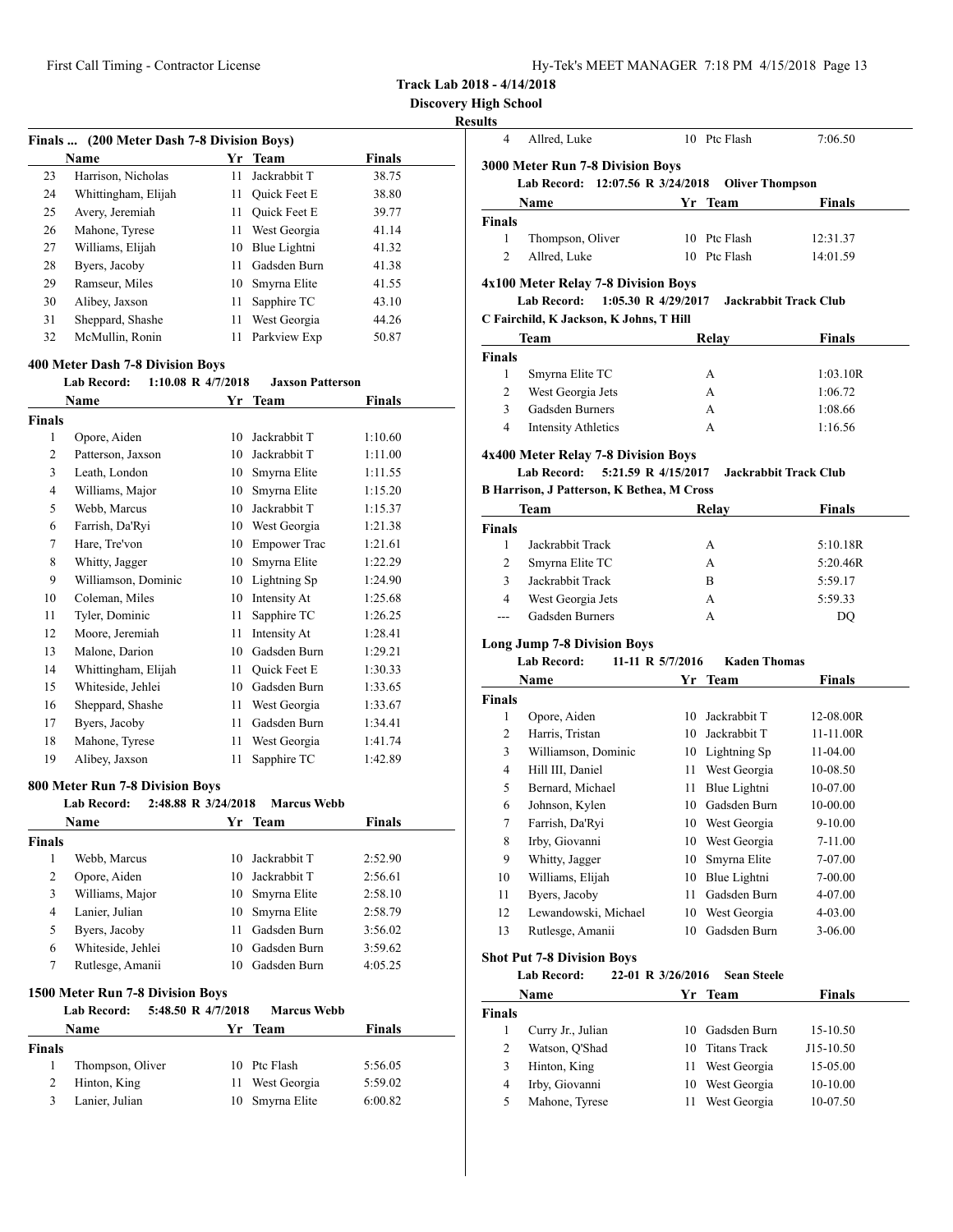**Track Lab 2018 - 4/14/2018**

**Results**

|               | Finals  (Shot Put 7-8 Division Boys)        |    |                         |               |
|---------------|---------------------------------------------|----|-------------------------|---------------|
| 6             | Name<br>McMullin, Ronin                     |    | Yr Team<br>Parkview Exp | <b>Finals</b> |
| 7             |                                             | 11 | 10 Gadsden Burn         | 9-08.50       |
|               | Rutlesge, Amanii                            |    |                         | 7-06.50       |
|               | <b>Javelin Throw 300g 7-8 Division Boys</b> |    |                         |               |
|               | <b>Lab Record:</b><br>54-08 R 4/29/2017     |    | <b>Jayden Juniors</b>   |               |
|               | Name                                        | Yr | Team                    | Finals        |
| <b>Finals</b> |                                             |    |                         |               |
| 1             | Jacobs, Quinn                               |    | 10 Jackrabbit T         | $42 - 00$     |
| 2             | Hinton, King                                | 11 | West Georgia            | 37-05         |
| 3             | Watson, Q'Shad                              | 10 | <b>Titans Track</b>     | 34-11         |
| 4             | Harrison, Nicholas                          | 11 | Jackrabbit T            | 33-07         |
| 5             | Niles, Daniel                               | 11 | Jackrabbit T            | 27-10         |
| 6             | Irby, Giovanni                              |    | 10 West Georgia         | 25-02         |
| 7             | Lewandowski, Michael                        |    | 10 West Georgia         | 21-01         |
| 8             | Mahone, Tyrese                              | 11 | West Georgia            | 18-04         |
| 9             | Stephens, Dyson                             | 11 | Dynamic Spee            | 16-00         |
|               | 1500 Meter Race Walk 7-8 Division Boys      |    |                         |               |
|               | Name                                        |    | Yr Team                 | Finals        |
| <b>Finals</b> |                                             |    |                         |               |
| 1             | Stephens, Dyson                             |    | 11 Dynamic Spee         | 12:24.30      |
|               | 100 Meter Dash 9-10 Division Boys           |    |                         |               |
|               | 13.01 R 4/15/2017<br><b>Lab Record:</b>     |    | <b>Chandler Jordan</b>  |               |
|               | Name                                        |    | Yr Team                 | Finals        |
| <b>Finals</b> |                                             |    |                         |               |
| 1             | Sanford, Tyson                              | 08 | AtL ZooM Ath            | 13.18         |
| 2             | Mcshan, Mckinley                            | 08 | Lightning Sp            | 13.89         |
| 3             | Wiggins, Aidyn                              | 09 | <b>Titans Track</b>     | 13.98         |
| 4             | Whitty, Kingston                            | 08 | Smyrna Elite            | 13.98         |
| 5             | Carter, Bryce                               | 08 | YMCA of Grea            | 13.98         |
| 6             | Bethea, Kameron                             | 09 | Jackrabbit T            | 14.00         |
| 7             | King, Elijah                                | 08 | Smyrna Elite            | 14.00         |
| 8             | Long, Kingston                              |    | 08 West Georgia         | 14.13         |
| 9             | Braker, Jaleel                              | 09 | AtL ZooM Ath            | 14.20         |
| 10            | Long, Kingsley                              | 08 | West Georgia            | 14.23         |
| 11            | Brown, Seddrick                             | 08 | Augusta Flye            | 14.40         |
| 12            | Miller, Bralyn                              |    | 09 Track A.N.T.         | 14.44         |
| 13            | Farrish, Daryian                            |    | 08 West Georgia         | 14.46         |
| 14            | Terrence, Antwone                           | 08 | <b>Titans Track</b>     | 14.58         |
| 15            | Cross, Makyree                              | 09 | Jackrabbit T            | 14.63         |
| 16            | Nesmith II, Christopher                     | 09 | Smyrna Elite            | 14.72         |
| 17            | Flood, Colby                                | 09 | Unattached              | 14.90         |
| 18            | Smart, Jerold                               | 08 | Parkview Exp            | 15.02         |
| 19            | Newton Jr., Patrick                         | 09 | West Georgia            | 15.07         |
| 20            | Williams, Chase                             | 08 | Lightning Sp            | 15.10         |
| 21            | Grier, Azaiah                               | 09 | Quick Feet E            | 15.17         |
| 22            | Wynn, Jedidah                               | 08 | Gadsden Burn            | 15.19         |
| 23            | Green, Braddock                             | 09 | Jackrabbit T            | 15.22         |
| 24            | Smith, Andrew                               | 08 | West Georgia            | 15.25         |
| 25            | Howard, AJ                                  | 09 | Jackrabbit T            | 15.35         |
| 26            | Worrell, Elijah                             | 09 | Parkview Exp            | 15.42         |
| 27            | James, Amarion                              | 09 | Intensity At            | 15.50         |
| 28            | Lowe, david                                 | 09 | AtL ZooM Ath            | 15.54         |

| э  |                     |    |              |       |
|----|---------------------|----|--------------|-------|
| 29 | Mitchell, Caleb     | 08 | Lightning Sp | 15.64 |
| 30 | Frazier, Robert     | 09 | Gadsden Burn | 15.72 |
| 31 | Wilkinson, Robert   | 09 | Smyrna Elite | 15.77 |
| 32 | Burns, Carter       | 08 | Jackrabbit T | 15.79 |
| 33 | Reno, Jariel        | 09 | Intensity At | 15.92 |
| 34 | Sylvestre, Kayden   | 09 | Lightning Sp | 15.92 |
| 35 | Whiteside, Jamari   | 09 | Gadsden Burn | 16.25 |
| 36 | Hart, Gregory       | 08 | Parkview Exp | 16.57 |
| 37 | Jones, Jebrelon     | 08 | Gadsden Burn | 16.63 |
| 38 | Ogwin, Torrie       | 08 | On Your Mark | 16.70 |
| 39 | Brown, Chris        | 08 | Jackrabbit T | 16.86 |
| 40 | Ghaffari, Ilias     | 08 | Parkview Exp | 17.42 |
| 41 | Washington, Sire    | 09 | Boys and Gir | 17.50 |
| 42 | Lee, Ian            | 09 | Smyrna Elite | 17.75 |
| 43 | Casanova, Giancarlo | 08 | Parkview Exp | 18.40 |
| 44 | Pruitt, Jude        | 08 | AtL ZooM Ath | 18.43 |
| 45 | Cruz, Sixto         | 08 | Parkview Exp | 18.60 |
| 46 | Steele, Sean        | 08 | Parkview Exp | 19.80 |
|    |                     |    |              |       |

# **200 Meter Dash 9-10 Division Boys**

|                | <b>Lab Record:</b>      | 27.43 R 4/15/2017 | <b>Chandler Jordan</b> |               |  |
|----------------|-------------------------|-------------------|------------------------|---------------|--|
|                | Name                    |                   | Yr Team                | <b>Finals</b> |  |
| Finals         |                         |                   |                        |               |  |
| 1              | Sanford, Tyson          | 08                | AtL ZooM Ath           | 27.57         |  |
| $\overline{c}$ | Bethea, Kameron         | 09                | Jackrabbit T           | 28.22         |  |
| 3              | Braker, Jaleel          | 09                | AtL ZooM Ath           | 28.33         |  |
| 4              | Long, Kingston          |                   | 08 West Georgia        | 28.47         |  |
| 5              | King, Elijah            | 08                | Smyrna Elite           | 28.48         |  |
| 6              | Mcshan, Mckinley        | 08                | Lightning Sp           | 28.72         |  |
| 7              | Carter, Bryce           | 08                | YMCA of Grea           | 28.89         |  |
| 8              | Whitty, Kingston        | 08                | Smyrna Elite           | 28.90         |  |
| 9              | Wiggins, Aidyn          | 09                | <b>Titans Track</b>    | 29.24         |  |
| 10             | Long, Kingsley          | 08                | West Georgia           | 29.33         |  |
| 11             | Farrish, Daryian        |                   | 08 West Georgia        | 30.13         |  |
| 12             | Nesmith II, Christopher | 09                | Smyrna Elite           | 30.40         |  |
| 13             | Flood, Colby            |                   | 09 Unattached          | 30.59         |  |
| 14             | Newton Jr., Patrick     | 09                | West Georgia           | 30.62         |  |
| 15             | Cross, Makyree          | 09                | Jackrabbit T           | 31.15         |  |
| 16             | Brazley, Devan          | 09                | New Era Trac           | 31.27         |  |
| 17             | Wynn, Jedidah           | 08                | Gadsden Burn           | 31.32         |  |
| 18             | Miller, Bralyn          | 09                | Track A.N.T.           | 31.40         |  |
| 19             | Terrence, Antwone       | 08                | <b>Titans Track</b>    | 31.65         |  |
| 20             | Grier, Azaiah           | 09                | Quick Feet E           | 32.45         |  |
| 21             | Sylvestre, Kayden       |                   | 09 Lightning Sp        | 32.60         |  |
| 22             | Williams, Chase         |                   | 08 Lightning Sp        | 32.65         |  |
| 23             | Smart, Jerold           | 08                | Parkview Exp           | 32.99         |  |
| 24             | Howard, AJ              | 09                | Jackrabbit T           | 33.01         |  |
| 25             | Wilkinson, Robert       | 09                | Smyrna Elite           | 33.06         |  |
| 26             | James, Amarion          | 09                | Intensity At           | 33.09         |  |
| 27             | Tyler, Cedric           | 09                | Sapphire TC            | 33.15         |  |
| 28             | Mitchell, Caleb         | 08                | Lightning Sp           | 33.23         |  |
| 29             | Hughley, Korrelle       | 09                | Iron Spikes            | 33.35         |  |
| 30             | Edwards, Christian      | 09                | Jackrabbit T           | 33.35         |  |
| 31             | Burns, Carter           | 08                | Jackrabbit T           | 33.39         |  |
| 32             | Dudley, Leon            | 09                | Jackrabbit T           | 34.46         |  |
| 33             | Ogwin, Torrie           | 08                | On Your Mark           | 35.92         |  |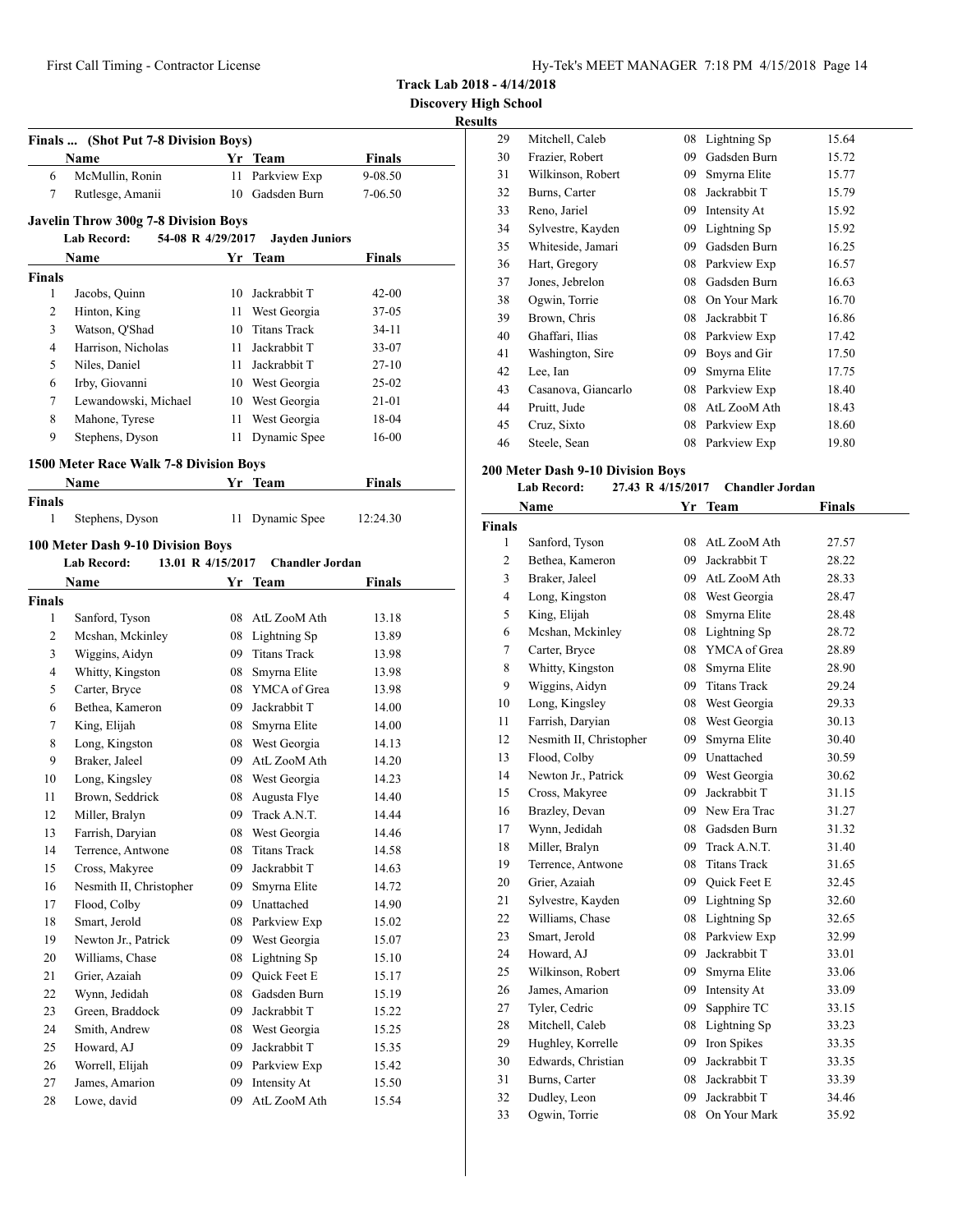**Discovery High School**

| Finals  (200 Meter Dash 9-10 Division Boys) |                                           |    |                 |               |  |
|---------------------------------------------|-------------------------------------------|----|-----------------|---------------|--|
|                                             | Name                                      |    | Yr Team         | Finals        |  |
| 34                                          | Reno, Jariel                              | 09 | Intensity At    | 36.06         |  |
| 35                                          | Hart, Gregory                             | 08 | Parkview Exp    | 36.17         |  |
| 36                                          | Jones, Jebrelon                           | 08 | Gadsden Burn    | 36.48         |  |
| 37                                          | Brown, Chris                              | 08 | Jackrabbit T    | 37.06         |  |
| 38                                          | Jones, Rajan                              |    | 09 Lightning Sp | 37.55         |  |
| 39                                          | Washington, Sire                          |    | 09 Boys and Gir | 37.90         |  |
| 40                                          | Pruitt, Jude                              |    | 08 AtL ZooM Ath | 38.86         |  |
| 41                                          | Lee, Ian                                  |    | 09 Smyrna Elite | 39.05         |  |
| 42                                          | Ghaffari, Ilias                           | 08 | Parkview Exp    | 39.31         |  |
| 43                                          | Tyson, Tyler                              | 08 | Jackrabbit T    | 47.19         |  |
|                                             |                                           |    |                 |               |  |
|                                             | 400 Meter Dash 9-10 Division Boys         |    |                 |               |  |
|                                             | <b>Lab Record:</b><br>1:02.62 R 3/25/2017 |    | Sidi Njie       |               |  |
|                                             | Name                                      |    | Yr Team         | <b>Finals</b> |  |
| <b>Finals</b>                               |                                           |    |                 |               |  |
| 1                                           | Whitty, Kingston                          | 08 | Smyrna Elite    | 1:04.39       |  |
| 2                                           | Mcshan, Mckinley                          | 08 | Lightning Sp    | 1:04.50       |  |
| 3                                           | Nesmith II, Christopher                   | 09 | Smyrna Elite    | 1:10.16       |  |
| $\overline{4}$                              | Wynn, Jedidah                             |    | 08 Gadsden Burn | 1:11.48       |  |
| 5                                           | Wiggins, Aidyn                            |    | 09 Titans Track | 1:12.09       |  |
| 6                                           | Williamson, Justin                        |    | 09 Blue Lightni | 1:15.11       |  |
| 7                                           | Williams, Chase                           |    | 08 Lightning Sp | 1:15.92       |  |
| 8                                           | Whiteside, Jamari                         |    | 09 Gadsden Burn | 1:16.15       |  |
| 9                                           | Prescott, Zion                            | 09 | Boys and Gir    | 1:16.69       |  |
| 10                                          | Carter, Bryce                             | 08 | YMCA of Grea    | 1:17.49       |  |
| 11                                          | Butler, Jaidon                            | 09 | Gadsden Burn    | 1:17.58       |  |
| 12                                          | Flood, Colby                              |    | 09 Unattached   | 1:18.12       |  |
| 13                                          | Borden, Aiden                             | 08 | Jackrabbit T    | 1:18.33       |  |
| 14                                          | Lowe, david                               | 09 | AtL ZooM Ath    | 1:18.40       |  |
| 15                                          | Edwards, Christian                        | 09 | Jackrabbit T    | 1:19.00       |  |
| 16                                          | Mitchell, Caleb                           |    | 08 Lightning Sp | 1:19.28       |  |
| 17                                          | Dudley, Leon                              | 09 | Jackrabbit T    | 1:20.26       |  |
| 18                                          | Sears, James                              |    | 09 Parkview Exp | 1:20.65       |  |
| 19                                          | Frazier, Robert                           |    | 09 Gadsden Burn | 1:21.07       |  |
| 20                                          | Stroman, Isaiah                           | 08 | Sapphire TC     | 1:21.66       |  |
| 21                                          | Worrell, Elijah                           | 09 | Parkview Exp    | 1:21.72       |  |
| 22                                          | Tyler, Cedric                             | 09 | Sapphire TC     | 1:21.72       |  |
| 23                                          | Brown, Chris                              |    | 08 Jackrabbit T | 1:22.35       |  |
| 24                                          | Harrison, Blake                           | 09 | AtL ZooM Ath    | 1:22.36       |  |
| 25                                          | Green, Braddock                           | 09 | Jackrabbit T    | 1:22.98       |  |
| 26                                          | Wright, Xzavier                           | 09 | Gadsden Burn    | 1:23.31       |  |
| 27                                          | Sylvestre, Kayden                         | 09 | Lightning Sp    | 1:23.60       |  |
| 28                                          | Moore, Micah                              | 08 | Intensity At    | 1:23.68       |  |
| 29                                          | Hart, Gregory                             | 08 | Parkview Exp    | 1:25.01       |  |
| 30                                          | Jones, Rajan                              | 09 | Lightning Sp    | 1:25.40       |  |
| 31                                          | Hughley, Korrelle                         | 09 | Iron Spikes     | 1:25.89       |  |
| 32                                          | Reno, Jariel                              | 09 | Intensity At    | 1:27.02       |  |
| 33                                          | Casanova, Giancarlo                       | 08 | Parkview Exp    | 1:34.64       |  |
| 34                                          | Washington, Sire                          | 09 | Boys and Gir    | 1:35.20       |  |
| 35                                          | Cruz, Sixto                               | 08 | Parkview Exp    | 1:35.86       |  |
|                                             |                                           |    |                 |               |  |

|                            | <b>Lab Record:</b>                                                               |                  | 2:23.80 R 4/30/2016 Jaiden Patterson |                                |
|----------------------------|----------------------------------------------------------------------------------|------------------|--------------------------------------|--------------------------------|
|                            | Name                                                                             | Yr               | <b>Team</b>                          | <b>Finals</b>                  |
| <b>Finals</b>              |                                                                                  |                  |                                      |                                |
| 1                          | Williamson, Justin                                                               |                  | 09 Blue Lightni                      | 2:44.09                        |
| 2                          | Wiggins, Aidyn                                                                   |                  | 09 Titans Track                      | 2:53.09                        |
| 3                          | Antley, Tyndle                                                                   |                  | 08 Unattached                        | 2:56.91                        |
| 4                          | Tyler, Cedric                                                                    |                  | 09 Sapphire TC                       | 2:57.09                        |
| 5                          | Frazier, Robert                                                                  |                  | 09 Gadsden Burn                      | 2:58.23                        |
| 6                          | Whiteside, Jamari                                                                |                  | 09 Gadsden Burn                      | 2:59.94                        |
| 7                          | Butler, Jaidon                                                                   |                  | 09 Gadsden Burn                      | 3:00.30                        |
| 8                          | Dudley, Leon                                                                     |                  | 09 Jackrabbit T                      | 3:00.91                        |
| 9                          | Edwards, Christian                                                               |                  | 09 Jackrabbit T                      | 3:06.16                        |
| 10                         | Sears, James                                                                     |                  | 09 Parkview Exp                      | 3:06.77                        |
| 11                         | Prescott, Zion                                                                   |                  | 09 Boys and Gir                      | 3:07.73                        |
| 12                         | Harrison, Blake                                                                  |                  | 09 AtL ZooM Ath                      | 3:07.87                        |
| 13                         | Jones, Rajan                                                                     |                  | 09 Lightning Sp                      | 3:08.17                        |
| 14                         | Wright, Xzavier                                                                  |                  | 09 Gadsden Burn                      | 3:08.22                        |
| 15                         | Worrell, Elijah                                                                  |                  | 09 Parkview Exp                      | 3:15.90                        |
| 16                         | Christian, Miguel                                                                |                  | 09 West Georgia                      | 3:22.32                        |
| 17                         | Moore, Micah                                                                     | 08               | Intensity At                         | 3:22.83                        |
|                            | 1500 Meter Run 9-10 Division Boys                                                |                  |                                      |                                |
|                            | <b>Lab Record:</b><br>5:06.26 R 5/7/2016                                         |                  | <b>William Davis</b>                 |                                |
|                            | Name                                                                             |                  |                                      | Finals                         |
|                            |                                                                                  |                  | Yr Team                              |                                |
| Finals<br>1                |                                                                                  |                  | 08 Unattached                        |                                |
|                            | Comsudes, Samuel                                                                 |                  |                                      | 5:18.42                        |
| 2                          | Antley, Tyndle                                                                   |                  | 08 Unattached                        | 5:47.65                        |
| 3                          | Prescott, Zion                                                                   |                  | 09 Boys and Gir                      | 6:14.61                        |
| 4                          | Jones, Hunter                                                                    |                  | 08 Ptc Flash                         | 6:48.46                        |
|                            |                                                                                  |                  |                                      |                                |
|                            | 3000 Meter Run 9-10 Division Boys                                                |                  |                                      |                                |
|                            | 11:07.35 R 3/24/2018<br><b>Lab Record:</b>                                       |                  | <b>Samuel Comsudes</b>               |                                |
|                            | Name                                                                             |                  | Yr Team                              | Finals                         |
|                            |                                                                                  |                  |                                      |                                |
| $\mathbf{1}$               | Comsudes, Samuel                                                                 |                  | 08 Unattached                        | 11:17.68                       |
| 2                          | Jones, Hunter                                                                    |                  | 08 Ptc Flash                         | 14:02.28                       |
|                            |                                                                                  |                  |                                      |                                |
|                            | 4x100 Meter Relay 9-10 Division Boys                                             |                  |                                      |                                |
|                            | Lab Record:                                                                      | 54.49 R 5/7/2016 | Drive Phase, Inc.                    |                                |
|                            | C Richardson, J Blankenship, T Whatley, Z Green                                  |                  |                                      |                                |
|                            | Team                                                                             |                  | Relay                                | <b>Finals</b>                  |
|                            |                                                                                  |                  |                                      |                                |
| $\mathbf{1}$               | West Georgia Jets                                                                |                  | А                                    | 57.02                          |
| 2                          | AtL ZooM Athletics                                                               |                  | A                                    | 58.12                          |
| 3                          | Gadsden Burners                                                                  |                  | A                                    | 1:02.85                        |
| 4                          | Parkview Exp                                                                     |                  | A                                    | 1:06.71                        |
|                            |                                                                                  |                  |                                      |                                |
|                            | 4x400 Meter Relay 9-10 Division Boys<br>4:20.19 R 5/7/2016<br><b>Lab Record:</b> |                  |                                      | Jackrabbit Track & Field Clini |
|                            |                                                                                  |                  |                                      |                                |
|                            | C Gaffney, D Williams, J Patterson, W Davis                                      |                  |                                      |                                |
|                            | Team                                                                             |                  | Relay                                | <b>Finals</b>                  |
| Finals<br>Finals<br>Finals |                                                                                  |                  |                                      |                                |
| 1<br>2                     | West Georgia Jets<br>Jackrabbit Track                                            |                  | А<br>А                               | 4:54.72<br>5:02.06             |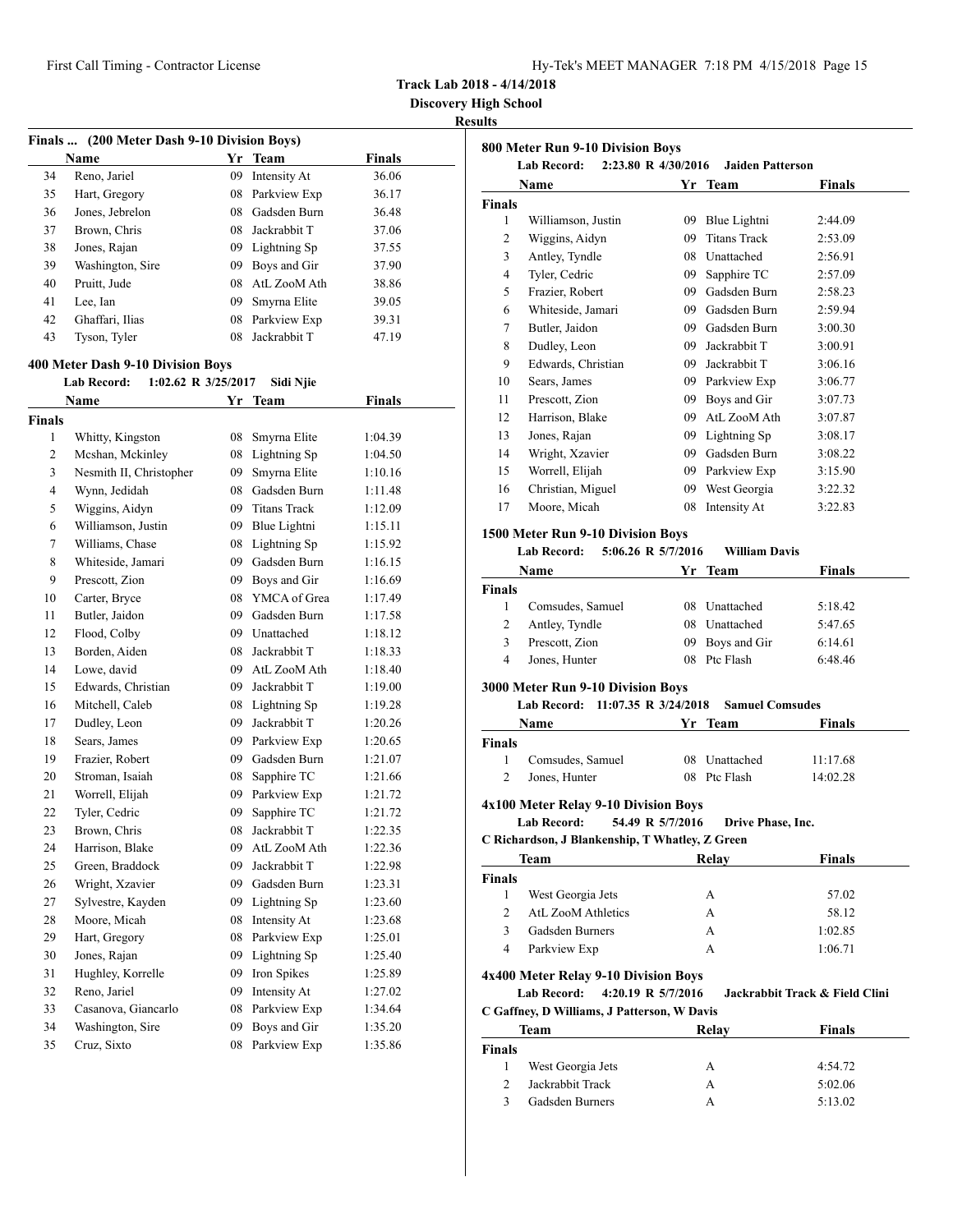**Track Lab 2018 - 4/14/2018**

**Result** 

|               | Finals  (4x400 Meter Relay 9-10 Division Boys)                          |     |                       |               |
|---------------|-------------------------------------------------------------------------|-----|-----------------------|---------------|
|               | Team                                                                    |     | Relay                 | <b>Finals</b> |
| 4             | Parkview Exp                                                            |     | A                     | 5:26.53       |
|               | <b>High Jump 9-10 Division Boys</b>                                     |     |                       |               |
|               | <b>Lab Record:</b><br>4-06 R 3/5/2016                                   |     | <b>Kevin Thomas</b>   |               |
|               | <b>Name</b>                                                             |     | Yr Team               | Finals        |
| <b>Finals</b> |                                                                         |     |                       |               |
| 1             | Terrence, Antwone                                                       | 08. | <b>Titans Track</b>   | 3-08.00       |
| 2             | Wynn, Jedidah                                                           |     | 08 Gadsden Burn       | $3-04.00$     |
| 3             | Comsudes, Samuel                                                        |     | 08 Unattached         | $3 - 02.00$   |
| $---$         | Christian, Miguel                                                       |     | 09 West Georgia       | NH            |
| ---           | Smith, Andrew                                                           |     | 08 West Georgia       | ΝH            |
|               |                                                                         |     |                       |               |
|               | <b>Long Jump 9-10 Division Boys</b><br>Lab Record: 14-07.50 R 4/30/2016 |     | <b>Devin Williams</b> |               |
|               | <b>Name</b>                                                             | Yr  | <b>Team</b>           | Finals        |
| <b>Finals</b> |                                                                         |     |                       |               |
| 1             | King, Elijah                                                            | 08  | Smyrna Elite          | 13-10.50      |
| 2             | Long, Kingston                                                          |     | 08 West Georgia       | 12-04.00      |
| 3             | Long, Kingsley                                                          |     | 08 West Georgia       | 12-01.00      |
| 4             | Whitty, Kingston                                                        | 08  | Smyrna Elite          | 11-11.00      |
| 5             | Newton Jr., Patrick                                                     |     | 09 West Georgia       | $11 - 10.00$  |
| 6             | Brazley, Devan                                                          |     | 09 New Era Trac       | 11-09.50      |
| 7             | Sanford, Tyson                                                          |     | 08 AtL ZooM Ath       | 11-05.00      |
| 8             | Stroman, Isaiah                                                         | 08  | Sapphire TC           | 11-04.00      |
| 9             | Farrish, Daryian                                                        |     | 08 West Georgia       | 11-03.00      |
| 10            | Nesmith II, Christopher                                                 | 09  | Smyrna Elite          | 10-09.00      |
| 11            | Smart, Jerold                                                           |     | 08 Parkview Exp       | 10-07.00      |
| 12            | Christian, Miguel                                                       |     | 09 West Georgia       | 10-04.50      |
| 13            | Smith, Andrew                                                           |     | 08 West Georgia       | 10-01.50      |
| 14            | Green, Braddock                                                         |     | 09 Jackrabbit T       | 9-11.00       |
| 15            | Washington, Sire                                                        |     | 09 Boys and Gir       | 9-02.00       |
| 16            | Hughley, Korrelle                                                       | 09  | Iron Spikes           | 8-09.50       |
| $---$         | Jones, Rajan                                                            | 09  | Lightning Sp          | <b>FOUL</b>   |
|               | <b>Shot Put 9-10 Division Boys</b>                                      |     |                       |               |
|               | <b>Lab Record:</b><br>28-10 R 3/19/2016                                 |     | <b>Tahir Hines</b>    |               |
|               | Name                                                                    |     | Yr Team               | Finals        |
| Finals        |                                                                         |     |                       |               |
| $\mathbf{1}$  | Steele, Sean                                                            |     | 08 Parkview Exp       | 23-06.00      |
| 2             | Tyson, Tyler                                                            |     | 08 Jackrabbit T       | 22-08.00      |
| 3             | Brown, Seddrick                                                         |     | 08 Augusta Flye       | 21-06.00      |
| 4             | Swain, Niegle                                                           |     | 09 Gadsden Burn       | 20-02.50      |
| 5             | Ogwin, Torrie                                                           |     | 08 On Your Mark       | 20-01.00      |
| 6             | Worrell, Elijah                                                         |     | 09 Parkview Exp       | 17-02.00      |
| 7             | Wilkinson, Robert                                                       | 09  | Smyrna Elite          | 17-01.00      |
| 8             | Casanova, Giancarlo                                                     |     | 08 Parkview Exp       | 14-06.00      |
| 9             | Butler, Jaidon                                                          | 09  | Gadsden Burn          | 14-01.50      |
| 10            | Cruz, Sixto                                                             |     | 08 Parkview Exp       | 13-00.00      |
|               | <b>Javelin Throw 300g 9-10 Division Boys</b>                            |     |                       |               |
|               | <b>Lab Record:</b><br>88-10 R 3/5/2016                                  |     | <b>Jared Lockhart</b> |               |
|               | Name                                                                    | Yr  | <b>Team</b>           | <b>Finals</b> |
| <b>Finals</b> |                                                                         |     |                       |               |
|               |                                                                         |     |                       |               |

| ts |                   |     |                     |           |  |
|----|-------------------|-----|---------------------|-----------|--|
| 2  | Block, Samuel     | 09  | Unattached          | 47-09     |  |
| 3  | Wiggins, Aidyn    | 09  | <b>Titans Track</b> | $44 - 10$ |  |
| 4  | Hughley, Korrelle | 09  | Iron Spikes         | $38-10$   |  |
| 5  | Wilkinson, Robert | 09  | Smyrna Elite        | 34-07     |  |
| 6  | Swain, Niegle     | 09  | Gadsden Burn        | $33-10$   |  |
| 7  | Ogwin, Torrie     | 08. | - On Your Mark      | $33-02$   |  |
| 8  | Christian, Miguel | 09  | West Georgia        | $32 - 11$ |  |
| 9  | Washington, Sire  | 09  | Boys and Gir        | $31-09$   |  |
| 10 | Tyson, Tyler      | 08  | Jackrabbit T        | $19-10$   |  |
|    |                   |     |                     |           |  |

# **1500 Meter Race Walk 9-10 Division Boys**

|               | Name                                      | Yr                | Team            | Finals   |
|---------------|-------------------------------------------|-------------------|-----------------|----------|
| <b>Finals</b> |                                           |                   |                 |          |
| 1             | Christian, Miguel                         | 09                | West Georgia    | 10:42.25 |
|               | <b>100 Meter Dash 11-12 Division Boys</b> |                   |                 |          |
|               | <b>Lab Record:</b>                        | 12.54 R 4/29/2018 | De'Andre Ruffin |          |
|               | Name                                      |                   | Yr Team         | Finals   |
| <b>Finals</b> |                                           |                   |                 |          |
| 1             | Colbert, Jeremiah                         |                   | 06 AtL ZooM Ath | 12.70    |
| 2             | Williams, Devin                           |                   | 06 Jackrabbit T | 12.74    |
| 3             | Miller, Brian                             |                   | 06 Track A.N.T. | 12.93    |
| 4             | Jordan, Chandler                          | 07                | Jackrabbit T    | 13.05    |
| 5             | Kelley, Quindario                         | 06                | West Georgia    | 13.08    |
| 6             | Pearson, Ervin                            | 06                | Jackrabbit T    | 13.11    |
| 7             | Spain, Khyair                             | 06                | Unattached      | 13.16    |
| 8             | Daniels, Nasir                            | 06                | Jackrabbit T    | 13.23    |

|    | Duillelo, Theoli    |    |                     |       |
|----|---------------------|----|---------------------|-------|
| 9  | Watson, Q'Mazia     | 06 | <b>Titans Track</b> | 13.27 |
| 10 | Robinson, Gerell    | 06 | Jackrabbit T        | 13.29 |
| 11 | Guy, Dannon         | 06 | AtL ZooM Ath        | 13.32 |
| 12 | Diggs, Ashton       | 06 | Jackrabbit T        | 13.34 |
| 13 | Bride, Jordan       | 06 | Jackrabbit T        | 13.38 |
| 14 | Green, Bryce        | 07 | Jackrabbit T        | 13.47 |
| 15 | Wilkinson, Jeremiah | 06 | Smyrna Elite        | 13.52 |
| 16 | Baker, Justin       | 06 | Jackrabbit T        | 13.64 |
| 17 | Lucas, Ca'Von       | 06 | Jackrabbit T        | 13.66 |
| 18 | Avery, Derrick      | 06 | Jackrabbit T        | 13.74 |
| 19 | Lanier, Kaleb       | 06 | Boys and Gir        | 13.77 |
| 20 | Ferguson, Sean      | 06 | Jackrabbit T        | 13.78 |
| 21 | Williams, Paul      | 06 | Jackrabbit T        | 13.83 |
| 22 | Wilson, Sean        | 06 | Jackrabbit T        | 13.86 |
| 23 | Olagbegi, Molade    | 06 | Jackrabbit T        | 13.87 |
| 24 | Sanguinetti, Ryan   | 06 | Jackrabbit T        | 13.99 |
| 25 | Jakes, Braylon      | 07 | West Georgia        | 14.01 |
| 26 | McIntyre, Josiah    | 06 | Jackrabbit T        | 14.04 |
| 27 | James, Adrian       | 07 | Intensity At        | 14.05 |
| 28 | Ragan, Anthony      | 07 | Blue Lightni        | 14.08 |
| 29 | McClendon, Daveon   | 06 | Quick Feet E        | 14.10 |
| 30 | Burns, Gavin        | 06 | Jackrabbit T        | 14.30 |

| 30 | Burns, Gavin       | 06 Jackrabbit T | 14.30 |
|----|--------------------|-----------------|-------|
| 31 | Davis, Breyden     | 07 Smyrna Elite | 14.38 |
| 32 | Releford, Travonte | 06 Intensity At | 14.44 |
| 33 | Sloan El, Devan    | 06 Parkview Exp | 14.52 |
| 34 | Cooper, Christian  | 07 Jackrabbit T | 14.56 |
| 35 | Stokes, Brian      | 07 Smyrna Elite | 14.60 |

Neal, Kaleb 06 Jackrabbit T 14.61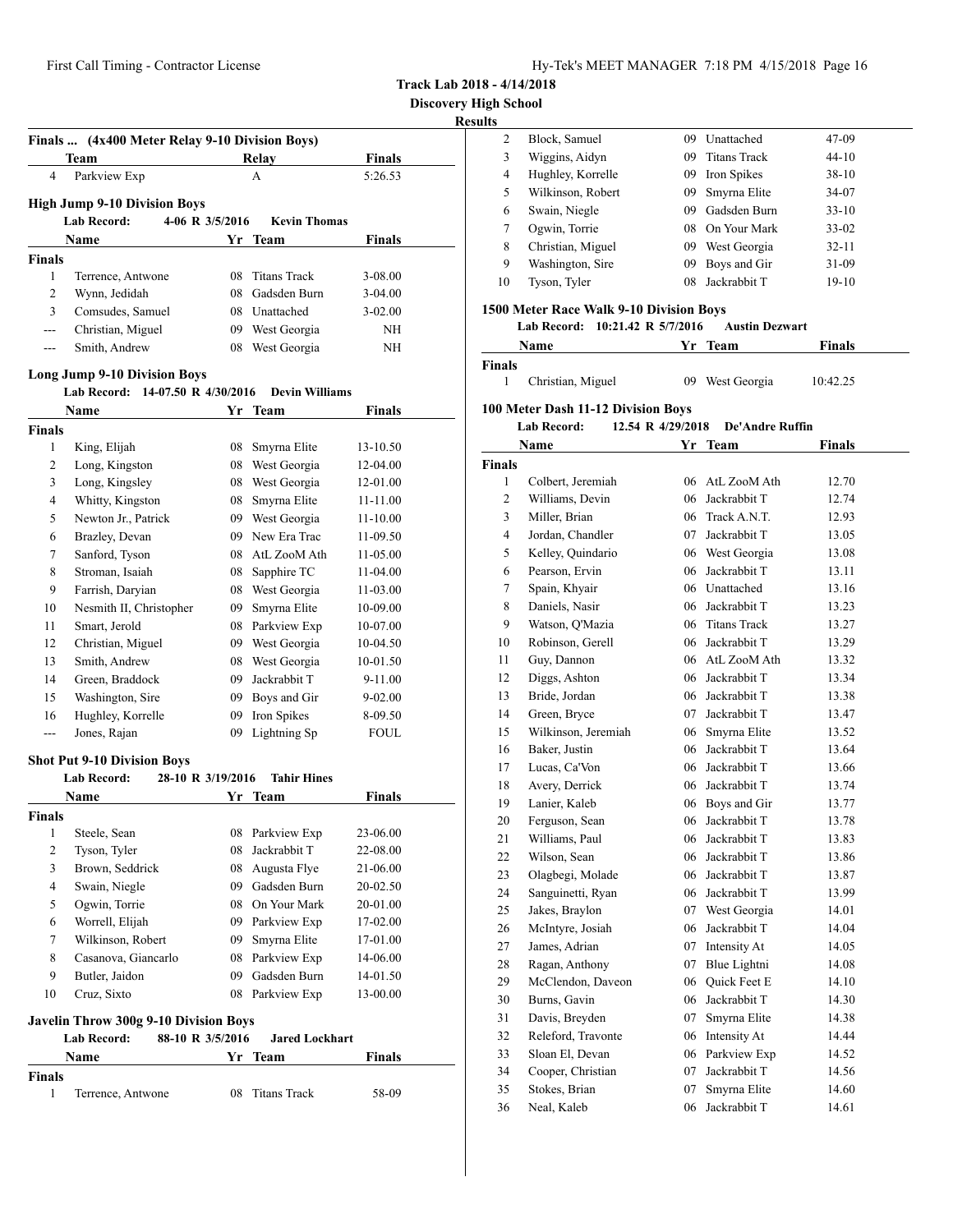**Track Lab 2018 - 4/14/2018**

**Discovery High School Results**

|    | Finals  (100 Meter Dash 11-12 Division Boys) |    |                     |               |  |
|----|----------------------------------------------|----|---------------------|---------------|--|
|    | Name                                         | Yr | <b>Team</b>         | <b>Finals</b> |  |
| 37 | McGee, Jayden                                | 07 | Parkview Exp        | 14.88         |  |
| 38 | Boley, Dontavius                             | 07 | Gadsden Burn        | 14.90         |  |
| 39 | Lee, Joshua                                  | 07 | <b>Titans Track</b> | 14.97         |  |
| 40 | Walker, Cole                                 | 06 | Jackrabbit T        | 15.07         |  |
| 41 | Benson, Cayden                               | 07 | Parkview Exp        | 15.13         |  |
| 42 | Williams, Caleb                              | 07 | Blue Lightni        | 15.15         |  |
| 43 | Johnson, Kenyan                              | 07 | Intensity At        | 15.19         |  |
| 44 | Brunson, Krishtian                           | 07 | Jackrabbit T        | 15.27         |  |
| 45 | Minor, Jireh                                 | 07 | Blue Lightni        | 15.32         |  |
| 46 | Holland, Rakim                               | 07 | <b>Fast Track E</b> | 15.35         |  |
| 47 | Bell, Cameron                                | 06 | Jackrabbit T        | 15.42         |  |
| 48 | Burns, Matthew                               | 07 | Jackrabbit T        | 15.47         |  |
| 49 | Lawler, Jaiden                               | 07 | Jackrabbit T        | 15.55         |  |
| 50 | Coleman, Aidan                               | 06 | Intensity At        | 15.63         |  |
| 51 | Edwards, Jace                                | 06 | Jackrabbit T        | 15.78         |  |
| 52 | Payne, Gabriel                               | 07 | AtL ZooM Ath        | 16.06         |  |
| 53 | Aiken, Brandon                               | 07 | Jackrabbit T        | 16.10         |  |
| 54 | Ramseur, John                                | 07 | Smyrna Elite        | 16.18         |  |
| 55 | Lamprea, Sebastian                           | 07 | Lyndon Acade        | 16.42         |  |
| 56 | Stephens, Eric                               | 07 | Dynamic Spee        | 16.71         |  |
| 57 | Foster, Marlo                                | 07 | <b>Titans Track</b> | 18.56         |  |

## **200 Meter Dash 11-12 Division Boys**

|                | <b>Lab Record:</b>  | 26.04 R 3/5/2016 | <b>Isaiah Bond</b>  |        |
|----------------|---------------------|------------------|---------------------|--------|
|                | Name                | Yr               | Team                | Finals |
| <b>Finals</b>  |                     |                  |                     |        |
| 1              | Colbert, Jeremiah   | 06               | AtL ZooM Ath        | 26.87  |
| 2              | Jordan, Chandler    | 07               | Jackrabbit T        | 27.10  |
| 3              | Braker, Jaiden      | 06               | AtL ZooM Ath        | 27.28  |
| $\overline{4}$ | Diggs, Ashton       | 06               | Jackrabbit T        | 27.39  |
| 5              | Guy, Dannon         | 06               | AtL ZooM Ath        | 27.44  |
| 6              | Kelley, Quindario   | 06               | West Georgia        | 27.60  |
| 7              | Spain, Khyair       | 06               | Unattached          | 27.62  |
| 8              | Davis, William      | 06               | AtL ZooM Ath        | 27.64  |
| 9              | Whidbee, Jayden     | 07               | Unattached          | 27.68  |
| 10             | Robinson, Gerell    | 06               | Jackrabbit T        | 27.87  |
| 11             | Strother, Cole      | 07               | Blue Lightni        | 27.89  |
| 12             | Wilkinson, Jeremiah | 06               | Smyrna Elite        | 28.40  |
| 13             | Miller, Brian       | 06               | Track A.N.T.        | 28.43  |
| 14             | Baker, Justin       | 06               | Jackrabbit T        | 28.49  |
| 15             | Daniels, Nasir      | 06               | Jackrabbit T        | 28.86  |
| 16             | Avery, Derrick      | 06               | Jackrabbit T        | 28.90  |
| 17             | Robertson, Emory    | 06               | Smyrna Elite        | 29.17  |
| 18             | Watson, O'Mazia     | 06               | <b>Titans Track</b> | 29.21  |
| 19             | Green, Bryce        | 07               | Jackrabbit T        | 29.44  |
| 20             | McClendon, Daveon   | 06               | Quick Feet E        | 29.53  |
| 21             | Lanier, Kaleb       | 06               | Boys and Gir        | 29.54  |
| 22             | Davis, Breyden      | 07               | Smyrna Elite        | 29.72  |
| 23             | Jakes, Braylon      | 07               | West Georgia        | 29.75  |
| 24             | Bride, Jordan       | 06               | Jackrabbit T        | 30.04  |
| 25             | Wilson, Sean        | 06               | Jackrabbit T        | 30.04  |
| 26             | Burns, Gavin        | 06               | Jackrabbit T        | 30.05  |
| 27             | Olagbegi, Molade    | 06               | Jackrabbit T        | 30.23  |
| 28             | Cooper, Christian   | 07               | Jackrabbit T        | 30.38  |

| 29 | McIntyre, Josiah      | 06 | Jackrabbit T        | 30.40 |
|----|-----------------------|----|---------------------|-------|
| 30 | James, Adrian         | 07 | Intensity At        | 30.48 |
| 31 | Ragan, Anthony        | 07 | Blue Lightni        | 30.64 |
| 32 | Sloan El, Devan       | 06 | Parkview Exp        | 30.83 |
| 33 | Bookman, Nicholas     | 06 | Jackrabbit T        | 30.84 |
| 34 | Burns, Matthew        | 07 | Jackrabbit T        | 30.85 |
| 35 | Stokes, Brian         | 07 | Smyrna Elite        | 31.02 |
| 36 | Releford, Travonte    | 06 | Intensity At        | 31.26 |
| 37 | Boley, Dontavius      | 07 | Gadsden Burn        | 31.32 |
| 38 | McGee, Jayden         | 07 | Parkview Exp        | 31.77 |
| 39 | Sanguinetti, Ryan     | 06 | Jackrabbit T        | 32.02 |
| 40 | Walker, Cole          | 06 | Jackrabbit T        | 32.12 |
| 41 | Benson, Cayden        | 07 | Parkview Exp        | 32.18 |
| 42 | Johnson, Kenyan       | 07 | Intensity At        | 32.23 |
| 43 | Williams, Caleb       | 07 | Blue Lightni        | 32.42 |
| 44 | Holland, Rakim        | 07 | Fast Track E        | 32.48 |
| 45 | Ramseur, John         | 07 | Smyrna Elite        | 33.04 |
| 46 | Lee, Joshua           | 07 | <b>Titans Track</b> | 33.23 |
| 47 | Brunson, Krishtian    | 07 | Jackrabbit T        | 33.43 |
| 48 | Coleman, Aidan        | 06 | Intensity At        | 33.61 |
| 49 | Edwards, Jace         | 06 | Jackrabbit T        | 33.83 |
| 50 | Williams, Preston     | 07 | Jackrabbit T        | 33.84 |
| 51 | Curlutu, Jr., William | 06 | Parkview Exp        | 34.54 |
| 52 | Minor, Jireh          | 07 | Blue Lightni        | 34.94 |
| 53 | Mccormic, Deontae     | 07 | <b>Ouick Feet E</b> | 35.46 |

## **400 Meter Dash 11-12 Division Boys**

| Lab Record: | 58.49 R 5/7/2016 | Isaiah Bond |
|-------------|------------------|-------------|
|             |                  |             |

|                | Name               | Yr | Team                | <b>Finals</b> |
|----------------|--------------------|----|---------------------|---------------|
| <b>Finals</b>  |                    |    |                     |               |
| 1              | Patterson, Jaiden  | 06 | Jackrabbit T        | 58.53         |
| $\overline{c}$ | Pearson, Ervin     | 06 | Jackrabbit T        | 59.24         |
| 3              | Davis, William     | 06 | AtL ZooM Ath        | 59.24         |
| $\overline{4}$ | Gaffney, Chad      | 06 | Jackrabbit T        | 59.34         |
| 5              | Knight, Alexander  | 07 | Jackrabbit T        | 1:01.58       |
| 6              | Anderson, Jaydon   | 06 | Platinum Spo        | 1:02.55       |
| 7              | Strother, Cole     | 07 | Blue Lightni        | 1:03.96       |
| 8              | Whidbee, Jayden    | 07 | Unattached          | 1:04.04       |
| 9              | Mcclintock, Jayden | 06 | <b>Titans Track</b> | 1:04.22       |
| 10             | Avery, Derrick     | 06 | Jackrabbit T        | 1:04.29       |
| 11             | McIntyre, Josiah   | 06 | Jackrabbit T        | 1:06.33       |
| 12             | Daniels, Nasir     | 06 | Jackrabbit T        | 1:06.47       |
| 13             | McAllister, Kadin  | 06 | Adrenaline R        | 1:07.26       |
| 14             | Guillaume, Aaron   | 06 | Boys and Gir        | 1:07.67       |
| 15             | Baker, Justin      | 06 | Jackrabbit T        | 1:07.71       |
| 16             | Ferguson, Sean     | 06 | Jackrabbit T        | 1:08.49       |
| 17             | Lucas, Ca'Von      | 06 | Jackrabbit T        | 1:08.83       |
| 18             | Sloan El, Devan    | 06 | Parkview Exp        | 1:08.99       |
| 19             | Green, Bryce       | 07 | Jackrabbit T        | 1:09.14       |
| 20             | Davis, Breyden     | 07 | Smyrna Elite        | 1:10.13       |
| 21             | Bride, Jordan      | 06 | Jackrabbit T        | 1:10.19       |
| 22             | Lanier, Kaleb      | 06 | Boys and Gir        | 1:10.22       |
| 23             | Boley, Dontavius   | 07 | Gadsden Burn        | 1:10.52       |
| 24             | Jakes, Braylon     | 07 | West Georgia        | 1:11.43       |
| 25             | Neal, Kaleb        | 06 | Jackrabbit T        | 1:11.75       |
| 26             | Robertson, Emory   | 06 | Smyrna Elite        | 1:12.18       |
|                |                    |    |                     |               |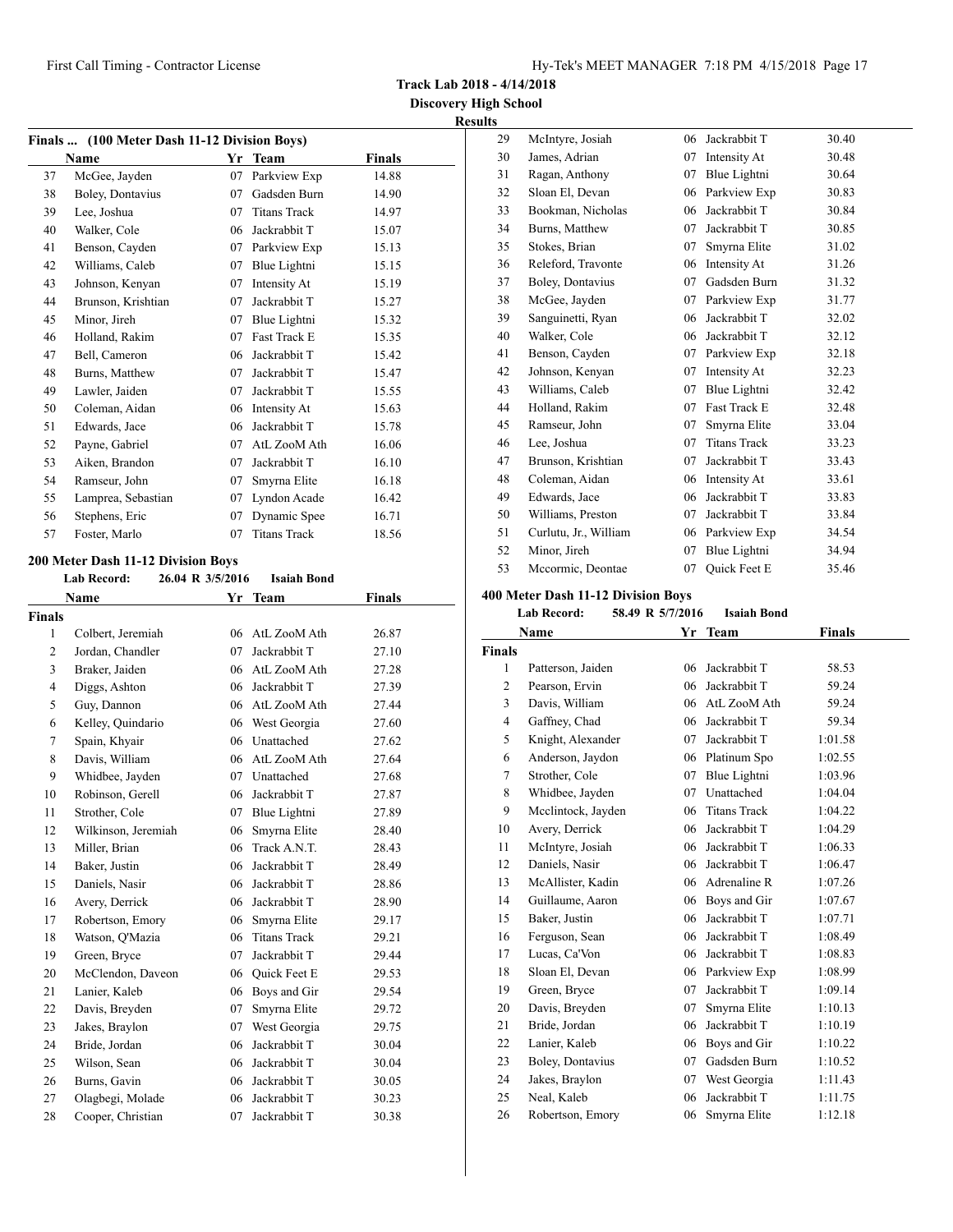**Track Lab 2018 - 4/14/2018**

**Discovery High School Results**

| Finals  (400 Meter Dash 11-12 Division Boys) |    |                     |         |  |
|----------------------------------------------|----|---------------------|---------|--|
| Name                                         | Yr | <b>Team</b>         | Finals  |  |
| Bookman, Nicholas                            | 06 | Jackrabbit T        | 1:12.27 |  |
| Haywood, Ethan                               | 07 | Jackrabbit T        | 1:12.96 |  |
| Holland, Rakim                               | 07 | Fast Track E        | 1:13.84 |  |
| Smith, Chance                                | 07 | Jackrabbit T        | 1:14.43 |  |
| McGee, Jayden                                | 07 | Parkview Exp        | 1:15.56 |  |
| Releford, Travonte                           | 06 | Intensity At        | 1:17.48 |  |
| Wilson, Sean                                 | 06 | Jackrabbit T        | 1:18.44 |  |
| Frederick, Hughan                            | 07 | AtL ZooM Ath        | 1:18.65 |  |
| Benson, Cayden                               | 07 | Parkview Exp        | 1:18.82 |  |
| Curlutu, Jr., William                        | 06 | Parkview Exp        | 1:20.28 |  |
| Coleman, Aidan                               | 06 | Intensity At        | 1:20.38 |  |
| Brunson, Krishtian                           | 07 | Jackrabbit T        | 1:20.88 |  |
| Edwards, Jace                                | 06 | Jackrabbit T        | 1:22.78 |  |
| Sanguinetti, Ryan                            | 06 | Jackrabbit T        | 1:22.79 |  |
| Johnson, Bram                                | 07 | Smyrna Elite        | 1:22.85 |  |
| Lee, Joshua                                  | 07 | <b>Titans Track</b> | 1:24.04 |  |
| Rodrigues, Michael                           | 07 | Jackrabbit T        | 1:27.32 |  |
| Mccormic, Deontae                            | 07 | <b>Ouick Feet E</b> | 1:34.55 |  |
| Foster, Marlo                                | 07 | <b>Titans Track</b> | 1:36.39 |  |
|                                              |    |                     |         |  |

### **800 Meter Run 11-12 Division Boys**

**Lab Record: 2:24.90 R 3/24/2018 William Davis**

| <b>Name</b>    |                    | Yr | <b>Team</b>         | <b>Finals</b> |  |
|----------------|--------------------|----|---------------------|---------------|--|
| <b>Finals</b>  |                    |    |                     |               |  |
| 1              | Gaffney, Chad      | 06 | Jackrabbit T        | 2:26.05       |  |
| $\overline{2}$ | McAllister, Kadin  | 06 | Adrenaline R        | 2:28.97       |  |
| 3              | Patterson, Jaiden  | 06 | Jackrabbit T        | 2:30.51       |  |
| $\overline{4}$ | Knight, Alexander  | 07 | Jackrabbit T        | 2:32.58       |  |
| 5              | Rodgers, Donovan   | 06 | Blue Lightni        | 2:42.09       |  |
| 6              | Bookman, Nicholas  | 06 | Jackrabbit T        | 2:48.85       |  |
| 7              | Guillaume, Aaron   | 06 | Boys and Gir        | 2:49.51       |  |
| 8              | Anderson, Jaydon   | 06 | Platinum Spo        | 2:49.66       |  |
| 9              | Rodriguez, Gabriel | 06 | Jackrabbit T        | 2:50.17       |  |
| 10             | Strother, Cole     | 07 | Blue Lightni        | 2:50.29       |  |
| 11             | Haywood, Ethan     | 07 | Jackrabbit T        | 2:50.34       |  |
| 12             | Niles, Jacob       | 07 | Jackrabbit T        | 2:52.13       |  |
| 13             | Smith, Chance      | 07 | Jackrabbit T        | 2:55.11       |  |
| 14             | Beasley, Alex      | 07 | Jackrabbit T        | 3:04.53       |  |
| 15             | Lee, Joshua        | 07 | <b>Titans Track</b> | 3:06.68       |  |
| 16             | Boley, Dontavius   | 07 | Gadsden Burn        | 3:11.71       |  |
| 17             | Weigle III, Ronald | 07 | Intensity At        | 3:12.40       |  |
| 18             | Rodrigues, Michael | 07 | Jackrabbit T        | 3:18.98       |  |
| 19             | Johnson, Bram      | 07 | Smyrna Elite        | 3:21.39       |  |
| 20             | Stephens, Eric     | 07 | Dynamic Spee        | 3:35.16       |  |

### **1500 Meter Run 11-12 Division Boys**

|        | <b>Lab Record:</b> | 4:58.22 R 3/3/2018 | <b>William Davis</b> |               |  |
|--------|--------------------|--------------------|----------------------|---------------|--|
|        | <b>Name</b>        |                    | Yr Team              | <b>Finals</b> |  |
| Finals |                    |                    |                      |               |  |
|        | Rodgers, Donovan   |                    | 06 Blue Lightni      | 5:01.44       |  |
| 2      | McAllister, Kadin  |                    | 06 Adrenaline R      | 5:03.72       |  |
| 3      | Squires, Corbin    |                    | 06 Jackrabbit T      | 5:08.47       |  |
| 4      | Niles, Jacob       | 07                 | Jackrabbit T         | 5:43.32       |  |
| 5      | Rodriguez, Gabriel |                    | 06 Jackrabbit T      | 5:44.07       |  |
|        |                    |                    |                      |               |  |

| ILS |                    |    |                 |         |
|-----|--------------------|----|-----------------|---------|
| 6   | Guillaume, Aaron   |    | 06 Boys and Gir | 5:44.99 |
| 7   | Hudson, Colin      | 07 | Blue Lightni    | 5:54.69 |
| 8   | Smith, Chance      | 07 | Jackrabbit T    | 5:59.64 |
| 9   | Beasley, Alex      | 07 | Jackrabbit T    | 6:08.97 |
| 10  | Will, Brandon      |    | 06 Ptc Flash    | 6:11.58 |
| 11  | Hunter, Logan      |    | 06 Ptc Flash    | 6:31.72 |
| 12  | Jackson, Aiden     | 07 | Ptc Flash       | 6:34.32 |
| 13  | Rodrigues, Michael | 07 | Jackrabbit T    | 6:46.87 |
| 14  | Hudson, Quinn      | 07 | Ptc Flash       | 7:03.56 |
|     |                    |    |                 |         |

## **3000 Meter Run 11-12 Division Boys**

# **Lab Record: 10:49.65 R 4/7/2018 Kadin McAllister**

| Name          |                    |    | Yr Team         | <b>Finals</b> |  |
|---------------|--------------------|----|-----------------|---------------|--|
| <b>Finals</b> |                    |    |                 |               |  |
| 1             | Squires, Corbin    | 06 | Jackrabbit T    | 10:39.37R     |  |
| 2             | McAllister, Kadin  |    | 06 Adrenaline R | 10:49.00R     |  |
| 3             | Thompson, Clark    | 07 | Ptc Flash       | 10:59.45      |  |
| 4             | Weigle III, Ronald | 07 | Intensity At    | 11:04.50      |  |
| 5             | Rodriguez, Gabriel | 06 | Jackrabbit T    | 12:36.73      |  |
| 6             | Will, Brandon      |    | 06 Ptc Flash    | 12:38.80      |  |
| 7             | Beasley, Alex      | 07 | Jackrabbit T    | 13:05.03      |  |
| 8             | Jackson, Aiden     | 07 | Ptc Flash       | 13:23.13      |  |
| 9             | Hunter, Logan      | 06 | Ptc Flash       | 14:13.25      |  |
| 10            | Hudson, Quinn      | 07 | Ptc Flash       | 14:26.98      |  |

## **80 Meter Hurdles 11-12 Division Boys**

## **Lab Record: 13.59 R 4/30/2016 Makai Williams**

| Name          |                     | Yr Team |                 | <b>Finals</b> |  |
|---------------|---------------------|---------|-----------------|---------------|--|
| <b>Finals</b> |                     |         |                 |               |  |
|               | Wilkinson, Jeremiah |         | 06 Smyrna Elite | 13.46R        |  |
| 2             | Braker, Jaiden      |         | 06 AtL ZooM Ath | 13.87         |  |
| 3             | Sloan El, Devan     |         | 06 Parkview Exp | 15.02         |  |

### **4x100 Meter Relay 11-12 Division Boys**

# **Lab Record: 51.76 R 4/29/2017 Jackrabbit Track Club**

## **C Gaffney, E Pearson, J Patterson, M Carter**

| Team           |                            | Relay | <b>Finals</b> |
|----------------|----------------------------|-------|---------------|
| <b>Finals</b>  |                            |       |               |
|                | <b>AtL ZooM Athletics</b>  | А     | 52.18         |
| $\mathfrak{D}$ | Jackrabbit Track           | в     | 54.45         |
| 3              | <b>Intensity Athletics</b> | А     | 58.38         |
| 4              | Parkview Exp               | А     | 1:01.75       |
| ---            | Jackrabbit Track           |       | DO            |

#### **4x400 Meter Relay 11-12 Division Boys**

**Lab Record: 4:09.49 R 4/15/2017 Jackrabbit Track Club C Gaffney, E Pearson, J Patterson, M Carter**

| Team                       | Relay | <b>Finals</b> |  |
|----------------------------|-------|---------------|--|
|                            |       |               |  |
| Jackrabbit Track           | А     | 4:20.76       |  |
| Jackrabbit Track           | B     | 4:51.96       |  |
| Jackrabbit Track           | C     | 5:07.45       |  |
| <b>Intensity Athletics</b> | А     | 5:10.65       |  |
|                            |       |               |  |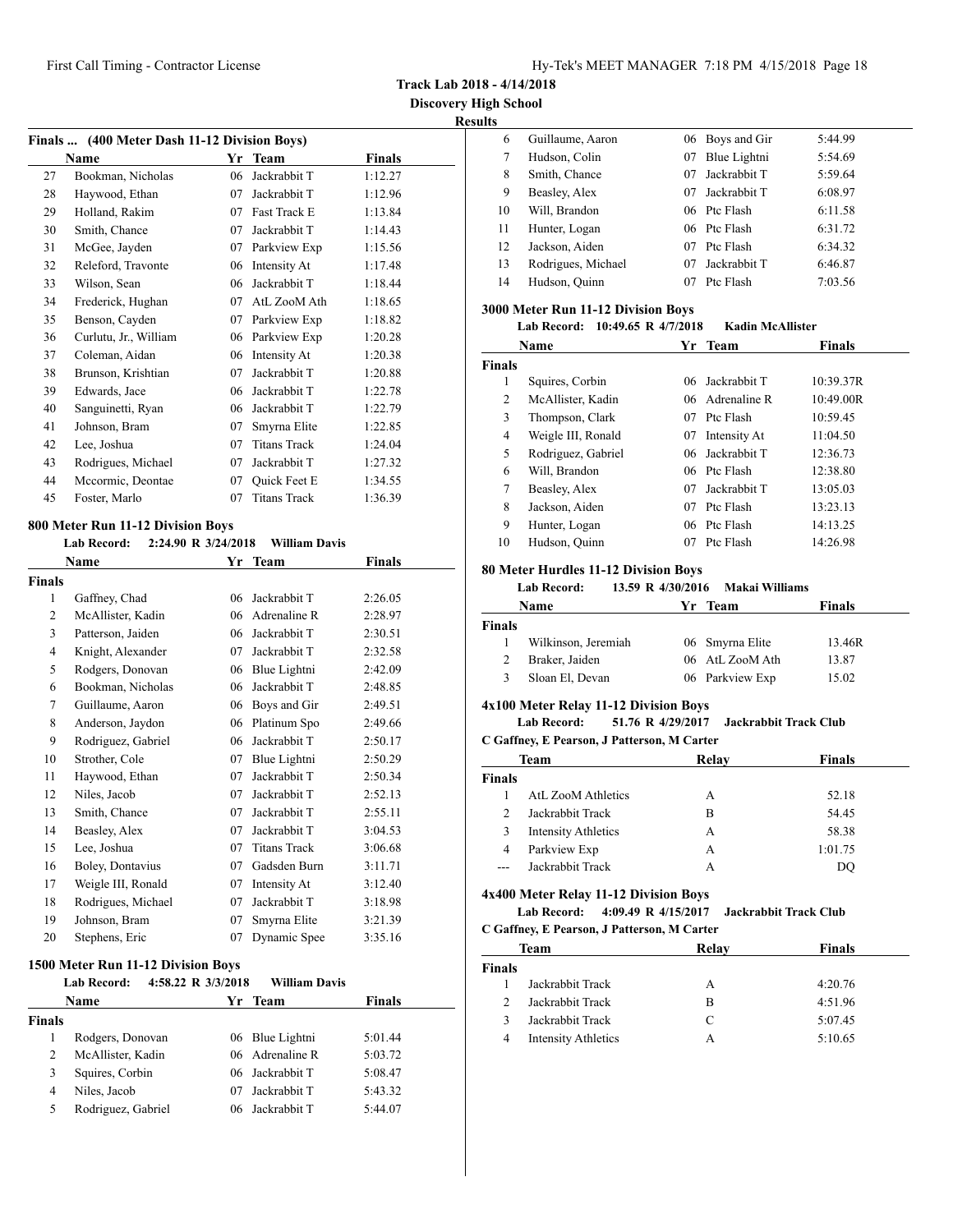**Track Lab 2018 - 4/14/2018**

**Discovery High School**

# **Results**

|               | <b>High Jump 11-12 Division Boys</b><br><b>Lab Record:</b> | 5-00 R 3/5/2016 | <b>Dylan Faulkner</b> |               |
|---------------|------------------------------------------------------------|-----------------|-----------------------|---------------|
|               | Name                                                       |                 | Yr Team               | <b>Finals</b> |
| <b>Finals</b> |                                                            |                 |                       |               |
| 1             | Williams, Paul                                             |                 | 06 Jackrabbit T       | 4-08.00       |
| 2             | Watson, O'Mazia                                            |                 | 06 Titans Track       | $4 - 02.00$   |
| 3             | Lee, Joshua                                                | 07              | Titans Track          | $3-04.00$     |
| $---$         | Staples, Adrian                                            | 07              | Augusta Flye          | <b>NH</b>     |
| $---$         | Kelley, Quindario                                          |                 | 06 West Georgia       | NH            |
| $---$         | Anderson, Jaydon                                           |                 | 06 Platinum Spo       | <b>NH</b>     |
|               | Mcclintock, Jayden                                         |                 | 06 Titans Track       | <b>NH</b>     |
|               |                                                            |                 |                       |               |

## **Long Jump 11-12 Division Boys**

### **Lab Record: 16-09 R 4/15/2017 Jalon Kilgore**

| <b>Name</b>         |    | <b>Team</b>         | <b>Finals</b>                                                                  |
|---------------------|----|---------------------|--------------------------------------------------------------------------------|
|                     |    |                     |                                                                                |
| Watson, O'Mazia     |    |                     | 14-07.50                                                                       |
| Guillaume, Aaron    |    | Boys and Gir        | 14-05.00                                                                       |
| Kelley, Quindario   |    |                     | 14-02.50                                                                       |
| Jakes, Braylon      | 07 | West Georgia        | 13-11.00                                                                       |
| Wilkinson, Jeremiah |    |                     | 13-10.00                                                                       |
| Frederick, Hughan   | 07 | AtL ZooM Ath        | 13-05.00                                                                       |
| Strother, Cole      | 07 | Blue Lightni        | 12-06.00                                                                       |
| Holland, Rakim      | 07 | <b>Fast Track E</b> | 11-06.50                                                                       |
| Lucas. Ca'Von       |    |                     | FOUL.                                                                          |
|                     |    | Yr.                 | 06 Titans Track<br>06<br>06 West Georgia<br>06 Smyrna Elite<br>06 Jackrabbit T |

### **Shot Put 11-12 Division Boys**

|               | 5000110011111111101011110010 |                  |                       |               |  |
|---------------|------------------------------|------------------|-----------------------|---------------|--|
|               | <b>Lab Record:</b>           | 37-01 R 3/5/2016 | <b>Dylan Faulkner</b> |               |  |
|               | Name                         |                  | Yr Team               | <b>Finals</b> |  |
| <b>Finals</b> |                              |                  |                       |               |  |
| 1             | Williams, Paul               | 06               | Jackrabbit T          | 33-06.00      |  |
| 2             | Jacobs, Brayden              | 07               | Jackrabbit T          | 28-05.00      |  |
| 3             | Aiken, Brandon               | 07               | Jackrabbit T          | 25-06.50      |  |
| 4             | Vaughnjr, Ryan               | 07               | <b>Titans Track</b>   | 24-03.00      |  |
| 5             | Lawler, Jaiden               | 07               | Jackrabbit T          | 19-09.50      |  |
| 6             | Williams, Preston            | 07               | Jackrabbit T          | 18-11.00      |  |
| 7             | Huff, Tayler                 | 06               | <b>Titans Track</b>   | 17-09.50      |  |
| 8             | Payne, Gabriel               | 07               | AtL ZooM Ath          | 14-09.00      |  |
| 9             | Foster, Marlo                | 07               | <b>Titans Track</b>   | 13-04.00      |  |

# **Discus Throw 1.0 kg 11-12 Division Boys**

|                    | <b>Lab Record:</b>                                                                        |     | 97-06 R 3/28/2015 Adam Watkins |               |
|--------------------|-------------------------------------------------------------------------------------------|-----|--------------------------------|---------------|
|                    | Name                                                                                      |     | Yr Team                        | Finals        |
| <b>Finals</b>      |                                                                                           |     |                                |               |
| 1                  | Jacobs, Brayden                                                                           | 07  | Jackrabbit T                   | 57-04         |
| 2                  | Vaughnjr, Ryan                                                                            | 07  | <b>Titans Track</b>            | $46-10$       |
| 3                  | Huff, Tayler                                                                              | 06. | Titans Track                   | $42 - 10$     |
| 4                  | Foster, Marlo                                                                             | 07  | <b>Titans Track</b>            | $20-10$       |
|                    |                                                                                           |     |                                |               |
|                    | <b>Javelin Throw 300g 11-12 Division Boys</b><br>117-09 R 4/30/2016<br><b>Lab Record:</b> |     | <b>Ezekiel Durham-Campbel</b>  |               |
|                    | Name                                                                                      |     | Yr Team                        | <b>Finals</b> |
| 1                  | Vaughnjr, Ryan                                                                            | 07  | <b>Titans Track</b>            | $96-10$       |
| <b>Finals</b><br>2 | Wilkinson, Jeremiah                                                                       | 06  | Smyrna Elite                   | 84-01         |

| uns                |                                          |                   |                                 |               |
|--------------------|------------------------------------------|-------------------|---------------------------------|---------------|
| 4                  | Lamprea, Sebastian                       | 07                | Lyndon Acade                    | 61-06         |
| 5                  | Silva, Khari                             |                   | 06 Almighty Spo                 | 51-03         |
| 6                  | Aiken, Brandon                           | 07                | Jackrabbit T                    | 46-08         |
| 7                  | Williams, Caleb                          | 07                | Blue Lightni                    | 45-08         |
| 8                  | Jacobs, Brayden                          | 07                | Jackrabbit T                    | 44-07         |
| 9                  | Lawler, Jaiden                           |                   | 07 Jackrabbit T                 | 39-00         |
| 10                 | Lee, Joshua                              | 07                | <b>Titans Track</b>             | 35-06         |
| 11                 | Huff, Tayler                             |                   | 06 Titans Track                 | 31-03         |
| 12                 | Johnson, Kenyan                          |                   | 07 Intensity At                 | $31 - 02$     |
| 13                 | Foster, Marlo                            | 07                | <b>Titans Track</b>             | 30-00         |
| 14                 | Stephens, Eric                           |                   | 07 Dynamic Spee                 | 24-03         |
| 15                 | Ragan, Anthony                           | 07                | Blue Lightni                    | 18-10         |
| 16                 | Payne, Gabriel                           | 07                | AtL ZooM Ath                    | 18-04         |
|                    |                                          |                   |                                 |               |
|                    | 1500 Meter Race Walk 11-12 Division Boys |                   |                                 |               |
|                    | 9:02.96 R 5/7/2016<br>Lab Record:        |                   | Joshua Sleight                  |               |
|                    | Name                                     |                   | Yr Team                         | Finals        |
| Finals             |                                          |                   |                                 |               |
| 1                  | Stephens, Eric                           | 07                | Dynamic Spee                    | 10:44.94      |
|                    | 100 Meter Dash 13-14 Division Boys       |                   |                                 |               |
|                    | <b>Lab Record:</b>                       | 11.34 R 3/24/2018 | <b>Emory Floyd</b>              |               |
|                    | Name                                     |                   |                                 | <b>Finals</b> |
|                    |                                          |                   | Yr Team                         |               |
| <b>Finals</b><br>1 | Afolayan, Jordan                         |                   |                                 |               |
|                    |                                          | 04                | Boys and Gir<br>04 AtL ZooM Ath | 11.76         |
| 2                  | Bond, Isaiah                             |                   |                                 | 11.76         |
| 3                  | Boswell, Jordan                          |                   | 04 AtL ZooM Ath                 | 11.95         |
| 4                  | Farrow, Zacquon                          |                   | 04 West Georgia                 | 11.98         |
| 5                  | Amis Jr. Orlando                         |                   | 04 Track A.N.T.                 | 12.07         |
| 6                  | Beard, Kaden                             |                   | 05 AtL ZooM Ath                 | 12.17         |
| 7                  | Young, Eric                              |                   | 04 Unattached                   | 12.27         |
| 8                  | Kormalos, Georgios                       |                   | 04 Unattached                   | 12.30         |
| 9                  | Robbins, Kenneth                         |                   | 05 AtL ZooM Ath                 | 12.44         |
| 10                 | Clark, Devin                             |                   | 05 Cobb Pal                     | 12.50         |
| 11                 | Crum, Joshua                             |                   | 05 Lightning Sp                 | 12.67         |
| 12                 | Stephens, Jared                          |                   | 04 Jackrabbit T                 | 12.72         |
| 13                 | Williams, Makai                          |                   | 04 Unattached                   | 12.76         |
| 14                 | Rolley, Cameron                          |                   | 05 Gadsden Burn                 | 12.82         |
| 15                 | Turner II, Todd                          |                   | 05 Empower Trac                 | 12.91         |
| 16                 | Brown, Brandon                           |                   | 05 AtL ZooM Ath                 | 12.93         |
| 17                 | Marsh, Jaylen                            |                   | 05 Cobb Pal                     | 12.96         |
| 18                 | Moss, Brandon                            | 05                | Jackrabbit T                    | 12.99         |
| 19                 | Oliver, Klark                            | 04                | Parkview Exp                    | 13.09         |
| 20                 | Curtis, Terrence                         | 05                | Parkview Exp                    | 13.23         |
| 21                 | Walker, Justin                           | 05                | Smyrna Elite                    | 13.24         |
| 22                 | Smiley, Carlos                           | 04                | Jackrabbit T                    | 13.28         |
| 23                 | Sykes, Hasaan                            | 05                | <b>Empower Trac</b>             | 13.33         |
| 24                 | Brown, Saxon                             | 04                | Unattached                      | 13.35         |
| 25                 | Jones, Malachi                           | 04                | <b>Titans Track</b>             | 13.41         |
| 26                 | Akintayo, Caleb                          | 04                | Jackrabbit T                    | 13.41         |
| 27                 | Holley Jr, Jacque                        | 05                | Track A.N.T.                    | 13.45         |
| 28                 | Newton, Trey                             | 05                | Atomic Agili                    | 13.51         |
| 29                 | Lawler, DeMarko                          | 05                | Jackrabbit T                    | 13.56         |
| 30                 | Jacques, Marquis                         | 04                | Lightning Sp                    | 13.65         |
| 31                 | McKinzie, Jeremiah                       | 05                | Jackrabbit T                    | 13.68         |
| 32                 | Butler, Jacoreyan                        | 04                | Gadsden Burn                    | 13.85         |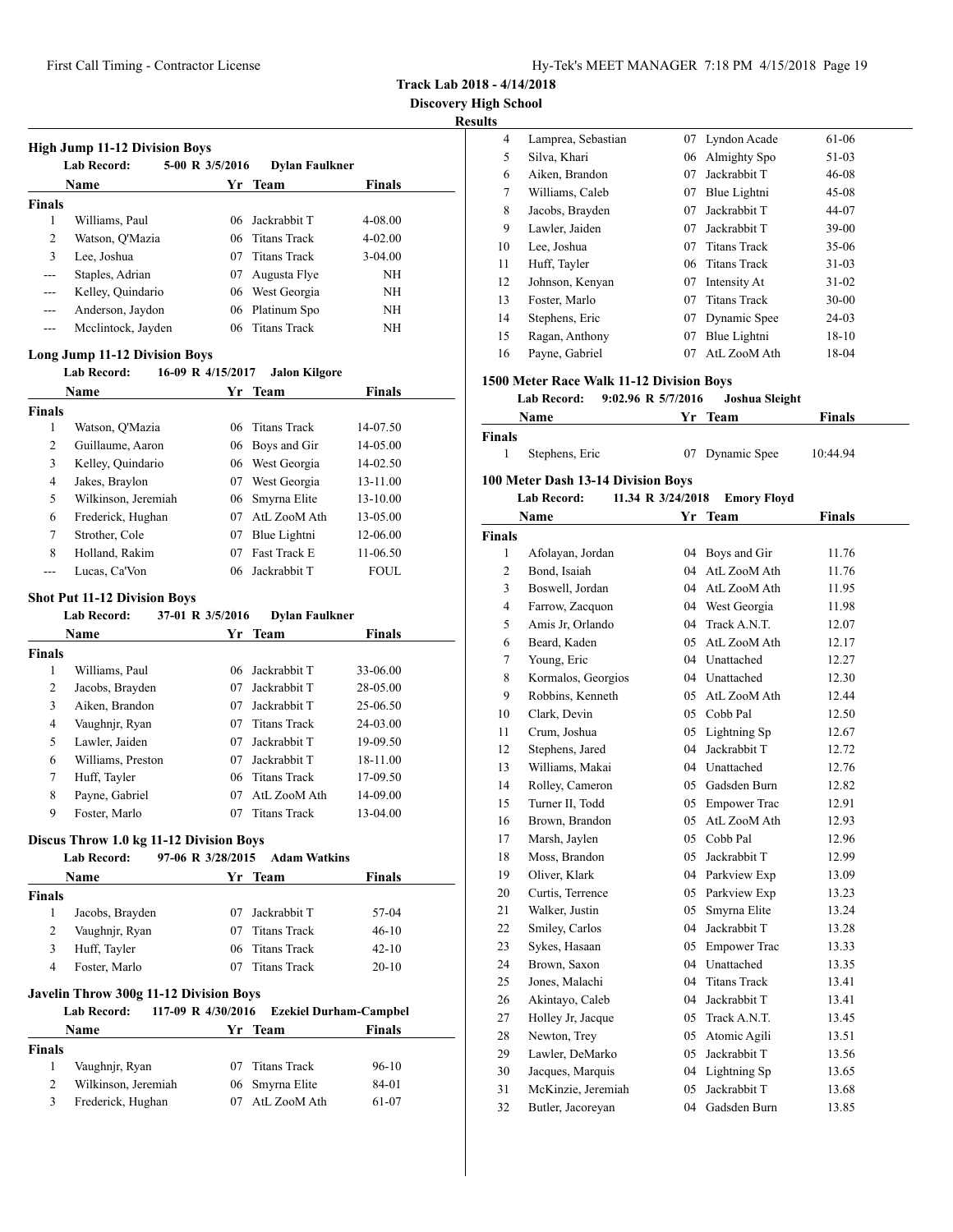**Track Lab 2018 - 4/14/2018**

**Results**

| ,,,,,,,,, |                   |                 |       |
|-----------|-------------------|-----------------|-------|
| 36        | Smiley, Carlos    | 04 Jackrabbit T | 30.86 |
| 37        | Sy Savane, Abdoul | 05 Parkview Exp | 30.89 |
| 38        | Curtis, Terrence  | 05 Parkview Exp | 31.31 |
| 39        | Burdian, Lucas    | 04 Parkview Exp | 31.53 |
| 40        | Bell, Jaleen      | 05 Track A.N.T. | 32.91 |
| 41        | Mitchell, Vaughn  | 05 Lightning Sp | 34.37 |

## **400 Meter Dash 13-14 Division Boys**

| Lab Record: |  | 51.96 R 3/17/2018 | Emory Floyd |
|-------------|--|-------------------|-------------|
|-------------|--|-------------------|-------------|

|                | Name              | Yr  | <b>Team</b>         | <b>Finals</b> |  |
|----------------|-------------------|-----|---------------------|---------------|--|
| Finals         |                   |     |                     |               |  |
| 1              | Afolayan, Jordan  | 04  | Boys and Gir        | 55.43         |  |
| $\overline{c}$ | Young, Eric       | 04  | Unattached          | 55.53         |  |
| 3              | Farrow, Zacquon   | 04  | West Georgia        | 56.06         |  |
| 4              | Pugh, Kody        | 04  | AtL ZooM Ath        | 56.11         |  |
| 5              | Clark, Devin      | 05  | Cobb Pal            | 56.74         |  |
| 6              | Robinson, Joel    | 04  | Flash Athlet        | 58.64         |  |
| $\tau$         | Marsh, Jaylen     | 05  | Cobb Pal            | 58.89         |  |
| 8              | Edwards, Daniel   | 04  | Smyrna Elite        | 1:00.78       |  |
| 9              | Williams, Makai   |     | 04 Unattached       | 1:02.44       |  |
| 10             | Jones, Malachi    |     | 04 Titans Track     | 1:02.67       |  |
| 11             | Rolley, Cameron   |     | 05 Gadsden Burn     | 1:02.67       |  |
| 12             | Akintayo, Caleb   |     | 04 Jackrabbit T     | 1:03.55       |  |
| 13             | Crum. Joshua      |     | 05 Lightning Sp     | 1:04.11       |  |
| 14             | Smiley, Carlos    |     | 04 Jackrabbit T     | 1:04.49       |  |
| 15             | Walker, Justin    | 05  | Smyrna Elite        | 1:04.55       |  |
| 16             | Butler, Jacoreyan |     | 04 Gadsden Burn     | 1:04.86       |  |
| 17             | Lawler, DeMarko   |     | 05 Jackrabbit T     | 1:05.28       |  |
| 18             | Jacques, Marquis  | 04  | Lightning Sp        | 1:05.33       |  |
| 19             | Williams, Stanley | 05  | Jackrabbit T        | 1:06.26       |  |
| 20             | Wade, Caden       | 05  | Jackrabbit T        | 1:07.50       |  |
| 21             | Fagite, Femi      | 05  | Lightning Sp        | 1:07.56       |  |
| 22             | Newton, Trey      | 05  | Atomic Agili        | 1:08.13       |  |
| 23             | Sy Savane, Abdoul | 05  | Parkview Exp        | 1:08.13       |  |
| 24             | Oliver, Klark     | 04  | Parkview Exp        | 1:08.34       |  |
| 25             | Tucker, Jacoby    | 0.5 | Gadsden Burn        | 1:08.73       |  |
| 26             | Gross, Julian     |     | 04 Atlanta Trac     | 1:10.18       |  |
| 27             | Curtis, Terrence  |     | 05 Parkview Exp     | 1:11.17       |  |
| 28             | Burdian, Lucas    | 04  | Parkview Exp        | 1:12.84       |  |
| 29             | Best, Malachi     | 05  | Adrenaline R        | 1:14.61       |  |
| 30             | Bell, Jaleen      | 05  | Track A.N.T.        | 1:16.67       |  |
| 31             | Fench, Ethan      | 05  | Jackrabbit T        | 1:16.78       |  |
| 32             | Mitchell, Vaughn  |     | 05 Lightning Sp     | 1:20.99       |  |
| 33             | Huff, Artez       | 05  | <b>Titans Track</b> | 1:26.33       |  |
| 34             | Peterson, D'Eric  | 05  | Gadsden Burn        | 1:45.33       |  |
|                |                   |     |                     |               |  |

### **800 Meter Run 13-14 Division Boys**

**Lab Record: 2:05.68 R 3/3/2018 Saxon Brown Name Yr Team Finals Finals** Marsh, Jaylen 05 Cobb Pal 2:20.01 Robinson, Joel 04 Flash Athlet 2:20.18 Tabourn, Devin 05 Atlanta Trac 2:26.17 Garrison, Benjamin 05 New Era Trac 2:28.14 Sherman, Eddie 04 Unattached 2:29.19 Meredith, Teddy 05 Atlanta Trac 2:31.26

| Finals  (100 Meter Dash 13-14 Division Boys) |                     |    |                 |        |  |
|----------------------------------------------|---------------------|----|-----------------|--------|--|
|                                              | Name                | Yr | Team            | Finals |  |
| 33                                           | Sy Savane, Abdoul   |    | 05 Parkview Exp | 13.86  |  |
| 34                                           | Fonteneaux, Cameron | 04 | West Georgia    | 14.03  |  |
| 35                                           | Williams, Stanley   | 05 | Jackrabbit T    | 14.12  |  |
| 36                                           | Best, Malachi       | 05 | Adrenaline R    | 14.14  |  |
| 37                                           | Starkes, Braylen    | 05 | Gadsden Burn    | 14.31  |  |
| 38                                           | Olagbegi, Suen      | 04 | Jackrabbit T    | 14.34  |  |
| 39                                           | Slaughter, Quinton  |    | 05 Lightning Sp | 14.40  |  |
| 40                                           | Fagite, Femi        |    | 05 Lightning Sp | 14.41  |  |
| 41                                           | Campbell, Mahari    | 04 | On Your Mark    | 14.41  |  |
| 42                                           | Wade, Caden         | 05 | Jackrabbit T    | 14.44  |  |
| 43                                           | Needham, Alexander  | 04 | Boys and Gir    | 14.49  |  |
| 44                                           | Hollis, Damerion    | 05 | Gadsden Burn    | 14.68  |  |
| 45                                           | Burdian, Lucas      | 04 | Parkview Exp    | 15.26  |  |
| 46                                           | Mitchell, Vaughn    |    | 05 Lightning Sp | 15.40  |  |

### **200 Meter Dash 13-14 Division Boys**

## **Lab Record: 22.90 R 3/24/2018 Emory Floyd**

|                | Name                | Yr | <b>Team</b>         | <b>Finals</b> |
|----------------|---------------------|----|---------------------|---------------|
| <b>Finals</b>  |                     |    |                     |               |
| 1              | Bond, Isaiah        |    | 04 AtL ZooM Ath     | 23.45         |
| $\overline{c}$ | Boswell, Jordan     | 04 | AtL ZooM Ath        | 23.78         |
| 3              | Farrow, Zacquon     |    | 04 West Georgia     | 23.96         |
| $\overline{4}$ | Young, Eric         | 04 | Unattached          | 23.98         |
| 5              | Amis Jr, Orlando    | 04 | Track A.N.T.        | 24.30         |
| 6              | Afolayan, Jordan    |    | 04 Boys and Gir     | 24.45         |
| 7              | Beard, Kaden        | 05 | AtL ZooM Ath        | 24.81         |
| 8              | Robbins, Kenneth    | 05 | AtL ZooM Ath        | 24.97         |
| 9              | Kormalos, Georgios  |    | 04 Unattached       | 25.29         |
| 10             | Brown, Saxon        |    | 04 Unattached       | 25.73         |
| 11             | Pugh, Kody          |    | 04 AtL ZooM Ath     | 25.77         |
| 12             | Edwards, Daniel     | 04 | Smyrna Elite        | 25.78         |
| 13             | Stephens, Jared     | 04 | Jackrabbit T        | 25.82         |
| 14             | Crum, Joshua        |    | 05 Lightning Sp     | 25.92         |
| 15             | Brown, Brandon      | 05 | AtL ZooM Ath        | 26.45         |
| 16             | Williams, Makai     |    | 04 Unattached       | 26.60         |
| 17             | Rolley, Cameron     |    | 05 Gadsden Burn     | 27.17         |
| 18             | Oliver, Klark       |    | 04 Parkview Exp     | 27.29         |
| 19             | Brazley, Donovan    | 05 | New Era Trac        | 27.54         |
| 20             | Moss, Brandon       | 05 | Jackrabbit T        | 27.77         |
| 21             | Holley Jr, Jacque   | 05 | Track A.N.T.        | 27.85         |
| 22             | Jones, Malachi      | 04 | <b>Titans Track</b> | 27.97         |
| 23             | Akintayo, Caleb     | 04 | Jackrabbit T        | 28.01         |
| 24             | Starkes, Braylen    | 05 | Gadsden Burn        | 28.15         |
| 25             | Walker, Justin      | 05 | Smyrna Elite        | 28.48         |
| 26             | Jacques, Marquis    | 04 | Lightning Sp        | 28.75         |
| 27             | Williams, Stanley   | 05 | Jackrabbit T        | 28.83         |
| 28             | Newton, Trey        | 05 | Atomic Agili        | 28.91         |
| 29             | Gross, Julian       | 04 | Atlanta Trac        | 29.22         |
| 30             | Olagbegi, Suen      | 04 | Jackrabbit T        | 29.50         |
| 31             | Best, Malachi       | 05 | Adrenaline R        | 29.58         |
| 32             | Fonteneaux, Cameron | 04 | West Georgia        | 29.77         |
| 33             | Fench, Ethan        | 05 | Jackrabbit T        | 29.99         |
| 34             | Wade, Caden         | 05 | Jackrabbit T        | 30.39         |
| 35             | Fagite, Femi        | 05 | Lightning Sp        | 30.63         |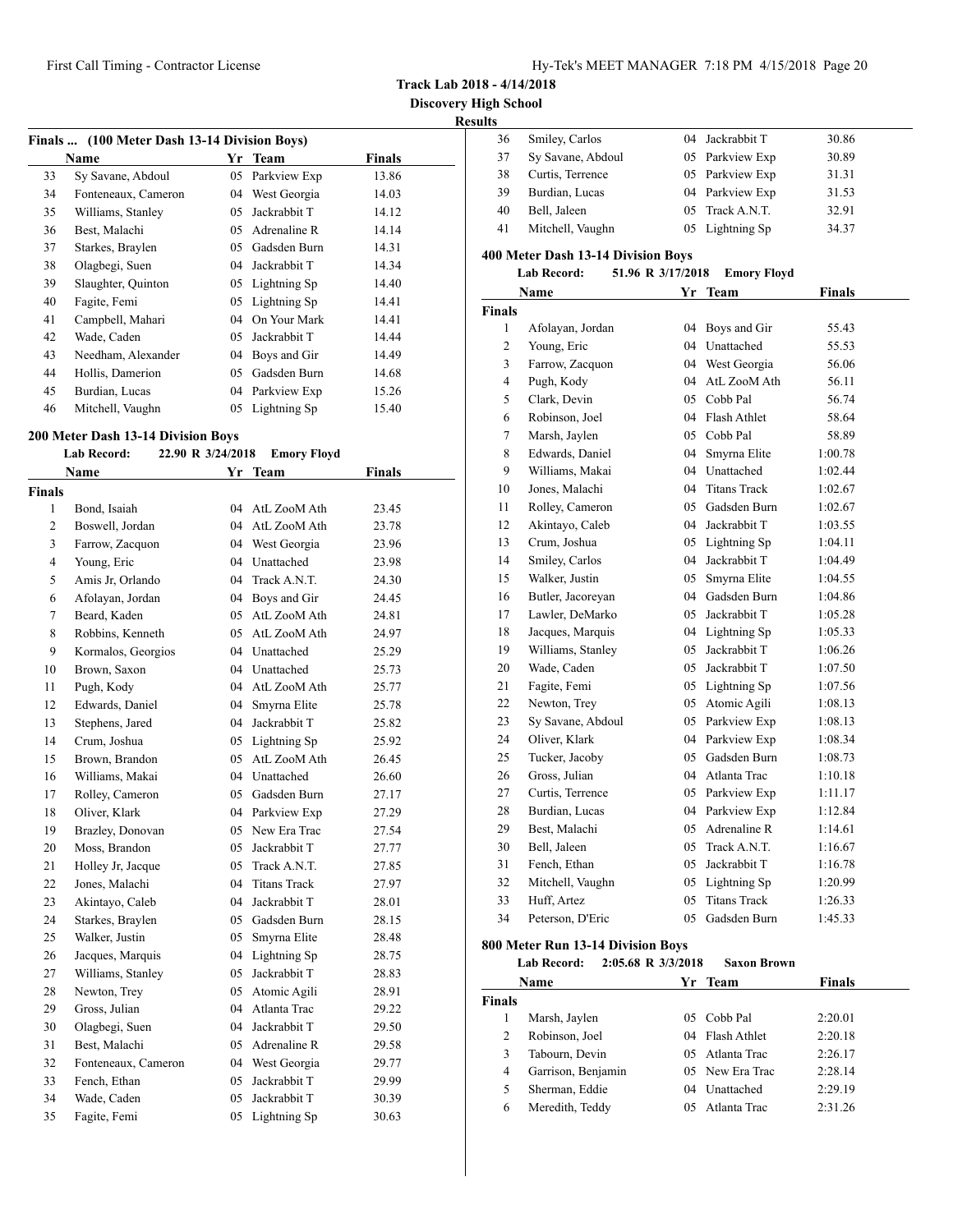| Hy-Tek's MEET MANAGER 7:18 PM 4/15/2018 Page 21 |  |  |
|-------------------------------------------------|--|--|
|                                                 |  |  |

**Discovery High School**

| 7                                        | Finals  (800 Meter Run 13-14 Division Boys)                                     |                   |                                     |                                    |
|------------------------------------------|---------------------------------------------------------------------------------|-------------------|-------------------------------------|------------------------------------|
|                                          | Name                                                                            |                   | Yr Team                             | Finals                             |
|                                          | Holcomb, Jack<br>Jones, Malachi                                                 | 05<br>04          | Parkview Exp<br><b>Titans Track</b> | 2:33.49                            |
| 8                                        |                                                                                 |                   | 05 Gadsden Burn                     | 2:34.79                            |
| 9                                        | Tucker, Jacoby                                                                  |                   |                                     | 2:42.43                            |
| 10                                       | Rolley, Cameron                                                                 |                   | 05 Gadsden Burn                     | 2:46.16                            |
| 11                                       | Bell, Jaleen                                                                    |                   | 05 Track A.N.T.                     | 2:58.64                            |
| 12                                       | Slaughter, Quinton                                                              |                   | 05 Lightning Sp                     | 3:00.83                            |
| 13                                       | Fench, Ethan                                                                    |                   | 05 Jackrabbit T                     | 3:10.66                            |
| 14                                       | Huff, Artez                                                                     |                   | 05 Titans Track                     | 3:36.57                            |
|                                          | 1500 Meter Run 13-14 Division Boys<br><b>Lab Record:</b><br>4:34.92 R 3/24/2018 |                   | <b>Evan Owens</b>                   |                                    |
|                                          | <b>Name</b>                                                                     |                   | Yr Team                             | Finals                             |
| <b>Finals</b>                            |                                                                                 |                   |                                     |                                    |
| 1                                        | McCartney, Steven                                                               |                   | 04 Unattached                       | 4:38.70                            |
| 2                                        | Squires, Hayden                                                                 |                   | 04 Jackrabbit T                     | 4:56.99                            |
| 3                                        | Lipton, Andrew                                                                  |                   | 04 Ptc Flash                        | 5:07.61                            |
| $\overline{4}$                           | Holcomb, Jack                                                                   |                   | 05 Parkview Exp                     |                                    |
|                                          | Slaughter, Quinton                                                              |                   | 05 Lightning Sp                     | 5:35.91                            |
| 5<br>6                                   |                                                                                 |                   | 04 Ptc Flash                        | 6:00.95<br>6:15.41                 |
|                                          | Wellons, Kody                                                                   |                   |                                     |                                    |
| 7                                        | Fitzgerald, Nick                                                                | 05                | Parkview Exp                        | 6:23.00                            |
|                                          | 3000 Meter Run 13-14 Division Boys<br>Lab Record: 10:24.23 R 3/21/2015          |                   | <b>John Owens</b>                   |                                    |
|                                          | <b>Name</b>                                                                     |                   | Yr Team                             | <b>Finals</b>                      |
| <b>Finals</b>                            |                                                                                 |                   |                                     |                                    |
| 1                                        | Brown, Saxon                                                                    |                   | 04 Unattached                       | 10:19.16R                          |
| 2                                        | Squires, Hayden                                                                 |                   | 04 Jackrabbit T                     | 10:31.46                           |
| 3                                        | Lipton, Andrew                                                                  |                   | 04 Ptc Flash                        | 10:50.37                           |
| $\overline{4}$                           | Holcomb, Jack                                                                   |                   | 05 Parkview Exp                     | 12:18.95                           |
| 5                                        | Fitzgerald, Nick                                                                |                   | 05 Parkview Exp                     | 13:27.42                           |
| 6                                        | Wellons, Kody                                                                   |                   | 04 Ptc Flash                        | 13:27.88                           |
|                                          |                                                                                 |                   |                                     |                                    |
|                                          | 100 Meter Hurdles 13-14 Division Boys<br><b>Lab Record:</b>                     | 14.22 R 3/25/2017 | <b>Malik Mixon</b>                  |                                    |
|                                          | Name                                                                            |                   | Yr Team                             | Finals                             |
| Finals                                   |                                                                                 |                   |                                     |                                    |
|                                          | Holiday, Jude                                                                   |                   | 05 AtL ZooM Ath                     | 17.29                              |
| 1                                        | 200 Meter Hurdles 13-14 Division Boys                                           |                   |                                     |                                    |
|                                          |                                                                                 |                   |                                     |                                    |
|                                          | <b>Lab Record:</b>                                                              | 27.86 R 4/7/2018  | Mir Aiken                           |                                    |
|                                          | <b>Name</b>                                                                     |                   | Yr Team                             | <b>Finals</b>                      |
|                                          |                                                                                 |                   |                                     |                                    |
| $\mathbf{1}$                             | Meredith, Teddy                                                                 |                   | 05 Atlanta Trac                     | 33.67                              |
|                                          | 4x100 Meter Relay 13-14 Division Boys                                           |                   |                                     |                                    |
|                                          | <b>Lab Record:</b>                                                              | 47.59 R 3/26/2016 |                                     | <b>Parkview Express Track Club</b> |
|                                          | C Brown, K WILLIAMS, M Thompson, R Hamrick                                      |                   |                                     |                                    |
|                                          | Team                                                                            |                   | <b>Relay</b>                        | <b>Finals</b>                      |
|                                          |                                                                                 |                   |                                     |                                    |
| 1                                        | AtL ZooM Athletics                                                              |                   | B                                   | 49.60                              |
| <b>Finals</b><br><b>Finals</b><br>2<br>3 | Gadsden Burners<br>Parkview Exp                                                 |                   | А<br>А                              | 54.04<br>54.53                     |

|                    | 4x400 Meter Relay 13-14 Division Boys<br>3:46.93 R 4/16/2016<br><b>Lab Record:</b> |    |                               |               |
|--------------------|------------------------------------------------------------------------------------|----|-------------------------------|---------------|
|                    | <b>A Andrews, S Cook, R King</b>                                                   |    | <b>Westside Middle School</b> |               |
|                    |                                                                                    |    |                               |               |
|                    | Team                                                                               |    | <b>Relay</b>                  | Finals        |
| <b>Finals</b><br>1 | AtL ZooM Athletics                                                                 |    | А                             | 4:09.33       |
| $\overline{c}$     | Gadsden Burners                                                                    |    |                               |               |
|                    |                                                                                    |    | A                             | 4:57.39       |
|                    | <b>High Jump 13-14 Division Boys</b>                                               |    |                               |               |
|                    | <b>Lab Record:</b><br>5-08 R 5/7/2016                                              |    | <b>Samontrea Townsend</b>     |               |
|                    | Name                                                                               |    | Yr Team                       | Finals        |
| <b>Finals</b>      |                                                                                    |    |                               |               |
| 1                  | Farrow, Zacquon                                                                    |    | 04 West Georgia               | 5-00.00       |
| 2                  | Starkes, Braylen                                                                   |    | 05 Gadsden Burn               | 4-00.00       |
| 2                  | Tucker, Jacoby                                                                     |    | 05 Gadsden Burn               | 4-00.00       |
| $\overline{2}$     | Butler, Jacoreyan                                                                  |    | 04 Gadsden Burn               | 4-00.00       |
| 5                  | Jones, Malachi                                                                     |    | 04 Titans Track               | $3-06.00$     |
| 6                  | Huff, Artez                                                                        |    | 05 Titans Track               | 3-00.00       |
| ---                | Holiday, Jude                                                                      |    | 05 AtL ZooM Ath               | ΝH            |
|                    |                                                                                    |    |                               |               |
|                    | <b>Long Jump 13-14 Division Boys</b>                                               |    |                               |               |
|                    | Lab Record: 22-02.50 R 3/24/2018                                                   |    | <b>Zacquon Farrow</b>         |               |
|                    | Name                                                                               | Yr | Team                          | Finals        |
| <b>Finals</b>      |                                                                                    |    |                               |               |
| 1                  | Farrow, Zacquon                                                                    |    | 04 West Georgia               | 19-00.50      |
| $\overline{2}$     | Holiday, Jude                                                                      |    | 05 AtL ZooM Ath               | 16-09.50      |
| 3                  | Kormalos, Georgios                                                                 |    | 04 Unattached                 | 16-04.50      |
| 4                  | Lawler, DeMarko                                                                    |    | 05 Jackrabbit T               | 15-10.00      |
| 5                  | Garrison, Benjamin                                                                 |    | 05 New Era Trac               | 15-09.00      |
| 6                  | Newton, Trey                                                                       |    | 05 Atomic Agili               | 15-08.00      |
| 7                  | Brown, Brandon                                                                     |    | 05 AtL ZooM Ath               | 14-06.50      |
| 8                  | Walker, Justin                                                                     |    | 05 Smyrna Elite               | 14-01.00      |
| 9                  | Fagite, Femi                                                                       |    | 05 Lightning Sp               | 13-05.00      |
| 10                 | Tucker, Jacoby                                                                     |    | 05 Gadsden Burn               | 13-03.50      |
| 11                 | Brazley, Donovan                                                                   |    | 05 New Era Trac               | 11-07.50      |
|                    |                                                                                    |    |                               |               |
|                    | <b>Triple Jump 13-14 Division Boys</b><br>Lab Record: 39-06.50 R 5/7/2016          |    | <b>Jaden Carter</b>           |               |
|                    |                                                                                    |    |                               |               |
|                    | Name                                                                               | Yr | <b>Team</b>                   | Finals        |
| <b>Finals</b>      |                                                                                    |    |                               |               |
| 1                  | Newton, Trey                                                                       |    | 05 Atomic Agili               | 34-05.00      |
|                    | <b>Shot Put 13-14 Division Boys</b>                                                |    |                               |               |
|                    | 47-10.50 R 4/15/2017<br><b>Lab Record:</b>                                         |    | <b>Adam Watkins</b>           |               |
|                    | Name                                                                               |    | Yr Team                       | <b>Finals</b> |
| <b>Finals</b>      |                                                                                    |    |                               |               |
| 1                  | Campbell, Mahari                                                                   | 04 | On Your Mark                  | 35-02.00      |
| $\overline{c}$     | Raymond, Louis                                                                     | 05 | Iron Spikes                   | 30-02.50      |
| 3                  | Hardy, Yeshua                                                                      | 04 | Throw-360                     | 30-01.50      |
| 4                  | Jemison, Corneal                                                                   | 05 | Gadsden Burn                  | 27-09.50      |
| 5                  | Needham, Alexander                                                                 | 04 | Boys and Gir                  | 25-11.00      |
| 6                  | Peterson, D'Eric                                                                   | 05 | Gadsden Burn                  | 19-11.00      |
|                    |                                                                                    |    |                               |               |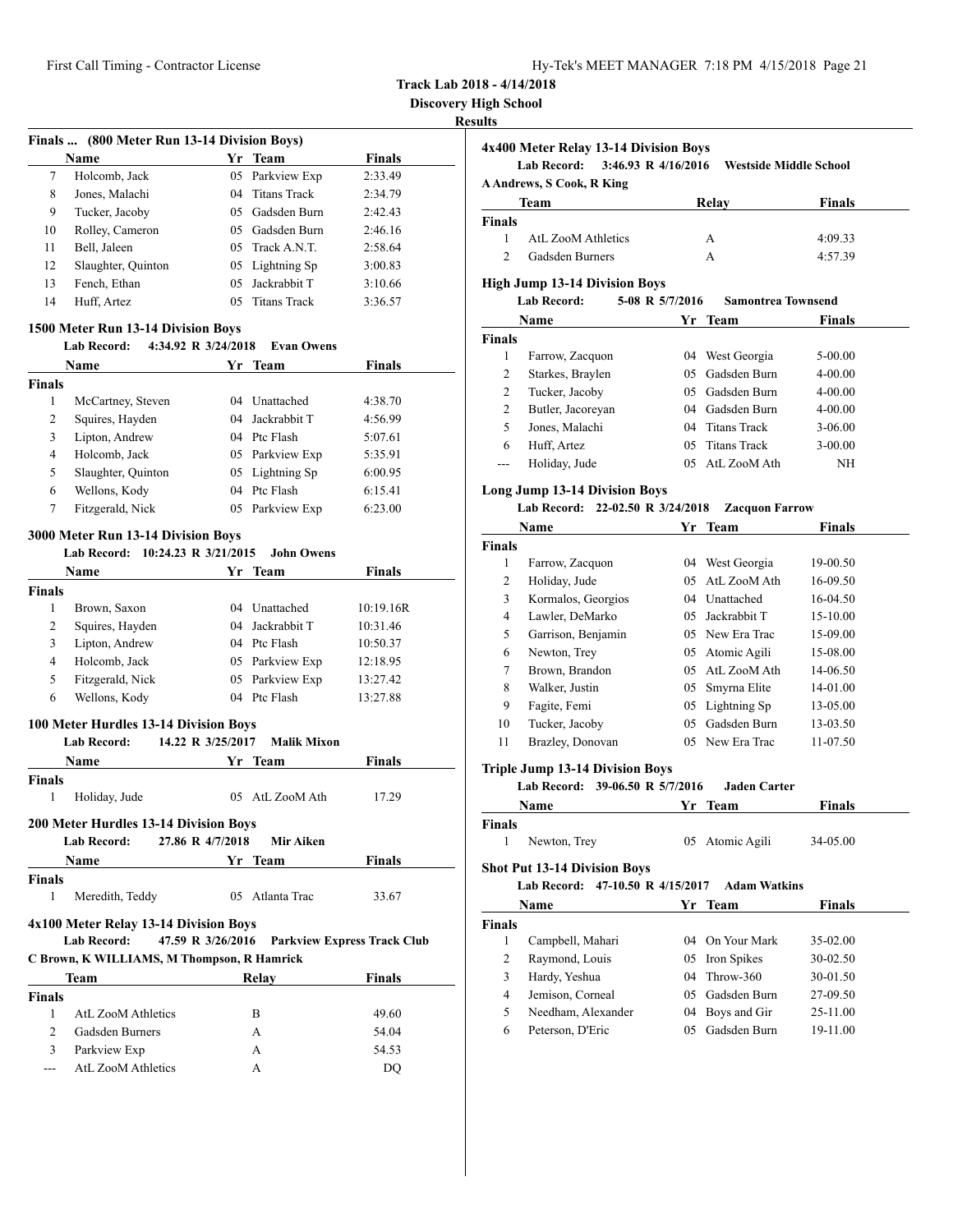**Track Lab 2018 - 4/14/2018**

# **Results**

|                          |                                               | 135-11 R 4/15/2017 | <b>Adam Watkins</b>   |               |
|--------------------------|-----------------------------------------------|--------------------|-----------------------|---------------|
|                          | Name                                          |                    | Yr Team               | Finals        |
| <b>Finals</b>            |                                               |                    |                       |               |
| 1                        | Kormalos, Georgios                            |                    | 04 Unattached         | 94-02         |
| $\overline{\mathcal{L}}$ | Campbell, Mahari                              |                    | 04 On Your Mark       | 89-10         |
| 3                        | Hardy, Yeshua                                 |                    | 04 Throw-360          | 81-02         |
| $\overline{4}$           | Needham, Alexander                            |                    | 04 Boys and Gir       | 64-06         |
| 5                        | Jemison, Corneal                              |                    | 05 Gadsden Burn       | 60-06         |
| 6                        | Raymond, Louis                                |                    | 05 Iron Spikes        | $60 - 00$     |
| $\overline{7}$           | Peterson, D'Eric                              |                    | 05 Gadsden Burn       | $30 - 00$     |
|                          | <b>Javelin Throw 600g 13-14 Division Boys</b> |                    |                       |               |
|                          | 145-00 R 4/29/2017<br><b>Lab Record:</b>      |                    | <b>Josiah Quinn</b>   |               |
|                          | <b>Name</b>                                   |                    | Yr Team               | Finals        |
| <b>Finals</b>            |                                               |                    |                       |               |
| 1                        | Raymond, Louis                                |                    | 05 Iron Spikes        | 64-10         |
| $\overline{2}$           | McKinzie, Jeremiah                            |                    | 05 Jackrabbit T       | 63-03         |
| 3                        | Needham, Alexander                            |                    | 04 Boys and Gir       | 63-01         |
| $\overline{4}$           | Campbell, Mahari                              |                    | 04 On Your Mark       | 62-09         |
| 5                        | Peterson, D'Eric                              |                    | 05 Gadsden Burn       | 51-08         |
|                          | 100 Meter Dash 15-16 Division Boys            |                    |                       |               |
|                          | <b>Lab Record:</b><br>10.96 R 3/24/2018       |                    | <b>Samuel Lindsey</b> |               |
|                          | Name                                          |                    | Yr Team               | <b>Finals</b> |
| <b>Finals</b>            |                                               |                    |                       |               |
| 1                        | Lindsey, Samuel                               |                    | 02 Intensity At       | 10.99         |
| 2                        | Pullum, Eric                                  |                    | 03 AtL ZooM Ath       | 11.86         |
|                          |                                               |                    |                       |               |
| 3                        | Linebarger, J'Von                             |                    | 03 Lane 4 Track       | 11.93         |
| 4                        | Williams, Travis                              |                    | 02 Jackrabbit T       | 11.97         |
| 5                        | Catherman, John                               |                    | 03 Atlanta Trac       | 12.07         |
| 6                        | Knight, Aidan                                 |                    | 03 Jackrabbit T       | 12.17         |
| 7                        | Forbes, Marlon                                |                    | 03 Lightning Sp       | 12.26         |
| 8                        | Scott, Curtis                                 |                    | 03 Dynamic Spee       | 12.31         |
| 9                        | Raymond, Nykolis                              |                    | 02 Iron Spikes        | 12.39         |
| 10                       | Patterson, Marlon                             |                    | 02 Jackrabbit T       | 12.55         |
| 11                       | Banahene, Benedict                            |                    | 02 Jackrabbit T       | 12.76         |
| 12                       | Tyson, Jalen                                  |                    | 02 Jackrabbit T       | 12.82         |
| 13                       | Rosenbaum, Corey                              |                    | 03 Jackrabbit T       | 13.01         |
| 14                       | Burdian, Colin                                |                    | 03 Parkview Exp       | 13.39         |
| 15                       | Garrett, Christian                            |                    | 02 Lightning Sp       | 14.39         |
|                          | 200 Meter Dash 15-16 Division Boys            |                    |                       |               |
|                          | 22.00 R 3/24/2018<br><b>Lab Record:</b>       |                    | <b>Samuel Lindsey</b> |               |

| `inals |                   |     |                 |        |
|--------|-------------------|-----|-----------------|--------|
| 1      | Lindsey, Samuel   |     | 02 Intensity At | 21.89R |
| 2      | Linebarger, J'Von |     | 03 Lane 4 Track | 23.80  |
| 3      | Pullum, Eric      | 03. | AtL ZooM Ath    | 23.91  |
| 4      | Williams, Travis  |     | 02 Jackrabbit T | 24.04  |
| 5      | Knight, Aidan     |     | 03 Jackrabbit T | 24.60  |
| 6      | Forbes, Marlon    |     | 03 Lightning Sp | 24.90  |
| 7      | Scott, Curtis     |     | 03 Dynamic Spee | 25.11  |
| 8      | Patterson, Marlon |     | 02 Jackrabbit T | 25.21  |
| 9      | Tyson, Jalen      |     | 02 Jackrabbit T | 26.24  |

| 10             | Payne, Christian                                                | 03 | AtL ZooM Ath | 26.71         |  |  |  |  |
|----------------|-----------------------------------------------------------------|----|--------------|---------------|--|--|--|--|
| 11             | Banahene, Benedict                                              | 02 | Jackrabbit T | 27.04         |  |  |  |  |
| 12             | Day, Tyler                                                      | 03 | Parkview Exp | 27.72         |  |  |  |  |
| 13             | Burdian, Colin                                                  | 03 | Parkview Exp | 28.41         |  |  |  |  |
| 14             | Garrett, Christian                                              | 02 | Lightning Sp | 30.11         |  |  |  |  |
|                | 400 Meter Dash 15-16 Division Boys                              |    |              |               |  |  |  |  |
|                | 52.09 R 3/17/2018<br><b>Lab Record:</b><br><b>Michael Gizzi</b> |    |              |               |  |  |  |  |
|                | Name                                                            | Yr | <b>Team</b>  | <b>Finals</b> |  |  |  |  |
| <b>Finals</b>  |                                                                 |    |              |               |  |  |  |  |
| 1              | Lindsey, Samuel                                                 | 02 | Intensity At | 51.23R        |  |  |  |  |
| 2              | Gizzi, Michael                                                  | 03 | Blue Lightni | 52.90         |  |  |  |  |
| 3              | Borden, Alec                                                    | 02 | Jackrabbit T | 53.50         |  |  |  |  |
| $\overline{4}$ | Pullum, Eric                                                    | 03 | AtL ZooM Ath | 53.52         |  |  |  |  |
| 5              | Knight, Aidan                                                   | 03 | Jackrabbit T | 56.85         |  |  |  |  |
| 6              | Mitchell, Langston                                              | 02 | Track A.N.T. | 57.43         |  |  |  |  |
| 7              | Forbes, Marlon                                                  | 03 | Lightning Sp | 58.35         |  |  |  |  |
| 8              | Patterson, Marlon                                               | 02 | Jackrabbit T | 58.51         |  |  |  |  |
| 9              | Tyson, Jalen                                                    | 02 | Jackrabbit T | 59.20         |  |  |  |  |
| 10             | Blaha, Edward                                                   | 03 | Atlanta Trac | 1:02.80       |  |  |  |  |
| 11             | Payne, Christian                                                | 03 | AtL ZooM Ath | 1:02.85       |  |  |  |  |
| 12             | Burdian, Colin                                                  | 03 | Parkview Exp | 1:04.01       |  |  |  |  |
| 13             | Blaha, George                                                   | 03 | Atlanta Trac | 1:04.03       |  |  |  |  |
| 14             | Mallis, Robert                                                  | 03 | Atlanta Trac | 1:05.52       |  |  |  |  |
| 15             | Farmer, Lil Keye                                                | 03 | Track A.N.T. | 1:06.59       |  |  |  |  |
| 16             | Garrett, Christian                                              | 02 | Lightning Sp | 1:07.17       |  |  |  |  |
| 17             | Byers, Larry                                                    | 03 | Parkview Exp | 1:08.79       |  |  |  |  |
| 18             | Banahene, Benedict                                              | 02 | Jackrabbit T | 1:08.89       |  |  |  |  |

# **800 Meter Run 15-16 Division Boys**

| <b>Lab Record:</b> | $2:08.22$ R $5/7/2016$ | <b>Justyn Seivright</b> |  |
|--------------------|------------------------|-------------------------|--|
|                    |                        |                         |  |

|               | Name               |    | Yr Team         | <b>Finals</b> |
|---------------|--------------------|----|-----------------|---------------|
| <b>Finals</b> |                    |    |                 |               |
| 1             | Mitchell, Langston |    | 02 Track A.N.T. | 2:17.86       |
| 2             | Blaha, Edward      | 03 | Atlanta Trac    | 2:19.52       |
| 3             | Blaha, George      | 03 | Atlanta Trac    | 2:19.91       |
| 4             | Payne, Christian   | 03 | AtL ZooM Ath    | 2:19.94       |
| 5.            | Pearson, Maximus   |    | 03 New Era Trac | 2:22.91       |
| 6             | Mallis, Robert     | 03 | Atlanta Trac    | 2:24.17       |
| 7             | Whitley, Brayden   | 03 | Intensity At    | 2:33.46       |
| 8             | Camarillo, Roberto | 03 | Parkview Exp    | 2:33.48       |
| 9             | Hackett, Jordan    | 02 | Jackrabbit T    | 2:33.73       |
| 10            | Degn, Victor       | 03 | Unattached      | 2:39.09       |
| 11            | Hall, Caden        | 03 | Parkview Exp    | 2:40.70       |
| 12            | Farmer, Lil Keye   | 03 | Track A.N.T.    | 2:51.37       |

## **1500 Meter Run 15-16 Division Boys**

**Lab Record: 4:31.86 R 5/7/2016 Jonathan Schulz**

|               | <b>Name</b>        | Yr Team         | <b>Finals</b> |  |
|---------------|--------------------|-----------------|---------------|--|
| <b>Finals</b> |                    |                 |               |  |
|               | Hall, Caden        | 03 Parkview Exp | 4:55.00       |  |
|               | Camarillo, Roberto | 03 Parkview Exp | 5:12.34       |  |
| 3             | Hackett, Jordan    | 02 Jackrabbit T | 5:17.47       |  |
| 4             | Lamprea, Daniel    | 03 Lyndon Acade | 5:41.32       |  |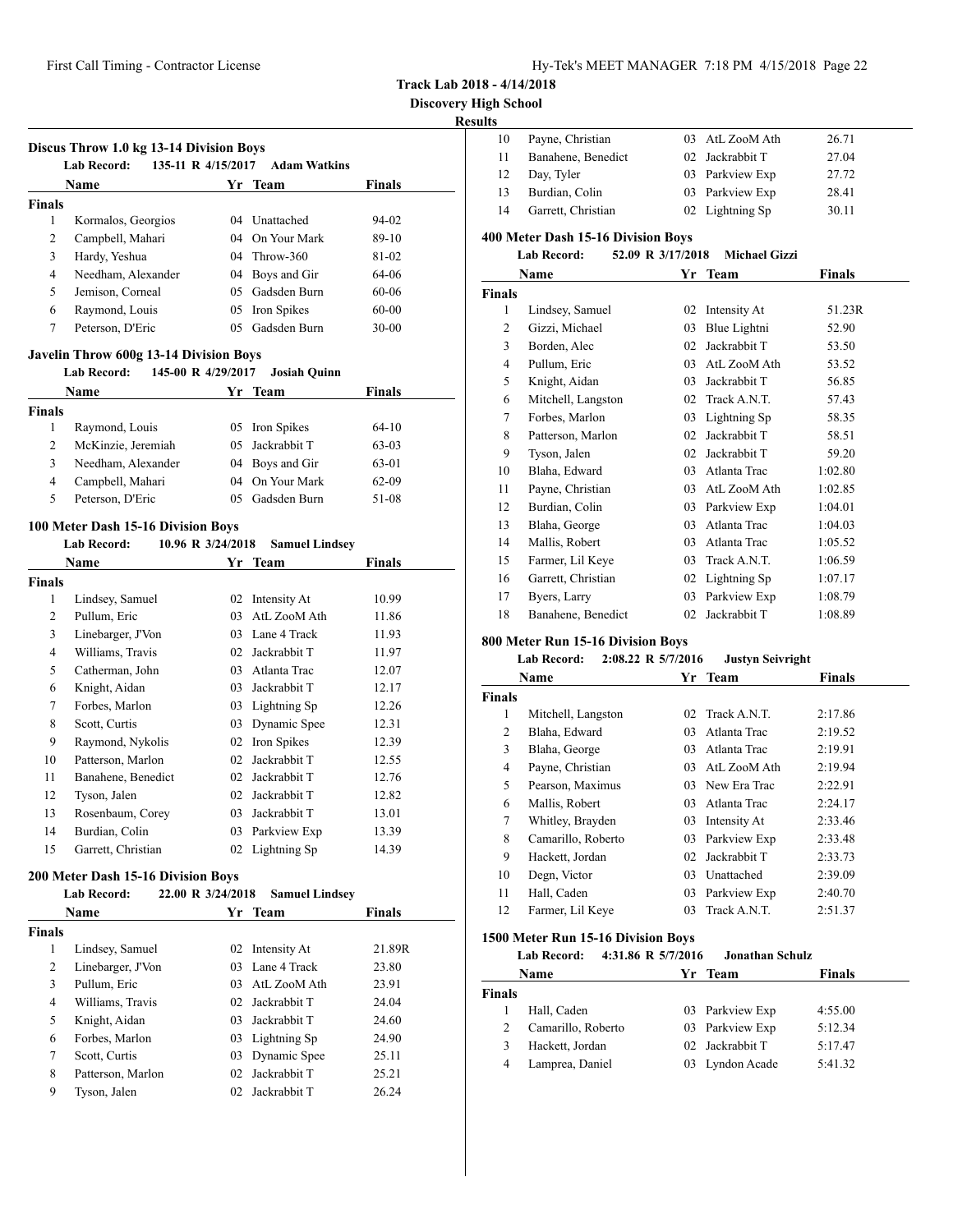**Discovery High School**

## **Results**

|                    | 3000 Meter Run 15-16 Division Boys<br>9:47.45 R 4/29/2017<br><b>Lab Record:</b> |                    | David DeChamplain         |                         |
|--------------------|---------------------------------------------------------------------------------|--------------------|---------------------------|-------------------------|
|                    | Name<br><b>Example 18 Yr</b> Team                                               |                    |                           | <b>Finals</b>           |
| Finals             |                                                                                 |                    |                           |                         |
| 1                  | Hall, Caden                                                                     |                    | 03 Parkview Exp           | 10:20.89                |
| 2                  | Whitley, Brayden                                                                |                    | 03 Intensity At           | 10:46.78                |
| 3                  | Camarillo, Roberto                                                              |                    | 03 Parkview Exp           | 11:04.50                |
|                    | <b>High Jump 15-16 Division Boys</b>                                            |                    |                           |                         |
|                    | <b>Lab Record:</b>                                                              | 5-06 R 4/7/2018    | <b>Quann Shears</b>       |                         |
|                    | <b>Lab Record:</b>                                                              | 5-06 R 4/15/2017   | Jordan-Michael Jenkins    |                         |
|                    | <b>Name</b>                                                                     |                    | Yr Team                   | Finals                  |
| Finals             |                                                                                 |                    |                           |                         |
| 1                  | Catherman, John                                                                 |                    | 03 Atlanta Trac           | 5-06.50R                |
| $\overline{2}$     | Rosenbaum, Corey                                                                |                    | 03 Jackrabbit T           | 5-00.00                 |
|                    |                                                                                 |                    |                           |                         |
|                    | <b>Long Jump 15-16 Division Boys</b><br><b>Lab Record:</b>                      | 21-00 R 5/7/2016   | <b>Freddie Allen</b>      |                         |
|                    |                                                                                 |                    |                           |                         |
|                    | <b>Name</b> Name                                                                |                    | Yr Team                   | <b>Finals</b>           |
| <b>Finals</b><br>1 |                                                                                 |                    | 03 Unattached             |                         |
| $\overline{2}$     | Morozov, Mark                                                                   |                    | 03 Unattached             | 19-10.00                |
| 3                  | Donti, Sai Nishchal                                                             |                    | 03 New Era Trac           | 17-11.00                |
| $---$              | Pearson, Maximus<br>Raymond, Nykolis                                            |                    | 02 Iron Spikes            | 14-06.50<br><b>FOUL</b> |
|                    |                                                                                 |                    |                           |                         |
|                    | <b>Triple Jump 15-16 Division Boys</b>                                          |                    |                           |                         |
|                    |                                                                                 |                    |                           |                         |
|                    | 40-04 R 5/7/2016<br><b>Lab Record:</b>                                          |                    | <b>Tredarius Lassiter</b> |                         |
|                    | <b>Name</b>                                                                     |                    | Yr Team                   | <b>Finals</b>           |
| <b>Finals</b>      |                                                                                 |                    |                           |                         |
| 1                  | Morozov, Mark                                                                   |                    | 03 Unattached             | 39-09.00                |
| 2                  | Donti, Sai Nishchal                                                             |                    | 03 Unattached             | 37-02.00                |
|                    |                                                                                 |                    |                           |                         |
|                    | <b>Shot Put 15-16 Division Boys</b><br>Lab Record: 41-09 R 3/25/2017            |                    | <b>Kendall Raymond</b>    |                         |
|                    |                                                                                 |                    |                           |                         |
| Finals             | Name Yr Team                                                                    |                    |                           | Finals                  |
| 1                  | Raymond, Nykolis                                                                |                    | 02 Iron Spikes            | 29-04.00                |
|                    |                                                                                 |                    |                           |                         |
|                    | Discus Throw 1.6 kg 15-16 Division Boys                                         |                    |                           |                         |
|                    | <b>Lab Record:</b>                                                              | 107-04 R 4/8/2017  | <b>Nykolis Raymond</b>    |                         |
|                    | Name                                                                            |                    | Yr Team                   | <b>Finals</b>           |
| <b>Finals</b>      |                                                                                 |                    |                           |                         |
| 1                  | Starnes, Thomas                                                                 |                    | 02 Lyndon Acade           | 54-10                   |
| 2                  | Raymond, Nykolis                                                                |                    | 02 Iron Spikes            | 51-10                   |
|                    | <b>Javelin Throw 800g 15-16 Division Boys</b>                                   |                    |                           |                         |
|                    | <b>Lab Record:</b>                                                              | 168-05 R 3/24/2018 | <b>Quann Shears</b>       |                         |
|                    | Name                                                                            |                    | Yr Team                   | <b>Finals</b>           |
| <b>Finals</b>      |                                                                                 |                    |                           |                         |
| 1                  | Starnes, Thomas                                                                 | 02                 | Lyndon Acade              | 91-00                   |
| 2                  | Rosenbaum, Corey                                                                | 03                 | Jackrabbit T              | 88-10                   |

|               | 100 Meter Dash 6 & Under Boys<br><b>Lab Record:</b><br>16.43 R 3/25/2016<br><b>Taurean Ellinger</b> |                 |                     |        |  |
|---------------|-----------------------------------------------------------------------------------------------------|-----------------|---------------------|--------|--|
|               | Name                                                                                                |                 | Yr Team             | Finals |  |
| <b>Finals</b> |                                                                                                     |                 |                     |        |  |
| 1             | Williamson, Jace                                                                                    |                 | 12 Unattached       | 16.81  |  |
| 2             | Kennedy, Kyrie                                                                                      | 12              | Smyrna Elite        | 17.14  |  |
| 3             | Buchanan, Aiden                                                                                     | 12 <sub>1</sub> | Track A.N.T.        | 17.24  |  |
| 4             | Jordan, Calvin                                                                                      | 12              | Jackrabbit T        | 18.54  |  |
| 5             | Washington, Jaquan                                                                                  |                 | 12 Ouick Feet E     | 18.64  |  |
| 6             | Yengi, Loro                                                                                         | 12              | Sapphire TC         | 19.30  |  |
| 7             | James, Azamari                                                                                      | 12              | Intensity At        | 19.82  |  |
| 8             | Wells, Robeson Wells                                                                                | 12 <sup>2</sup> | Unattached          | 21.22  |  |
| 9             | Robinson, Tyler                                                                                     | 12              | Unattached          | 21.86  |  |
| 10            | Tyler, Jaylen                                                                                       | 13              | Sapphire TC         | 21.88  |  |
| 11            | McKinzie, Jayce                                                                                     | 13              | Unattached          | 24.87  |  |
| 12            | Foster, Kason                                                                                       | 14              | <b>Titans Track</b> | 27.95  |  |

## **200 Meter Dash 6 & Under Boys**

# **Lab Record: 35.46 R 4/15/2017 Taurean Ellinger**

| Name          |                      | Yr              | Team                | <b>Finals</b> |  |
|---------------|----------------------|-----------------|---------------------|---------------|--|
| <b>Finals</b> |                      |                 |                     |               |  |
| 1             | Williamson, Jace     | 12 <sup>2</sup> | Unattached          | 34.62R        |  |
| 2             | Kennedy, Kyrie       |                 | 12 Smyrna Elite     | 37.47         |  |
| 3             | Buchanan, Aiden      |                 | 12 Track A.N.T.     | 37.51         |  |
| 4             | Washington, Jaquan   |                 | 12 Ouick Feet E     | 41.32         |  |
| 5             | Jordan, Calvin       | 12.             | Jackrabbit T        | 42.96         |  |
| 6             | Yengi, Loro          |                 | 12 Sapphire TC      | 43.36         |  |
| 7             | McKinzie, Jayce      | 13              | Unattached          | 45.80         |  |
| 8             | James, Azamari       | 12              | Intensity At        | 46.44         |  |
| 9             | Tyler, Jaylen        | 13              | Sapphire TC         | 46.75         |  |
| 10            | Wells, Robeson Wells | 12              | Unattached          | 49.16         |  |
| 11            | Robinson, Tyler      | 12              | Unattached          | 53.35         |  |
| 12            | Foster, Kason        | 14              | <b>Titans Track</b> | 1:06.47       |  |
|               |                      |                 |                     |               |  |

## **400 Meter Dash 6 & Under Boys**

### **Lab Record: 1:20.00 R 4/15/2017 Taurean Ellinger**

| $1.1 - 0.000 + 1.100 + 0.000 + 0.000$ |  |  |                                                                                                     |  |
|---------------------------------------|--|--|-----------------------------------------------------------------------------------------------------|--|
| <b>Name</b>                           |  |  | <b>Finals</b>                                                                                       |  |
|                                       |  |  |                                                                                                     |  |
| Yengi, Loro                           |  |  | 1:39.17                                                                                             |  |
| Releford, Elijah                      |  |  | 1:42.27                                                                                             |  |
| Washington, Jaquan                    |  |  | 1:44.19                                                                                             |  |
| Wells, Robeson Wells                  |  |  | 1:59.43                                                                                             |  |
| Foster, Kason                         |  |  | 2:26.15                                                                                             |  |
|                                       |  |  | Yr Team<br>12 Sapphire TC<br>13 Intensity At<br>12 Ouick Feet E<br>12 Unattached<br>14 Titans Track |  |

## **Long Jump 6 & Under Boys**

### **Lab Record: 9-09.50 R 4/15/2017 Daniel Hill III**

|               | Name                                                    |                   | Yr Team               | <b>Finals</b> |  |
|---------------|---------------------------------------------------------|-------------------|-----------------------|---------------|--|
| <b>Finals</b> |                                                         |                   |                       |               |  |
|               | McKinzie, Jayce                                         |                   | 13 Unattached         | $6-11.00$     |  |
|               | Javelin Throw 300g 6 & Under Boys<br><b>Lab Record:</b> | 30-00 R 3/21/2015 | <b>Jamal Williams</b> |               |  |
|               | Name                                                    |                   | Yr Team               | <b>Finals</b> |  |
| <b>Finals</b> |                                                         |                   |                       |               |  |
|               | McKinzie, Jayce                                         |                   | Unattached            | 18-07         |  |

2 Foster, Kason 14 Titans Track 7-06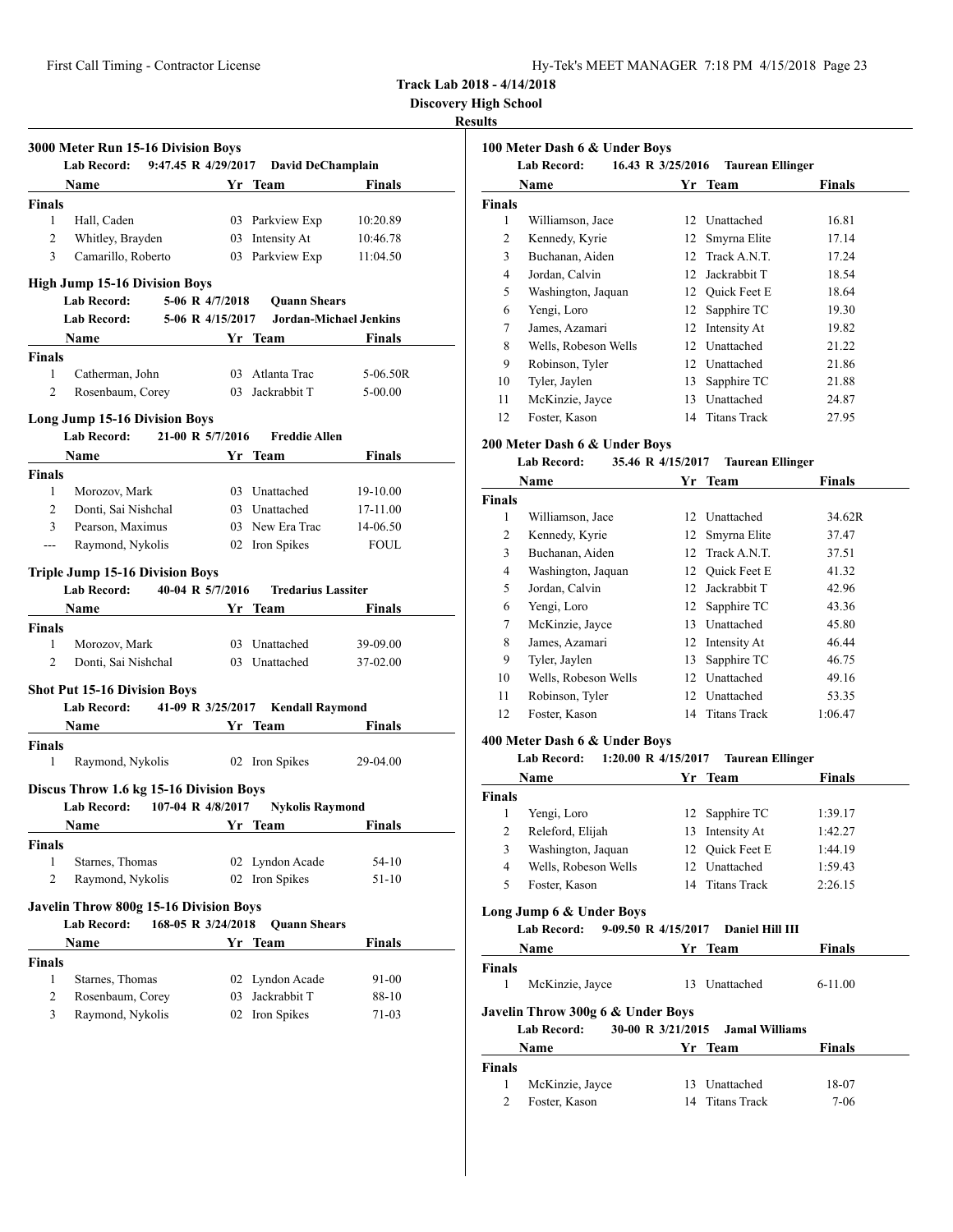| Hy-Tek's MEET MANAGER 7:18 PM 4/15/2018 Page 24 |  |  |  |
|-------------------------------------------------|--|--|--|
|-------------------------------------------------|--|--|--|

**Discovery High School**

## **Results**

|                    | 100 Meter Dash 17-18 Division Men<br><b>Lab Record:</b> | 10.84 R 3/25/2017                                                                                                                                                                                                                    | <b>Kuune Mini</b>              |               |
|--------------------|---------------------------------------------------------|--------------------------------------------------------------------------------------------------------------------------------------------------------------------------------------------------------------------------------------|--------------------------------|---------------|
|                    | Name                                                    |                                                                                                                                                                                                                                      | Yr Team                        | Finals        |
| <b>Finals</b>      |                                                         |                                                                                                                                                                                                                                      |                                |               |
| 1                  | Clemons, Jamal                                          |                                                                                                                                                                                                                                      | 00 Unattached                  | 11.49         |
| 2                  | Campbell, Akeem                                         |                                                                                                                                                                                                                                      | 01 Doraville El                | 11.92         |
| 3                  | Cook, Dorian                                            | 01                                                                                                                                                                                                                                   | Jackrabbit T                   | 12.22         |
| 4                  | Spates, Isaiah                                          |                                                                                                                                                                                                                                      | 01 Iron Spikes                 | 13.32         |
|                    |                                                         |                                                                                                                                                                                                                                      |                                |               |
|                    | 200 Meter Dash 17-18 Division Men                       |                                                                                                                                                                                                                                      |                                |               |
|                    | <b>Lab Record:</b>                                      | 21.77 R 4/29/2017                                                                                                                                                                                                                    | <b>Kuune Mini</b>              |               |
|                    | Name                                                    |                                                                                                                                                                                                                                      | Yr Team                        | Finals        |
| Finals             |                                                         |                                                                                                                                                                                                                                      |                                |               |
| 1                  | Clemons, Jamal                                          |                                                                                                                                                                                                                                      | 00 Unattached                  | 23.89         |
| 2                  | Campbell, Akeem                                         |                                                                                                                                                                                                                                      | 01 Doraville El                | 24.73         |
| 3                  | Cook, Dorian                                            |                                                                                                                                                                                                                                      | 01 Jackrabbit T                | 25.39         |
|                    | 400 Meter Dash 17-18 Division Men                       |                                                                                                                                                                                                                                      |                                |               |
|                    | <b>Lab Record:</b>                                      | 50.09 R 4/30/2016                                                                                                                                                                                                                    | <b>Gerald Mitchell</b>         |               |
|                    | <b>Name</b>                                             | <b>Solution String True String True String True String True String True String True String True String True String True String True String True String True String True String True String True String True String True String T</b> |                                | <b>Finals</b> |
| <b>Finals</b>      |                                                         |                                                                                                                                                                                                                                      |                                |               |
| 1                  | Clemons, Jamal                                          |                                                                                                                                                                                                                                      | 00 Unattached                  | 58.00         |
| 2                  | Spates, Isaiah                                          |                                                                                                                                                                                                                                      | 01 Iron Spikes                 | 1:09.81       |
|                    |                                                         |                                                                                                                                                                                                                                      |                                |               |
|                    | 800 Meter Run 17-18 Division Men                        |                                                                                                                                                                                                                                      |                                |               |
|                    | Lab Record: 2:00.56 R 5/7/2016                          |                                                                                                                                                                                                                                      | <b>Cameron Pack</b>            |               |
|                    | Name                                                    |                                                                                                                                                                                                                                      | Yr Team                        | Finals        |
| Finals             |                                                         |                                                                                                                                                                                                                                      |                                |               |
| 1                  | Candio, Michael                                         |                                                                                                                                                                                                                                      | 01 Track A.N.T.                | 2:30.39       |
|                    | 1500 Meter Run 17-18 Division Men                       |                                                                                                                                                                                                                                      |                                |               |
|                    | Lab Record: 4:26.73 R 3/18/2017                         |                                                                                                                                                                                                                                      | <b>Alex Beers</b>              |               |
|                    | Name                                                    |                                                                                                                                                                                                                                      | Yr Team                        | Finals        |
| Finals             |                                                         |                                                                                                                                                                                                                                      |                                |               |
| 1                  | Larrazabal, Nathaniel                                   |                                                                                                                                                                                                                                      | 01 Jackrabbit T                | 4:45.61       |
| 2                  | Candio, Michael                                         | 01                                                                                                                                                                                                                                   | Track A.N.T.                   | 5:05.65       |
| 3                  | Bos, Andrew                                             | 01                                                                                                                                                                                                                                   | Intensity At                   | 5:06.43       |
| 4                  | Lewis, Edwin                                            |                                                                                                                                                                                                                                      | 00 Lyndon Acade                | 6:23.00       |
|                    |                                                         |                                                                                                                                                                                                                                      |                                |               |
|                    | 3000 Meter Run 17-18 Division Men                       |                                                                                                                                                                                                                                      |                                |               |
|                    | Lab Record:                                             | 9:28.06 R 3/4/2017                                                                                                                                                                                                                   | <b>Will Bullock</b><br>Yr Team | <b>Finals</b> |
|                    | Name                                                    |                                                                                                                                                                                                                                      |                                |               |
| <b>Finals</b><br>1 |                                                         |                                                                                                                                                                                                                                      |                                |               |
|                    | Larrazabal, Nathaniel                                   | 01                                                                                                                                                                                                                                   | Jackrabbit T                   | 10:14.53      |
| 2<br>3             | Bos, Andrew<br>Candio, Michael                          | 01                                                                                                                                                                                                                                   | Intensity At<br>Track A.N.T.   | 10:53.69      |
|                    |                                                         | 01                                                                                                                                                                                                                                   |                                | 13:12.77      |
|                    | <b>Long Jump 17-18 Division Men</b>                     |                                                                                                                                                                                                                                      |                                |               |
|                    | <b>Lab Record:</b>                                      | 22-01 R 4/8/2017                                                                                                                                                                                                                     | <b>Ja'Von Douglas</b>          |               |
|                    | Name                                                    |                                                                                                                                                                                                                                      | Yr Team                        | <b>Finals</b> |
| <b>Finals</b>      |                                                         |                                                                                                                                                                                                                                      |                                |               |
| 1                  | Larrazabal, Nathaniel                                   | 01                                                                                                                                                                                                                                   | Jackrabbit T                   | 16-05.50      |
| 2                  | Cook, Dorian                                            | 01                                                                                                                                                                                                                                   | Jackrabbit T                   | 15-06.50      |
| 3                  | Spates, Isaiah                                          | 01                                                                                                                                                                                                                                   | Iron Spikes                    | 15-05.50      |
|                    |                                                         |                                                                                                                                                                                                                                      |                                |               |

|                         | <b>Lab Record:</b><br>43-11 R 5/7/2016                                             |                   | <b>Carson Brown</b>               |                |
|-------------------------|------------------------------------------------------------------------------------|-------------------|-----------------------------------|----------------|
|                         | Name                                                                               |                   | Yr Team                           | Finals         |
| <b>Finals</b>           |                                                                                    |                   |                                   |                |
| 1                       | Raymond, Kendall                                                                   |                   | 01 Iron Spikes                    | 41-11.00       |
| 2                       | Cook, Dorian                                                                       |                   | 01 Jackrabbit T                   | 28-03.00       |
| 3                       | Spates, Isaiah                                                                     |                   | 01 Iron Spikes                    | 18-10.50       |
|                         | Discus Throw 1.6 kg 17-18 Division Men<br>108-02 R 4/29/2017<br><b>Lab Record:</b> |                   | <b>Jermiah Roberts</b>            |                |
|                         | Name                                                                               |                   | Yr Team                           | <b>Finals</b>  |
| <b>Finals</b>           |                                                                                    |                   |                                   |                |
| 1                       | Raymond, Kendall                                                                   |                   | 01 Iron Spikes                    | 95-01          |
| 2                       | Lewis, Edwin                                                                       |                   | 00 Lyndon Acade                   | 48-03          |
| 3                       | Spates, Isaiah                                                                     |                   | 01 Iron Spikes                    | $35 - 05$      |
|                         | Javelin Throw 800g 17-18 Division Men                                              |                   |                                   |                |
|                         | Lab Record: 183-02.50 R 4/16/2016                                                  |                   | <b>Will Kingsfield</b>            |                |
|                         | Name                                                                               |                   | Yr Team                           | <b>Finals</b>  |
| <b>Finals</b>           |                                                                                    |                   |                                   |                |
| 1                       | Goin, Joshua                                                                       |                   | 01 Unattached                     | 137-01         |
| 2                       | Raymond, Kendall                                                                   |                   | 01 Iron Spikes                    | 105-06         |
| 3                       | Lewis, Edwin                                                                       |                   | 00 Lyndon Acade                   | 84-05          |
| 4                       | Spates, Isaiah                                                                     |                   | 01 Iron Spikes                    | 34-05          |
|                         | <b>100 Meter Dash Masters Men</b>                                                  |                   |                                   |                |
|                         | 10.85 R 4/29/2017<br>Lab Record:                                                   |                   | <b>Shaquawn Vandergrift</b>       |                |
|                         | Name                                                                               |                   | Yr Team                           | Finals         |
| <b>Finals</b><br>1      | Vickers, Karnell                                                                   |                   | 67 Unattached                     | 11.53          |
|                         | 110 Meter Hurdles Masters Men                                                      |                   |                                   |                |
|                         |                                                                                    |                   |                                   |                |
|                         | <b>Lab Record:</b>                                                                 |                   | 14.19 R 4/15/2017 Karnell Vickers |                |
|                         | Name                                                                               |                   | Yr Team                           | Finals         |
|                         |                                                                                    |                   |                                   |                |
| 1                       | Vickers, Karnell                                                                   |                   | 67 Unattached                     | 14.19R         |
|                         | <b>Pole Vault Masters Men</b>                                                      |                   |                                   |                |
|                         | Lab Record:                                                                        | 13-06 R 4/9/2016  | <b>Mike Schultz</b>               |                |
|                         | Name                                                                               |                   | Yr Team                           | Finals         |
|                         |                                                                                    |                   |                                   |                |
| 1                       | Wenk, Jim                                                                          | 51                | Unattached                        | 11-00.00       |
| 2                       | Morrisette, John                                                                   |                   | 56 Unattached                     | J11-00.00      |
|                         |                                                                                    |                   |                                   |                |
|                         | 100 Meter Dash Open Division Men                                                   | 10.37 R 4/16/2016 | <b>Evander Wells</b>              |                |
| <b>Finals</b><br>Finals | <b>Lab Record:</b>                                                                 |                   |                                   |                |
|                         | Name                                                                               |                   | Yr Team                           | Finals         |
| Finals                  |                                                                                    |                   |                                   |                |
| 1<br>2                  | Wenk, James<br>Hackett, Lynn                                                       |                   | 94 Unattached<br>94 Jackrabbit T  | 12.27<br>12.79 |

3 Bird, Troy 98 Unattached 13.04